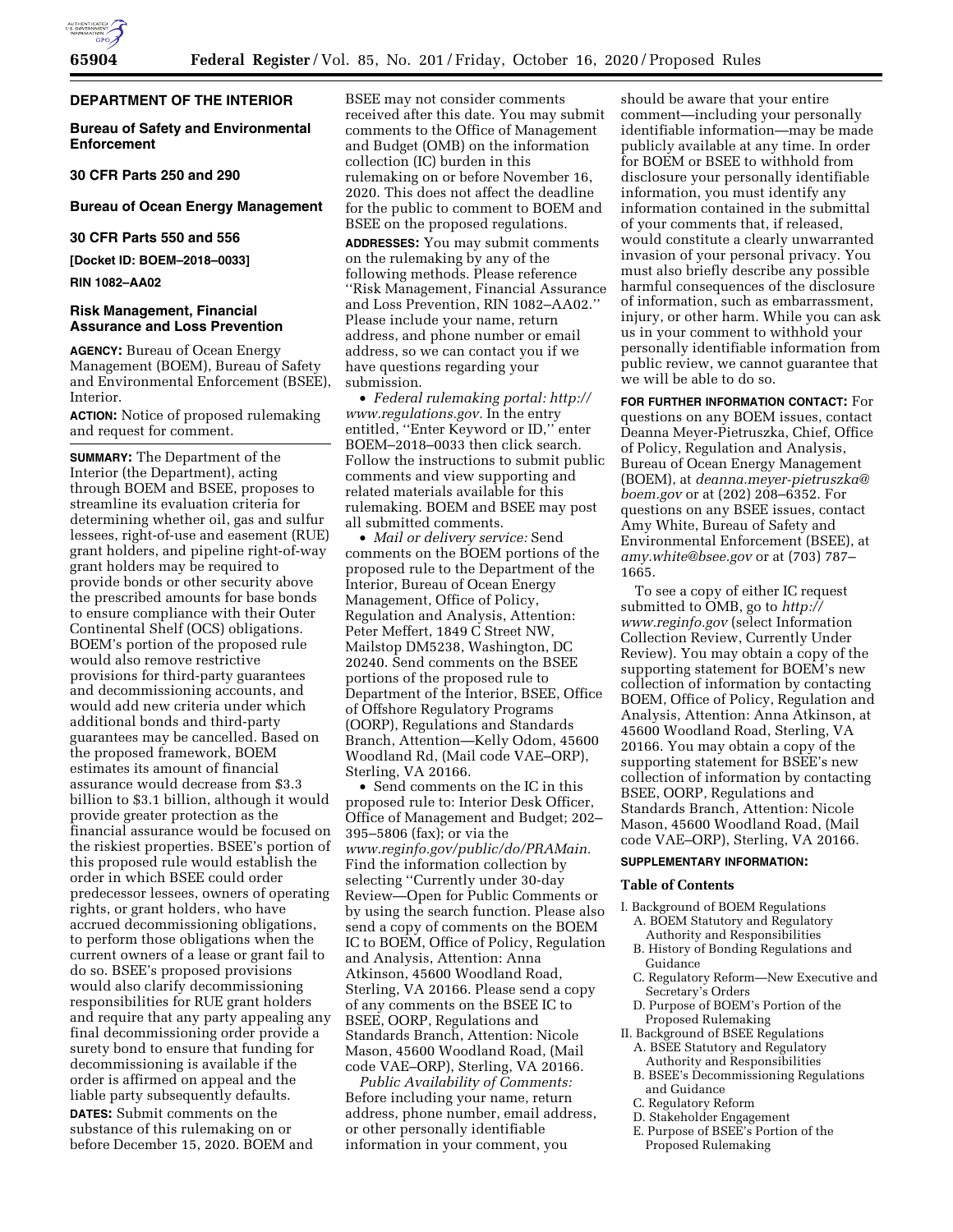- III. Proposed Revisions to BOEM Bond and Other Security Requirements
	- A. Leases
	- B. Right-of-Use and Easement Grants
- C. Pipeline Right-of-Way Grants IV. Proposed Revisions to Other BOEM
	- Security Requirements
	- A. Third-party Guarantees
	- B. Lease-specific Abandonment Accounts
- C. Cancellation of Additional Bonds V. BOEM Evaluation Methodology
- A. Credit Ratings
- B. Valuing Proved Oil and Gas Reserves
- VI. Proposed Revisions to BOEM Definitions
- VII. Proposed Revisions to BSEE
	- Decommissioning Regulations
	- A. Decommissioning by Predecessors
	- B. Decommissioning of Rights-of-Use and Easement
- C. Bonding Requirement for Appeals of Decommissioning Decisions and Orders
- VIII. Section-by-Section Analysis
- A. Regulations Proposed by BSEE
- B. Regulations Proposed by BOEM IX. Additional Comments Solicited by BOEM and BSEE
- X. Procedural Matters
	- A. Regulatory Planning and Review (E.O. 12866, 13563 and 13771)
	- B. Regulatory Flexibility Act
	- C. Small Business Regulatory Enforcement Fairness Act
	- D. Unfunded Mandates Reform Act of 1995
	- E. Takings Implication Assessment (E.O. 12630)
	- F. Federalism (E.O. 13132)
	- G. Civil Justice Reform (E.O. 12988)
	- H. Consultation With Indian Tribes (E.O. 13175 and Departmental Policy)
	- I. Paperwork Reduction Act
	- J. National Environmental Policy Act
	- K. Data Quality Act
	- L. Effects on the Nation's Energy Supply (E.O. 13211)
	- M. Clarity of This Regulation

# **I. Background of BOEM Regulations**

# *A. BOEM Statutory and Regulatory Authority and Responsibilities*

BOEM derives its authority primarily from the Outer Continental Shelf Lands Act (OCSLA), 43 U.S.C. 1331–1356b, which authorizes the Secretary of the Interior (Secretary) to lease the OCS for mineral development, and to regulate oil and gas exploration, development, and production operations on the OCS. Section 5(a) of OCSLA (43 U.S.C. 1334(a)) authorizes the Secretary to ''prescribe such rules and regulations as may be necessary to carry out'' the ''provisions of [OCSLA] relating to the leasing of the'' OCS and ''to provide for the prevention of waste and conservation of the natural resources of the [OCS] and the protection of correlative rights therein,'' and provides that ''such rules and regulations shall, as of their effective date, apply to all operations conducted under a lease issued or maintained under'' OCSLA. Section 5(b) of OCSLA provides that ''compliance with regulations issued

under'' OCSLA shall be a condition of ''[t]he issuance and continuance in effect of any lease, or of any assignment or other transfer of any lease, under the provisions of" OCSLA.

BOEM is responsible for managing development of the nation's offshore resources in an environmentally and economically responsible way. The Secretary, in Secretary's Order 3299, delegated the authority to BOEM to carry out conventional (*e.g.,* oil and gas) and renewable energy-related functions including, but not limited to, activities involving resource evaluation, planning, and leasing. Secretary's Order 3299 also assigned authority to BSEE, including, but not limited to, enforcement of the obligation to perform decommissioning. BSEE provides estimates of decommissioning costs to BOEM so that the financial assurance required by BOEM will be sufficient to cover the cost to perform decommissioning, thereby protecting the government from incurring financial loss to the maximum extent practicable. While BOEM has program oversight for the financial assurance requirements set forth in 30 CFR parts 550, 551, 556, 581, 582 and 585, this proposed rule pertains only to the financial assurance requirements for oil and gas or sulfur leases under Part 556, and associated right-of-use and easement grants and pipeline right-ofway grants under Part 550.

### *B. History of Bonding Regulations and Guidance*

BOEM's existing bonding regulations for leases (30 CFR 556.900–907) and pipeline right-of-way grants (30 CFR 550.1011) published by BOEM's predecessor, the Minerals Management Service (MMS) on May 22, 1997 (62 FR 27948), provide the authority for the Regional Director to require bonding for leases and pipeline right-of-way grants. Section 556.900(a) and § 556.901(a) and (b) require lease-specific base bonds or areawide base bonds in prescribed amounts, depending on the level of activity on a lease or leases. Section 556.901(d) authorizes the Regional Director to require additional security for leases above the prescribed amounts for lease and areawide base bonds. Similarly, § 550.1011 authorizes the Regional Director to require an areawide base bond in a prescribed amount and additional security above the prescribed amount for pipeline right-of-way grants.

BOEM's existing bonding regulations for right-of-use and easement grants (30 CFR 550.160 and 550.166), published by the MMS on December 28, 1999 (64 FR 72756), provide the authority for the Regional Director to require bonds or other security for right-of-use and

easement grants. Section 550.160, which applies only to an applicant for a rightof-use and easement that serves an OCS lease, provides that the applicant ''must meet bonding requirements.'' While there is no requirement for an applicant for a right-of-use and easement that serves an OCS lease to provide a base bond in a prescribed amount, § 550.160 authorizes the Regional Director to require bonding if the Regional Director determines it is necessary.

Section 550.166 requires an applicant for a right-of-use and easement that serves a State lease to provide a base bond of \$500,000. Section 550.166 also provides that BOEM may require additional security above the prescribed \$500,000 base bond from the holder of a right-of-use and easement that serves a State lease to cover additional costs and liabilities.

MMS, and now BOEM, has employed the criteria for determining whether additional security should be required for leases to also determine whether additional security should be required for right-of-use and easement grants or pipeline right-of-way grants, since there are no criteria specified in the existing Part 550 for these purposes. The existing lease bonding regulations under § 556.901(d) provide five criteria the bureau uses to determine whether a lessee's potential inability to carry out present and future financial obligations warrants a demand for additional security. However, these regulations do not specifically describe how the agency weighs those criteria. To provide guidance, MMS issued Notice to Lessees (NTL) No. 98–18N, effective December 28, 1998, which provided details on how it would apply these regulations and the five criteria. This NTL was replaced by NTL No. 2003–N06, effective June 17, 2003, which was later replaced by NTL No. 2008–N07, effective August 28, 2008.

Pursuant to BOEM's standard, historical practice under NTL No. 2008– N07, a lessee or grant holder that passed established financial thresholds was waived from providing additional security to cover its decommissioning liabilities. Additionally, co-lessees (regardless of their own financial strength), were not required to provide additional security for the decommissioning liability for that lease if one lessee was waived. The decommissioning liability on a lease, on which there were two waived lessees, was not attributed to either lessee in calculating whether a lessee's cumulative potential decommissioning liability was less than 50% of the lessee's net worth, which was the standard for a lessee to qualify for a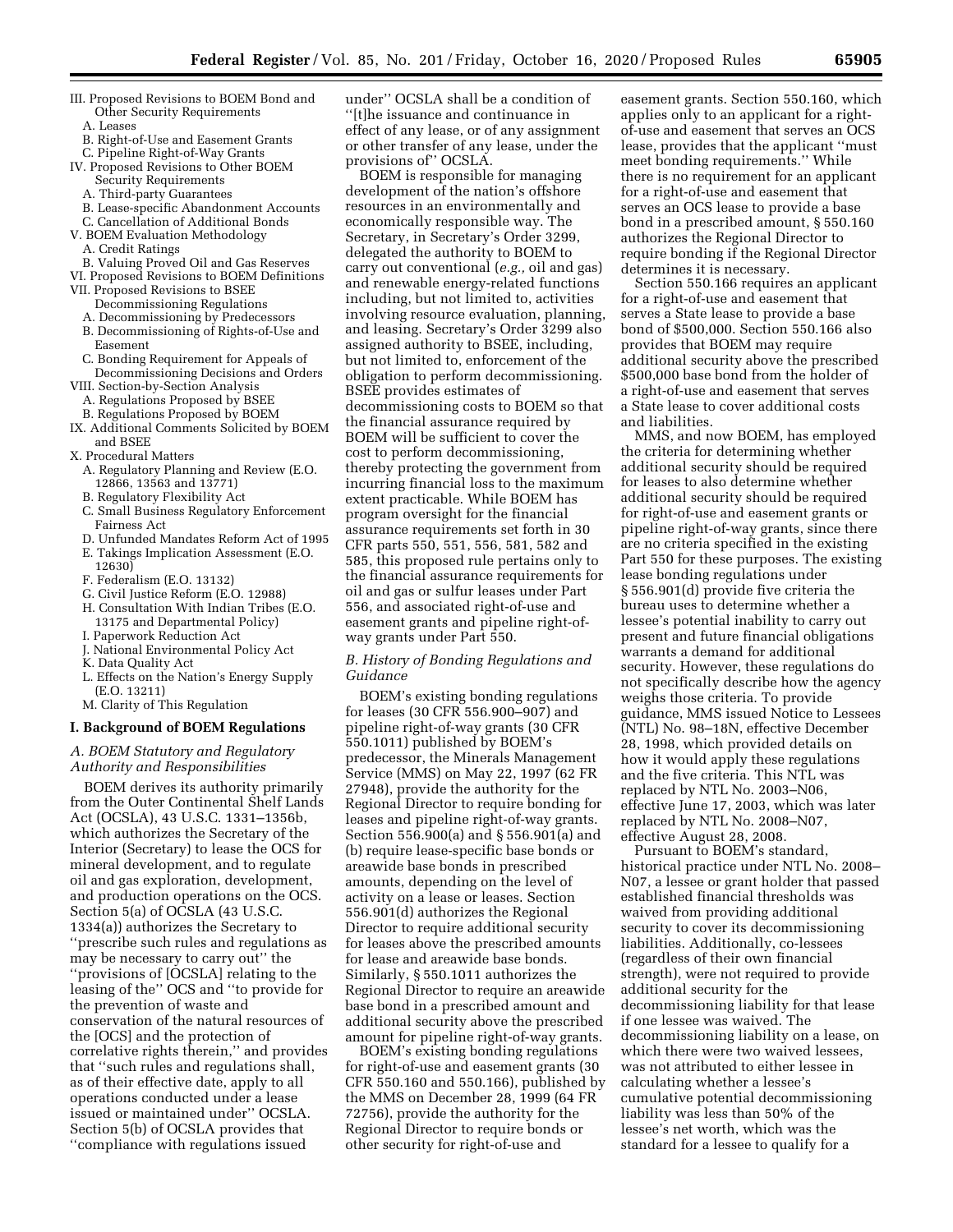supplemental bonding waiver. The policy was based on the assumption that the chances were very remote that both lessees would become financially distressed and not be able to meet their obligations. While NTL No. 2008–N07 was the most recent, fully implemented NTL, BOEM did not fully enforce it during the oil price collapse of 2014– 2016. BOEM was concerned that fully enforcing NTL No. 2008–N07 would have led to an increase of bond demands that, in turn, would have contributed to an increase in bankruptcy filings.

Since 2009, there have been 30 corporate bankruptcies of offshore oil and gas lessees involving owned or partially owned offshore decommissioning liability of approximately \$7.5 billion in total. This figure includes properties with colessees and predecessors, and properties held by companies that successfully emerged from a Chapter 11 reorganization bankruptcy. While BOEM cannot predict the outcomes of bankruptcy proceedings, the actual financial risk is significantly less than the total offshore decommissioning liability associated with offshore corporate bankruptcies. Several of these companies experienced financial distress when oil prices fell sharply at the end of 2014. Further, the fact that a company entered bankruptcy does not necessarily suggest that there would be no private party responsible for decommissioning costs, as company assets may be sold, and predecessors would retain their pre-existing obligation to fund or perform the decommissioning.

The fact that recent bankruptcies and reorganizations have involved unbonded decommissioning liabilities demonstrates that BOEM's regulations and the waiver criteria in NTL No. 2008–N07 were inadequate to protect the public from potential responsibility for OCS decommissioning liabilities, especially during periods of low hydrocarbon prices. Specifically, ATP Oil & Gas was a mid-sized company with a financial assurance waiver when it filed for bankruptcy in 2012. Similarly, Bennu Oil & Gas was waived at the time of its bankruptcy filing, and Energy XXI and Stone Energy did not lose their waivers until less than 12 months prior to filing bankruptcy. While most affected OCS properties were ultimately sold or the companies reorganized under Chapter 11 of the U.S. Bankruptcy Code, several bankruptcies, including those of ATP and Bennu, demonstrated the weaknesses in BOEM's financial assurance program. These weaknesses

were apparent because the unsecured decommissioning liabilities exceeded the value of the leases to potential purchasers or investors. BOEM cannot forecast the outcome of bankruptcy proceedings, which may lead to the restructuring or liquidation of an insolvent company, in addition to other potential outcomes. If BOEM has insufficient financial assurance at the time of bankruptcy, BOEM may seek legal avenues for obtaining funds in bankruptcy proceedings, but outcomes are not assured and there may be no recourse for obtaining additional funds, resulting in the Department of the Interior's needing to perform the decommissioning with the cost coming from the American taxpayer.

In 2009, MMS issued a proposed rule (74 FR 25177) to rewrite the entirety of the leasing provisions of Part 256 (now designated as Part 556). However, because of uncertainty associated with revising the bonding requirements, BOEM deferred revision of the bonding regulations to a separate rulemaking. This separate rulemaking commenced August 14, 2014, with an advance notice of proposed rulemaking (79 FR 49027) to solicit ideas for improving the bonding regulations.

In December 2015, the Government Accountability Office (GAO) reviewed BOEM's financial assurance procedures (see GAO–16–40, *[https://www.gao.gov/](https://www.gao.gov/products/GAO-16-40) [products/GAO-16-40](https://www.gao.gov/products/GAO-16-40)*) (the GAO Report). While acknowledging BOEM's ongoing efforts to update its policies, the GAO Report recommended, *inter alia,* that ''BOEM complete its plan to revise its financial assurance procedures, including the use of alternative measures of financial strength.'' GAO– 16–40 at 34. Following further analysis and a series of stakeholder meetings in 2015 and 2016 to solicit industry input, BOEM attempted to remedy the weaknesses in its financial assurance program as administered under NTL No. 2008–N07 with new NTL No. 2016– N01, *Requiring Additional Security,*  which became effective September 12, 2016. NTL No. 2016–N01 sought to clarify the procedures and explain how BOEM would use the regulatory criteria to determine if, and when, additional security may be required for OCS leases, right-of-use and easement grants, and pipeline right-of-way grants. The NTL continued to use net worth of a lessee as a measure of financial strength because this measure was required by the regulations. The NTL also detailed several changes in policy and refined the criteria used to determine a lessee's or grant holder's financial ability to carry out its obligations. On August 29, 2016, BOEM requested GAO to close the above stated recommendation in the GAO Report, stating that BOEM had implemented the recommendation by issuance of the NTL. GAO found that the recommendation had been implemented and closed the audit recommendation later in fiscal year 2016. BOEM acknowledges that NTL No. 2016–N01 was never fully implemented. This proposed rulemaking is another effort (in addition to the partially implemented NTL) to revise BOEM's financial assurance procedures, including the proposal to use alternative measures to evaluate financial strength.

In December 2016, BOEM began implementing the NTL and issued numerous orders to lessees and grant holders to provide additional security for ''sole liability properties,'' *i.e.,*  leases, right-of-use and easement grants, and pipeline right-of-way grants for which the lessee or grant holder is the only party liable for meeting the lease or grant obligations.

On January 6, 2017, BOEM issued a Note to Stakeholders extending implementation of NTL No. 2016–N01 for six months. The extension applied to leases, right-of-use and easement grants, and pipeline right-of-way grants for which there were co-lessees, predecessors in interest, or both, except where BOEM determined there was a substantial risk of nonperformance of the interest holder's decommissioning obligation. The extension of the implementation timeline allowed BOEM an opportunity to evaluate whether certain leases and grants were considered to be sole liability properties. Upon closer examination and upon receiving feedback from notified stakeholders regarding inaccuracies in BOEM's assessment of sole liabilities, BOEM issued a second Note to Stakeholders on February 17, 2017, announcing that it would withdraw the December 2016 orders issued on sole liability properties to allow time for the new Administration to review BOEM's financial assurance program.

### *C. Regulatory Reform—New Executive and Secretary's Orders*

On March 28, 2017, the President issued Executive Order (E.O.) 13783— *Promoting Energy Independence and Economic Growth.* Section 2 of the E.O. directed Federal agencies to: Review all existing regulations and other agency actions that potentially burden the development of domestic energy resources; provide recommendations that, to the extent permitted by law, could alleviate or eliminate aspects of agency actions that burden domestic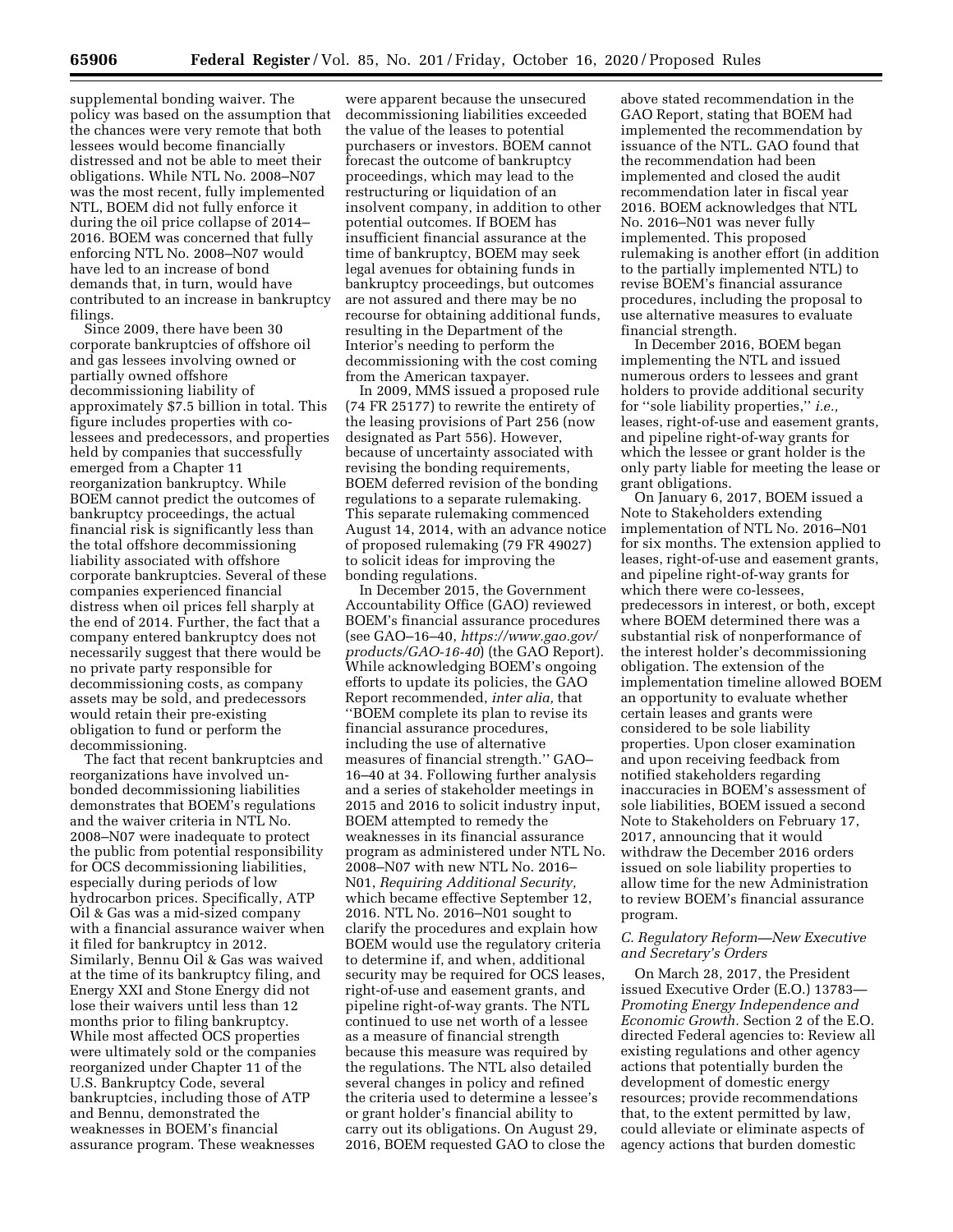energy production; and pursue processes for implementing such recommendations, as appropriate and consistent with law. While section 2 of the E.O. directed Federal agencies to review regulations, section 2 did not direct any particular changes or outcomes.

On April 28, 2017, the President issued E.O. 13795, *Implementing an America-First Offshore Energy Strategy,*  which ordered the Secretary of the Interior to direct the BOEM Director to take all necessary steps consistent with law to review BOEM's NTL No. 2016– N01 and determine whether modifications are necessary, and if so, to what extent, to ensure operator compliance with lease terms while minimizing unnecessary regulatory burdens. This E.O. also required the Secretary of the Interior to review BOEM's financial assurance regulatory policy to determine the extent to which additional regulation is necessary.

Secretary's Order No. 3350 of May 1, 2017, *America-First Offshore Energy Strategy,* followed on E.O. 13795 and directed BOEM to promptly complete its previously announced review of NTL No. 2016–N01 and to ''provide to the Assistant Secretary—Land and Minerals Management (ASLM), the Deputy Secretary, and the Counselor to the Secretary for Energy Policy, a report describing the results of the review and options for revising or rescinding NTL No. 2016–N01.'' Secretary's Order No. 3350 further specified that BOEM's previously announced extension of the implementation timelines for NTL No. 2016–N01 would remain in effect pending completion of the review.

On June 22, 2017, BOEM issued a third Note to Stakeholders announcing that it was in the final stages of its review of NTL No. 2016–N01, but had determined that ''more time was necessary to work with industry and other interested parties,'' and therefore, that it would be appropriate to extend the implementation timeline beyond June 30, ''except in circumstances where there would be a substantial risk of nonperformance of the interest holder's decommissioning liabilities.''

BOEM continued to review the provisions of NTL No. 2016–N01 and examine options for revising or rescinding the NTL. BOEM also continued to review its financial assurance regulatory policy to determine the extent to which regulatory revision is necessary. As a result, BOEM recognized the need to develop a comprehensive program to assist in identifying, prioritizing, and managing the risks associated with industry activities on the OCS.

In October 2019, the President issued E.O. 13891, *Promoting the Rule of Law Through Improved Agency Guidance Documents,* which, in recognition that Americans deserve an open and fair regulatory process, defines ''significant guidance documents'' as having an effect of \$100 million or more, sets a policy that guidance documents should be non-binding, and encourages legally binding requirements to be enacted through notice and comment rulemaking under the Administrative Procedure Act. Because the NTL was issued rather than moving forward with the 2014 ANPRM, BOEM believes that compliance with E.O. 13981 is best achieved by rulemaking, which provides for notice and comment.

# *D. Purpose of BOEM's Portion of the Proposed Rulemaking*

BOEM's goal for its financial assurance program continues to be the protection of the American taxpayers from exposure to financial loss associated with OCS development, while ensuring that the financial assurance program does not detrimentally affect offshore investment or position American offshore exploration and production companies at a competitive disadvantage. After carefully considering the recommendations of the GAO report, as well as feedback received during the review of NTL No. 2016–N01 indicating that the policy changes identified in the NTL could result in significant economic hardships for companies operating on the OCS, particularly during times of low oil prices, BOEM reconsidered its approach for identifying, prioritizing, and managing the risks associated with industry activities on the OCS.

The proposed rule would implement the recommendation of the GAO report that BOEM look to alternative measures of financial strength. Under the proposed rule, instead of relying primarily on net worth to determine whether a lessee must provide additional security, BOEM would primarily consider a lessee's or its predecessor's credit rating. Credit rating agencies take many factors into account when evaluating a company, particularly those that emphasize cash flow, such as debt-to-earnings ratios and debt-to-funds from operations. A credit rating would consider forward-looking factors, including the income statement and cash flow statement, which provide a broader picture of how well a company can meet its future liabilities. On the other hand, a net worth analysis tends to be backward-looking, because it is calculated from a company's balance

sheet, which shows the current amount of its assets and liabilities. A lessee's financial deterioration can occur quickly. Relying on the more forwardlooking credit rating analysis, both to determine whether additional security may be necessary and to determine whether a company can be a guarantor on the OCS, would allow BOEM to foresee a lessee's possible financial distress sufficiently ahead of time to take appropriate action.

Further, the proposed rule's new approach would be rooted in the joint and several liability of all lessees, colessees, and predecessor lessees for all non-monetary obligations on a lease. In most cases of default by a current lessee, a predecessor lessee can be called upon to perform decommissioning. This proposed rule would rely on the combined responsibility of all current and predecessor lessees to perform required decommissioning. Regardless of the proposed rule, even in cases where a predecessor divested its full interest in a lease to another company by assignment after accruing an obligation to decommission certain infrastructure (*i.e.,* well, platform, pipeline), the predecessor remains jointly and severally liable for decommissioning that infrastructure. The proposed rule would acknowledge the larger universe of companies to whom BSEE can look for performance under the law, and so would reduce the circumstances under which BOEM would need to require additional security.

BOEM's proposed regulatory changes would allow the bureau to more effectively address a number of complex financial and legal issues (*e.g.,* joint and several liability and economic viability of offshore assets) associated with decommissioning liability on the OCS. By addressing the issues through rulemaking, BOEM will afford all interested and potentially affected parties the opportunity to provide additional substantive comments to the agency. This rulemaking need not be concerned with general bond amounts, nor is BOEM requesting comments on the general bond amounts, because any potential shortfall could be addressed using the flexibility of the additional security provisions.

In summary, BOEM is proposing this rulemaking to clarify and simplify its financial assurance requirements with the ultimate goal of providing regulatory changes that would continue to protect taxpayers while providing certainty and needed flexibility for OCS operators.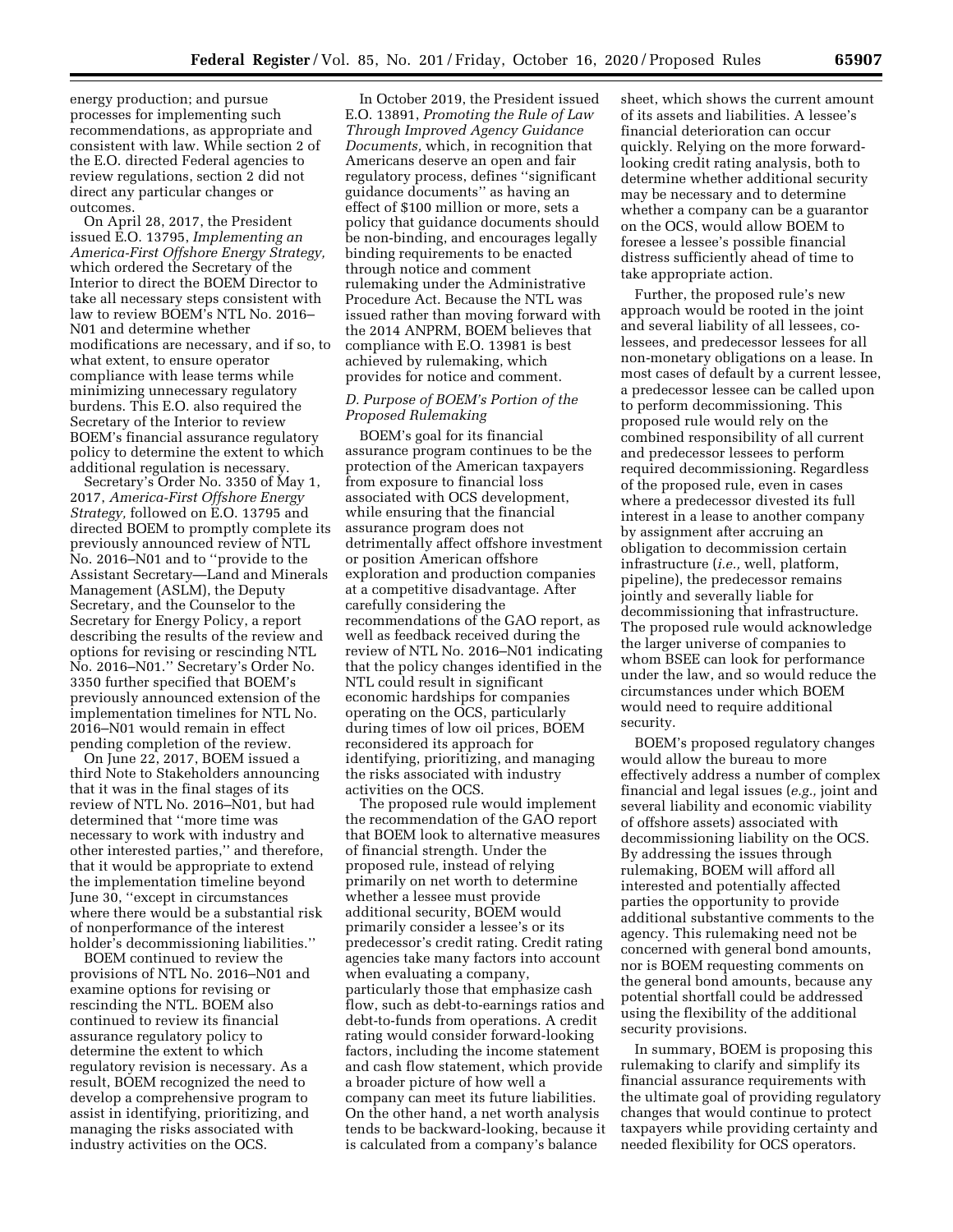### **II. Background of BSEE Regulations**

# *A. BSEE Statutory and Regulatory Authority and Responsibilities*

Like BOEM, BSEE derives its authority primarily from OCSLA, which authorizes the Secretary, as discussed in part I.A, to regulate oil and gas exploration, development, and production operations on the OCS. As previously stated, Secretary's Order 3299 delegated authority to perform certain of these regulatory functions to BSEE. To carry out its responsibilities, BSEE regulates offshore oil and gas operations to enhance the safety of exploration for and development of oil and gas on the OCS, to ensure that those operations protect the environment, to conserve the natural resources of the OCS, and to implement advancements in technology. BSEE's regulatory program covers a wide range of facilities and activities, including decommissioning requirements, which are the primary focus of this rulemaking. Detailed information concerning BSEE's regulations and guidance to the offshore oil and gas industry may be found on BSEE's website at: *[http://www.bsee.gov/](http://www.bsee.gov/Regulations-and-Guidance/index) [Regulations-and-Guidance/index.](http://www.bsee.gov/Regulations-and-Guidance/index)* 

# *B. BSEE's Decommissioning Regulations and Guidance*

On May 17, 2002, MMS issued regulations that amended requirements for plugging wells, decommissioning platforms and pipelines, and clearing sites. (See 67 FR 35398.) In 2011, Secretary's Order 3299 assigned responsibility for certain MMS programs and regulations, including the decommissioning regulations, to BSEE. On October 18, 2011, BSEE revised the decommissioning regulations to reflect BSEE's role. (See 76 FR 64432.) On August 22, 2012, BSEE amended the decommissioning regulations to implement certain safety recommendations arising out of various *Deepwater Horizon* reports and moved the regulations to 30 CFR part 250 subpart Q. (See 77 FR 50856.)

The Subpart Q regulations generally require that lessees and owners of operating rights and pipeline right-ofway (ROW) grant holders decommission wells, platforms and other facilities, and pipelines when they are no longer useful for operations, but no later than one year after a lease or ROW terminates.1 Failure to do so within this

one-year period, absent BSEE's approval, will typically result in the issuance of a Notice of Incident of Noncompliance (INC)—the initial stage of enforcement. Subpart Q also provides BSEE with the authority to require the decommissioning of wells, platforms and other facilities, and pipelines when no longer useful for operations on active leases.

BSEE's regulation, at 30 CFR 250.1701, also provides that lessees and owners of operating rights are jointly and severally liable for meeting decommissioning obligations for facilities on leases, including the obligations related to lease term pipelines, as the obligations accrue and until each obligation is met.2 Likewise, all holders of a ROW grant are jointly and severally liable for meeting decommissioning obligations for facilities on their right-of-way, including ROW pipelines, as the obligations accrue and until each obligation is met. (*See id.* at 250.1701(b)). Section 250.1702 explains when lessees, operating rights owners, and pipeline ROW grant holders accrue decommissioning obligations. Section 250.1703 describes general requirements for decommissioning of wells, platforms and other facilities, and pipelines. In particular, paragraph (g) of § 250.1703 requires that responsible parties conduct all decommissioning activities ''in a manner that is safe, does not unreasonably interfere with other uses of the OCS, and does not cause undue or serious harm or damage to the . . . environment.''

BOEM regulations at 30 CFR 556.710 and 556.805 provide that lessees and owners of operating rights, who assign their interests, remain liable postassignment for all obligations they accrued during the period in which they owned their interest. Those regulations also provide that BOEM and BSEE can require such assignor predecessors to perform those obligations if a subsequent assignee fails to perform. *Id.* 

In accordance with the joint and several liability provisions of 30 CFR part 250: Subpart Q and the residual liability provisions of part 556, when current lessees, operating rights owners, or ROW holders fail to perform

decommissioning obligations, BSEE typically orders all predecessors that have accrued the defaulted obligation to perform any required decommissioning. If a right-of-use and easement (RUE) grant holder fails to perform (when obligated by the terms of the grant), BSEE typically orders any lessees or owners of operating rights that accrued the relevant obligation prior to issuance of the RUE to perform required decommissioning. BSEE may issue such orders without regard to whether a predecessor's ownership of interests in a lease or grant was in recent years or several decades before. For example, if a predecessor divests its full interest in a lease to another company by assignment after accruing the obligation, BSEE would still have the authority to order the predecessor to perform accrued obligations upon default by a subsequent assignee, regardless of the regulatory revisions in this proposed rulemaking.

To provide guidance and additional detail on the decommissioning requirements, MMS issued NTL No. 2004–G06, *Structure Removal Operations* (effective April 5, 2004). MMS replaced this NTL in 2010 with NTL No. 2010–G05, *Decommissioning Guidance for Wells and Platforms,*  which BSEE in turn replaced in December 2018 with NTL No. 2018– G03, *Idle Iron Decommissioning Guidance for Wells and Platforms.* The 2018 NTL states that BSEE may issue orders to lessees and ROW grant holders who fail to meet deadlines to decommission, as specified in the NTL, for wells and facilities on active leases that are no longer useful for operations. It also states that BSEE will typically issue INCs if decommissioning does not occur within one year after a lease or ROW grant expires, terminates, or is relinquished, to prompt the owners and their operator to address problems that occur when decommissioning is not carried out in a timely manner. The 2018 NTL also states that, pursuant to 30 CFR 250.1711(a), BSEE will issue orders to permanently plug any wells that pose hazards to safety or the environment.

### *C. Regulatory Reform*

On February 24, 2017, the President issued E.O. 13777, *Enforcing the Regulatory Reform Agenda,* which establishes two main goals for Federal agencies in alleviating unnecessary burdens placed on the American people:

(1) To improve implementation of the regulatory reform initiatives and policies specified in E.O. 13771 (*Reducing Regulation and Controlling Regulatory Costs*), E.O. 12866, and E.O.

<sup>1</sup>Existing § 250.1703 generally requires lessees and ROW grant holders to permanently plug all wells, remove platforms and other facilities, and decommission all pipelines when they are no longer useful for operations and to clear the seafloor of all obstructions created by the lease or a pipeline

right-of-way. Existing § 250.1710 requires that wells be permanently plugged within one year after a lease terminates, while § 250.1725 requires that platforms and other facilities be removed within one year after the lease or a pipeline right-of-way terminates (unless BSEE approves maintaining the structure for other uses). Sections 250.1750 and 250.1751 allow lessees and ROW grant holders to decommission pipelines in place (*i.e.,* without removal) under certain conditions.

<sup>2</sup>A similar requirement is imposed under existing § 250.146.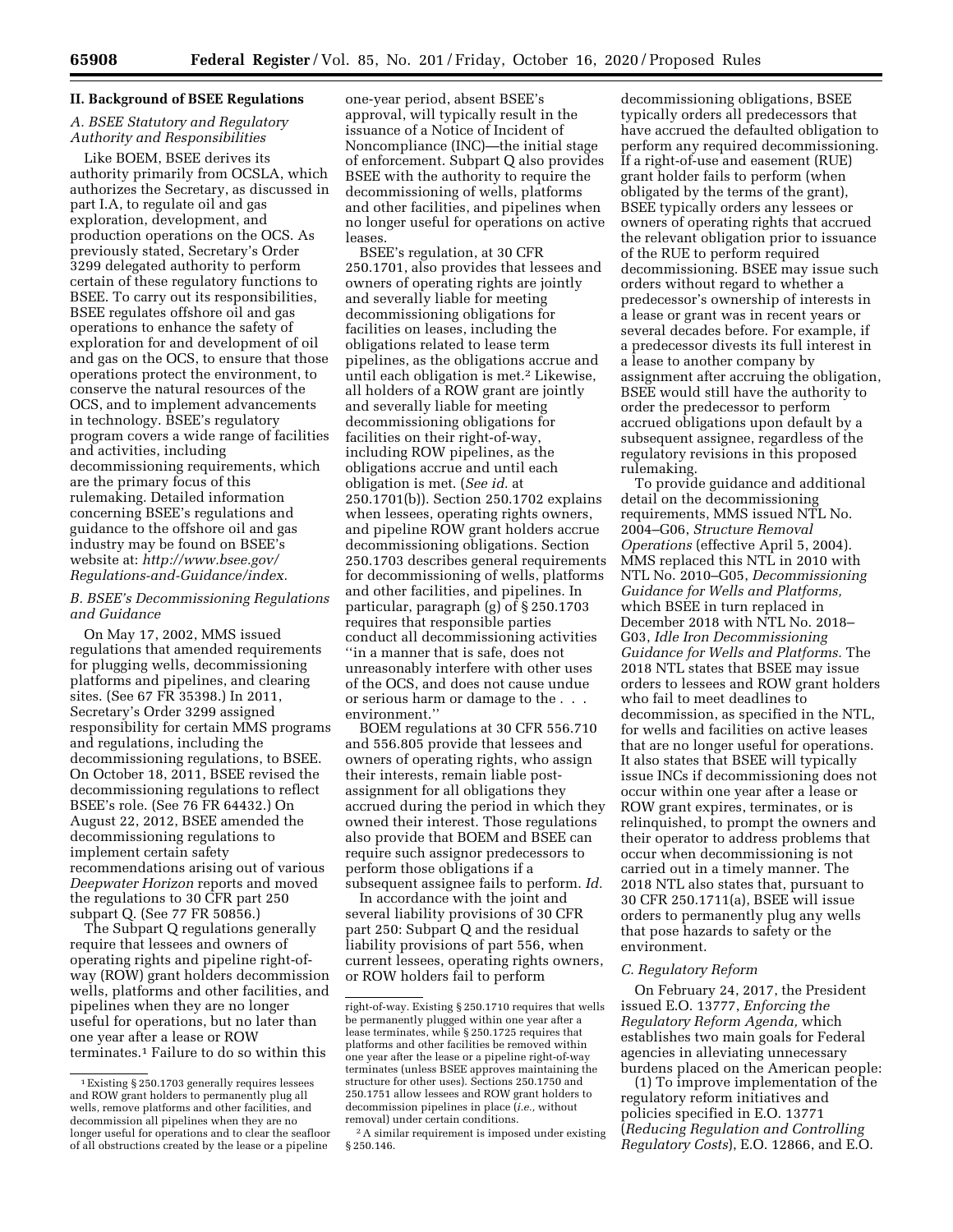### 13563 (*Improving Regulation and Regulatory Review*); and

(2) To identify regulations for repeal, replacement, or modification, that, among other things, are outdated, unnecessary, or ineffective; impose costs that exceed benefits; or create a serious inconsistency or otherwise interfere with regulatory reform initiatives and policies.

### *D. Stakeholder Engagement*

On June 22, 2017, the Office of the Secretary issued a Request for Comments to solicit public input on how the Department can improve implementation of regulatory reform initiatives and policies and identify regulations for repeal, replacement, or modification (see 82 FR 28429). As a result, the Department received several written comments, some of which pertained to BOEM's financial assurance regulatory requirements, including financial assurance for decommissioning, and some of which addressed BSEE's procedures for requiring performance of decommissioning obligations by predecessors when the current lessees or grant holders fail to do so. The commenters that addressed BSEE's procedures urged BSEE to focus responsibility for decommissioning liabilities on current lessees, regardless of predecessors in title, inasmuch as predecessors are not held responsible for liabilities created after their ownership terminates; and, in cases of a default by current owners, to pursue performance by predecessors in reverse chronological order starting with the most recent predecessor.

BSEE has considered the comments from stakeholders and determined that BSEE's decommissioning regulations could be revised to support the goals of the Administration's regulatory reform initiatives, while also ensuring safety and environmental protection. Accordingly, BSEE proposes to revise existing 30 CFR part 250: Subpart Q regulations to address the order in which predecessors will be ordered to perform decommissioning if the current lessees or grant holders fail to do so. In addition, BSEE proposes to revise the decommissioning regulations to expressly include holders of RUE grants among the parties who can accrue obligations for decommissioning. Finally, BSEE proposes to require parties who file administrative appeals of decommissioning decisions or orders to post a surety bond in order to seek to obtain a stay of that decision or order pending the appeal, and thus minimize any possibility that resources for the performance of decommissioning will

be unavailable following exhaustion of appeals, such as if no other predecessors exist to perform the decommissioning activities.

# *E. Purpose of BSEE's Portion of the Proposed Rulemaking*

Timely decommissioning of oil and gas wells, platforms and other facilities, and pipelines and related infrastructure is a critical requirement for OCS operators to adhere to, and when necessary, for BSEE to enforce. If not properly decommissioned, such infrastructure could cause safety hazards or environmental harm, or become obstructions by interfering with navigation or other uses of the OCS (such as fishing and future resource development). Under some conditions, however, lessees or grant holders may transfer platforms to artificial reef sites maintained by coastal states, or ROW grant holders may decommission pipelines in place, in lieu of removal. This proposed rule would not change regulations governing the operational aspects of decommissioning.

Under existing regulations, BSEE can require a predecessor to bring a lease into compliance if its assignee or any subsequent assignee has failed to perform an obligation that accrued prior to assignment. BSEE's proposed rule would create a new procedure under Subpart Q for establishing the sequence in which BSEE will order predecessors to carry out their accrued decommissioning obligations when current lessees or grant holders (or other predecessors) fail to do so. Specifically, after the current lessees or grant holders have defaulted, BSEE would pursue liable predecessors in reverse chronological order through the chainof-title to perform their accrued decommissioning obligations. Under this approach, the most recent predecessors would receive orders to conduct decommissioning first, before BSEE turns to predecessors more remote in time.

This proposed change may provide additional transparency and clarity for BSEE and BOEM, as well as for the public and the oil and gas industry, in ensuring that decommissioning requirements will be met. In light of the proposed approach, lessees and grant holders wanting to sell their leases or grants may choose to consider financially stronger companies as potential purchasers or assignees. Under the proposal, both parties to such transactions would know in advance that BSEE would turn first to the most recent assignor to perform decommissioning if the current lessee or grant holder fails to perform its

decommissioning obligation; in that case, the seller may well want some assurance that the purchasing company has the means to perform. Accordingly, this additional transparency may result in limiting the universe of potential purchasers to more financially capable companies that present a reduced risk of default or are able to provide financial assurances to the seller, thus assuring that decommissioning can be performed.

In addition, since the more recent owners are more familiar with the current state of the facilities than previous owners, the proposed approach would further ensure safer and more efficient decommissioning. Also, the more recent prior owners often accrue liabilities for wells, pipelines, or platform improvements for which earlier owners have no liability because these wells, pipelines, or platform improvements were added after the earlier owners had assigned their interests. The more recent prior owners are, therefore, the most likely predecessor(s) who can be required to fully decommission all facilities. In summary, as proposed, it is reasonable and efficient for BSEE to turn first to the most recent owners when the current owners do not perform all the decommissioning obligations.

BSEE's proposal would not exempt any current lessees or grant holders, or predecessors, from liability; each party remains liable for its own accrued obligations. The proposal would simply establish a procedure through which BSEE would prioritize its efforts toward the groups of jointly and severally liable predecessors by looking first to the most recent in time, rather than looking initially to all jointly and severally liable predecessors. Details of the proposal are found in part VII.A of this proposed rule.

The proposed rule, if adopted, could increase confidence that the cost of decommissioning will be borne by the more recent owners while still ensuring that decommissioning is carried out in a safe and environmentally responsible manner. While there is no amount of time which reduces or eliminates joint and several liability of predecessors for their accrued liabilities, defining an order of recourse among predecessors would eliminate some of the unpredictability perceived in the past. In addition, the proposed rule would help BSEE to better address maintenance and monitoring of facilities in cases where all current owners' default.

The proposed rule would also address the decommissioning of OCS facilities located on RUE grants. These grants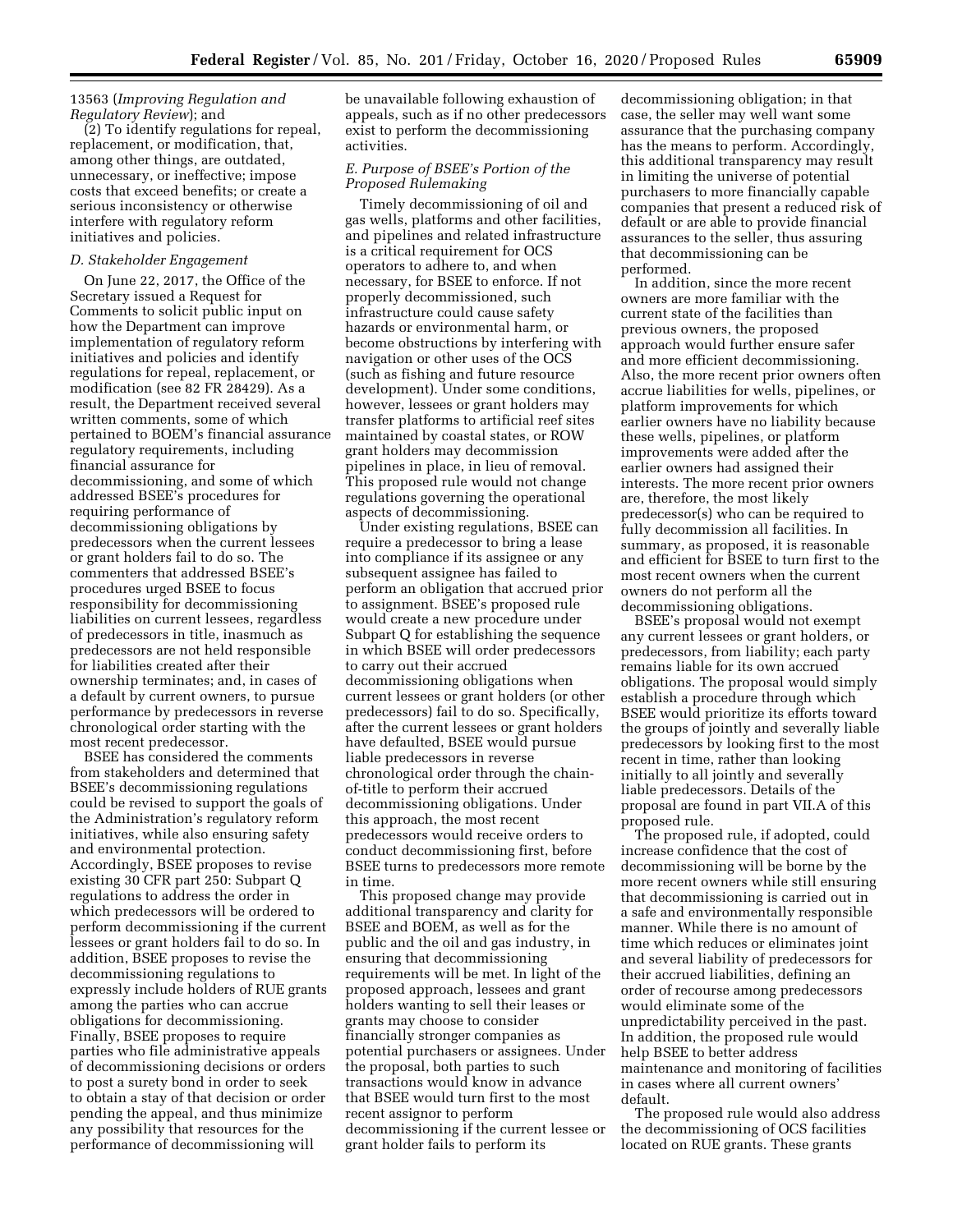authorize a RUE holder to use a portion of the seabed at an OCS site not leased by the RUE holder, in order to construct, modify, or maintain platforms, artificial islands, facilities, installations, and other devices that support the exploration, development, or production of oil and gas from a RUE holder's nearby lease. BOEM's financial assurance regulations encompass RUEs as a defined category of interest in OCS lands, and provide that RUE grant holders must comply with the same bonding obligations as other lessees. However, as a result of numerous revisions of the regulations specific to decommissioning, those regulations no longer clearly address decommissioning by RUE grant holders, so BSEE now proposes to add RUE holders to the parties that accrue obligations for decommissioning. This is consistent with BOEM's existing process of including the decommissioning obligation in the terms of the RUE grant, as well as the general understanding typically captured in agreements between RUE holders and facility owners by which RUE holders secure title to or rights to use existing facilities originally installed when the tract was subject to a lease. This proposed amendment to the existing BSEE regulations is discussed more completely at part VII.B.

In addition, BSEE's existing regulations (at 30 CFR part 290) allow parties adversely affected by a final BSEE order or decision—including a decommissioning-related decision or order—to administratively appeal that decision to the Interior Board of Land Appeals (IBLA). Existing § 290.7(a)(2) requires a party appealing a civil penalty order issued by BSEE to post a surety bond, in accordance with 30 CFR 250.1409, pending the appeal. There has previously been no such bonding requirement for appeals of decommissioning orders.

Inasmuch as income generation from a lease typically ceases well before decommissioning orders are issued, an appeal poses a risk to BSEE that, where financial assurance was not already in place, a lessee appealing a decommissioning order may not have the wherewithal to decommission after a lengthy appeal has run its course and the Board affirms BSEE's order. Moreover, the delay occasioned by the appeal process may create a risk that some or all other predecessors may have deteriorated financial health by the time BSEE turns to them for performance.

Thus, in order to avoid the possibility of undue delays, and to ensure that funds are available to meet the decommissioning requirements in a safe

and environmentally sound manner when an unsuccessful appellant subsequently defaults, BSEE proposes to amend the 30 CFR part 250: Subpart Q and Part 290 regulations as described in part VII.C. Specifically, BSEE proposes to require any party appealing a decommissioning decision or order to post a surety bond in order to seek to obtain a stay of that decision or order pending the appeal to ensure that the necessary decommissioning activities can be performed in a timely manner if the appeal is denied and the appellant(s) subsequently fail to perform the required decommissioning activities.

### **III. Proposed Revisions to BOEM Bonds and Other Security Requirements**

BOEM's existing bonding and other security regulatory framework has two main components: (1) Base bonds, generally required in amounts prescribed by regulation, and (2) bonds or other security above the prescribed amounts that may be required by order of the Regional Director upon determination that an increased amount is necessary to ensure compliance with OCS obligations. BOEM's objective is to ensure that taxpayers never have to bear the cost of meeting the obligations of lessees and grant holders on the OCS. At the same time, BOEM must balance this objective against the costs and disincentives to additional exploration, development and production that are imposed on lessees and grant holders by increased amounts of surety bonds and other security requirements. To maintain a balanced framework, BOEM proposes to: (1) Modify the evaluation process for requiring additional security; (2) streamline the evaluation criteria; and (3) remove restrictive provisions for third-party guarantees and decommissioning accounts. The proposed rule would allow the Regional Director to require additional security only when: (1) A lessee or grant holder poses a substantial risk of becoming financially unable to carry out its obligations under the lease or grant; (2) there is no co-lessee, co-grant holder, or predecessor that is liable for those obligations and that has sufficient financial capacity to carry out the obligations; and (3) the property is at or near the end of its productive life, and thus, may not have sufficient value to be sold to another company that would assume these obligations.

#### *A. Leases*

Each current lessee is jointly and severally liable for the lease decommissioning obligations, which means that each lessee is liable up to the full amount of the relevant obligation and that BOEM may pursue compliance with the obligations from any one lessee. As such, each lessee is liable for all decommissioning obligations that accrue during its ownership, as well as those that accrued prior to its ownership. In addition, a lessee that transfers its interest to another party continues to be liable for any unperformed decommissioning obligations that accrued prior to, or during, the time that lessee owned an interest in the lease.

BOEM's additional security evaluation process, contained in 30 CFR 556.901(d), is based on the current lessee's ability to carry out present and future obligations. BOEM proposes to expand this evaluation process to include an evaluation of the ability of a co-lessee, or a predecessor lessee, to carry out present and future obligations. This change recognizes the mitigation of the risk occasioned by the joint and several liability of all current and predecessor lessees, which allows BSEE to require co-lessees or predecessor lessees, or both, to perform decommissioning when a current lessee is unable to perform. While the liability for obligations between current and predecessor lessees has always been joint and several, this would be the first time BOEM has explicitly considered the ability of predecessor lessees to carry out the present and future obligations of current lessees when determining the additional security requirements for current lessees.

Under BOEM's existing regulations, the Regional Director's evaluation of a lessee's potential need for additional security for a lease is based on the following five criteria: Financial capacity; projected financial strength; business stability; reliability in meeting obligations based upon credit rating or trade references; and record of compliance with laws, regulations, and lease terms. BOEM is proposing to streamline its evaluation process by using only two criteria to determine whether additional security on a lease may be required: (1) A credit rating, either a credit rating from a Nationally Recognized Statistical Rating Organization (NRSRO), as identified by the United States Securities and Exchange Commission (SEC) pursuant to its grant of authority under the Credit Rating Agency Reform Act of 2006 and its implementing regulations at 17 CFR parts 240 and 249(b), or a proxy credit rating determined by BOEM using audited financial statements; and (2) the value of proved oil and gas reserves. These two criteria better align BOEM's evaluation process with accepted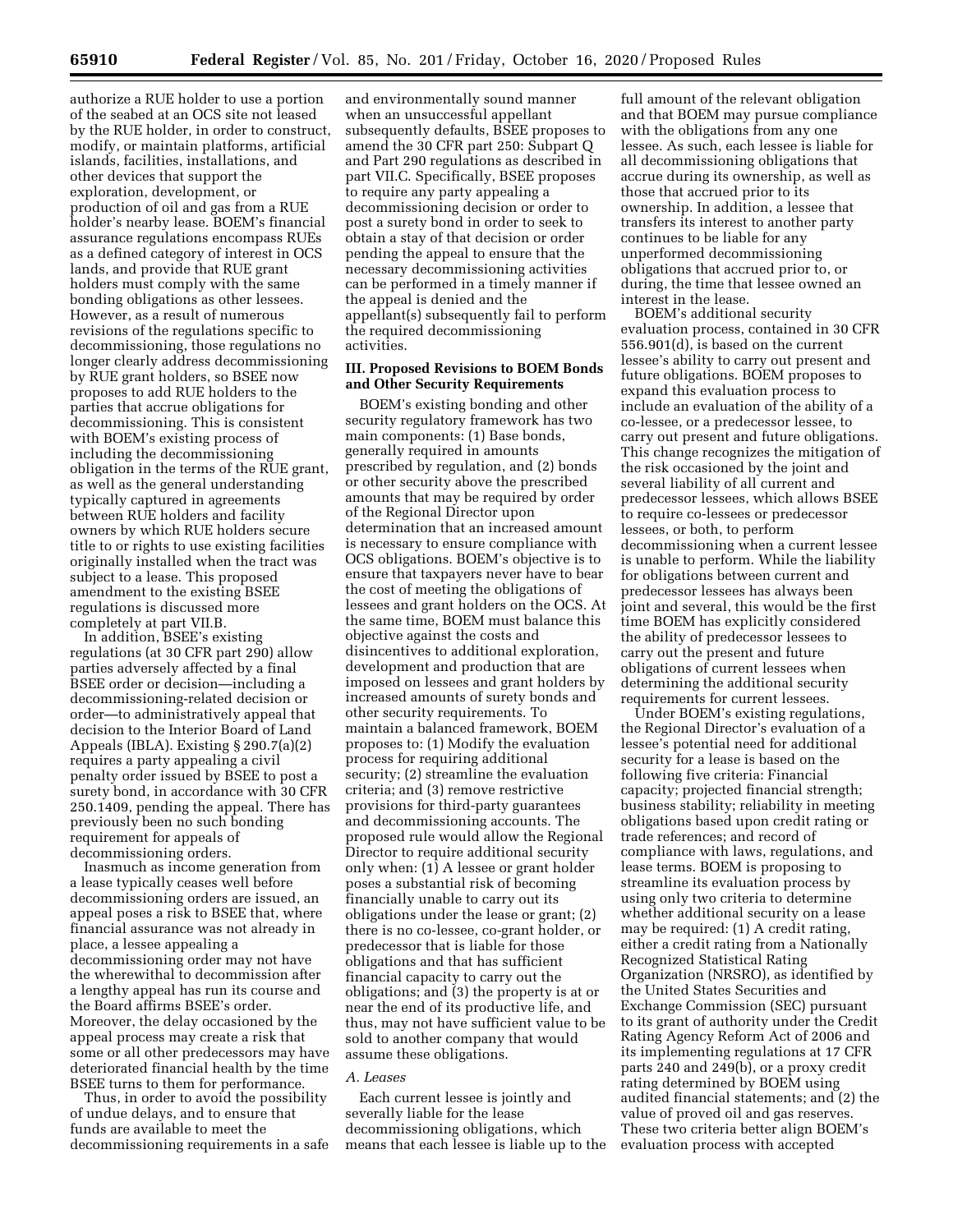financial risk evaluation methods used by the banking and finance industry. Eliminating reliance on less relevant information, such as length of time in operation to determine business stability, or trade references to determine reliability in meeting obligations, will simplify the process and remove criteria that may not accurately or consistently predict potential financial distress.

BOEM proposes to eliminate the ''business stability'' criterion found in existing  $\S 556.901(d)(1)(iii)$ . The existing regulation bases business stability on five years of continuous operation and production of oil and gas, but BOEM determined that there is little correlation between being in business for five or more years and a company's ability to carry out its present and future obligations. BOEM met with S&P credit analysts about their process for considering business stability. S&P credit analysts confirmed that business stability is a factor in credit ratings, however, S&P does not measure a company's business stability by merely noting how long it has been since the company was incorporated. BOEM conducted an analysis of offshore bankruptcies, including an assessment of the number of years incorporated prior to bankruptcy, and determined that whether a company was in business for five or more years had no relationship to its likelihood to declare bankruptcy.

BOEM also proposes to eliminate the existing ''record of compliance'' criterion found in existing § 556.901(d)(1)(v). BOEM reviewed BSEE's INCs and Increased Oversight List. BOEM's review of these lists confirmed the feedback BOEM received in response to the NTL, which was that companies with a large number of properties and components tended to receive a large number of INCs and had a larger number of individual properties on the Increased Oversight List.3 BOEM has determined that the primary predictor of the number of INCs a company receives is not its financial health, but the number of OCS properties that it owns. BOEM determined that a company's record of compliance did not correlate to its overall financial health and, therefore, is not an accurate indicator of the need for financial assurance to assure that the company carries out its present and future OCS obligations. Offshore companies with a large portfolio of offshore assets inspected by BSEE accumulated a far greater number of

BSEE-issued Incidents of Non-Compliance than offshore companies with fewer offshore assets inspected by BSEE, irrespective of the company's overall financial health. The ''record of compliance'' criterion was also difficult to fairly apply since not all noncompliance is considered equal evidence of a lack of commitment to observe regulatory requirements.

BOEM proposes to replace the existing ''financial capacity'' and ''reliability'' criteria in § 556.901(d)(1) with issuer credit rating or proxy credit rating. BOEM has found credit rating, which had been a part of the reliability criterion, to be the most reliable indicator of financial ability. Credit ratings provided by a NRSRO incorporate a broad range of qualitative and quantitative factors, and a business entity's credit rating represents its overall credit risk, or its ability to meet its financial commitments.

If a lessee does not have a credit rating from a NRSRO, the lessee may instead submit audited financial statements, and BOEM will determine a proxy credit rating using the S&P Credit Analytics Credit Model, or a similar widely accepted credit rating model. Such audited financial information is currently the basis of one of the five criteria—the ''financial capacity'' criterion. In the proposed rule, this information will be just one of the considerations used for proxy credit ratings, following credit rating agency models.''

BOEM has concluded that audited financial statements, prepared in accordance with Generally Accepted Accounting Principles (GAAP) and accompanied by an auditor's certificate, provide a level of certainty that the financial statements accurately represent the company's economic position and operational performance. Using this audited financial information to generate a proxy credit rating would allow BOEM to accurately determine if additional security is needed.

The proposed rule would allow the Regional Director to require a lessee to provide additional security if the lessee does not have a credit rating from a NRSRO that is greater than or equal to either  $BB -$  from S&P Global Ratings (S&P) or Ba3 from Moody's Investor Service (Moody's); or a proxy credit rating greater than or equal to either  $BB - or Ba3$  as determined by the Regional Director based on audited financial information including an income statement, balance sheet, and statement of cash flows, with an accompanying auditor's certificate.

Under existing BOEM regulations, colessees and predecessors are jointly and

severally liable for accrued decommissioning obligations, and the risk that the government will be responsible for the decommissioning cost is reduced when those entities are financially viable. Hence, BOEM may determine not to require additional security for properties with financially viable co-lessees and predecessors. To be considered financially viable, the colessee or predecessor would have to meet the same credit rating or proxy credit rating criteria as a lessee.

If the lessee does not meet the credit rating or proxy credit rating criteria, BOEM would review the lessee's obligations at the lease level and determine whether to require additional security for each lease owned by that lessee. BOEM may require the lessee to provide additional security on a leaseby-lease basis if a co-lessee does not meet the credit rating or proxy credit rating criteria.

If the co-lessee does not meet the credit rating or proxy credit rating criteria, BOEM would review the proved oil and gas reserves on the lease. The Regional Director may require the lessee to provide additional security for that lease if the net present value of those proved reserves is less than or equal to three times the cost of the decommissioning (as estimated by BSEE) associated with the production of the reserves. As described in more detail below, BOEM determined that properties with a net present value of proved oil and gas reserves exceeding three times the decommissioning costs associated with production of those reserves pose minimal risk that the government will be required to bear the cost of decommissioning, because these properties are more likely than other properties to be purchased by another company. That company would then become liable for existing decommissioning obligations, reducing the risk that those costs would be borne by the government. Consequently, BOEM is proposing to use (and is requesting comments on) this test—net present value of proved oil and gas reserves on the lease exceeding three times the decommissioning costs (decommissioning costs as estimated by BSEE) associated with production of those reserves—as the criterion to replace the existing generalized ''projected financial strength'' criterion, which considered whether the estimated value of a lessee's existing lease production and proven reserves was significantly in excess of the lessee's existing and future lease obligations.

If neither the lessee nor any co-lessee meets the credit rating or proxy credit

<sup>3</sup>Most recent data available at *[https://](https://www.data.bsee.gov/Company/INCs/Default.aspx) [www.data.bsee.gov/Company/INCs/Default.aspx](https://www.data.bsee.gov/Company/INCs/Default.aspx)*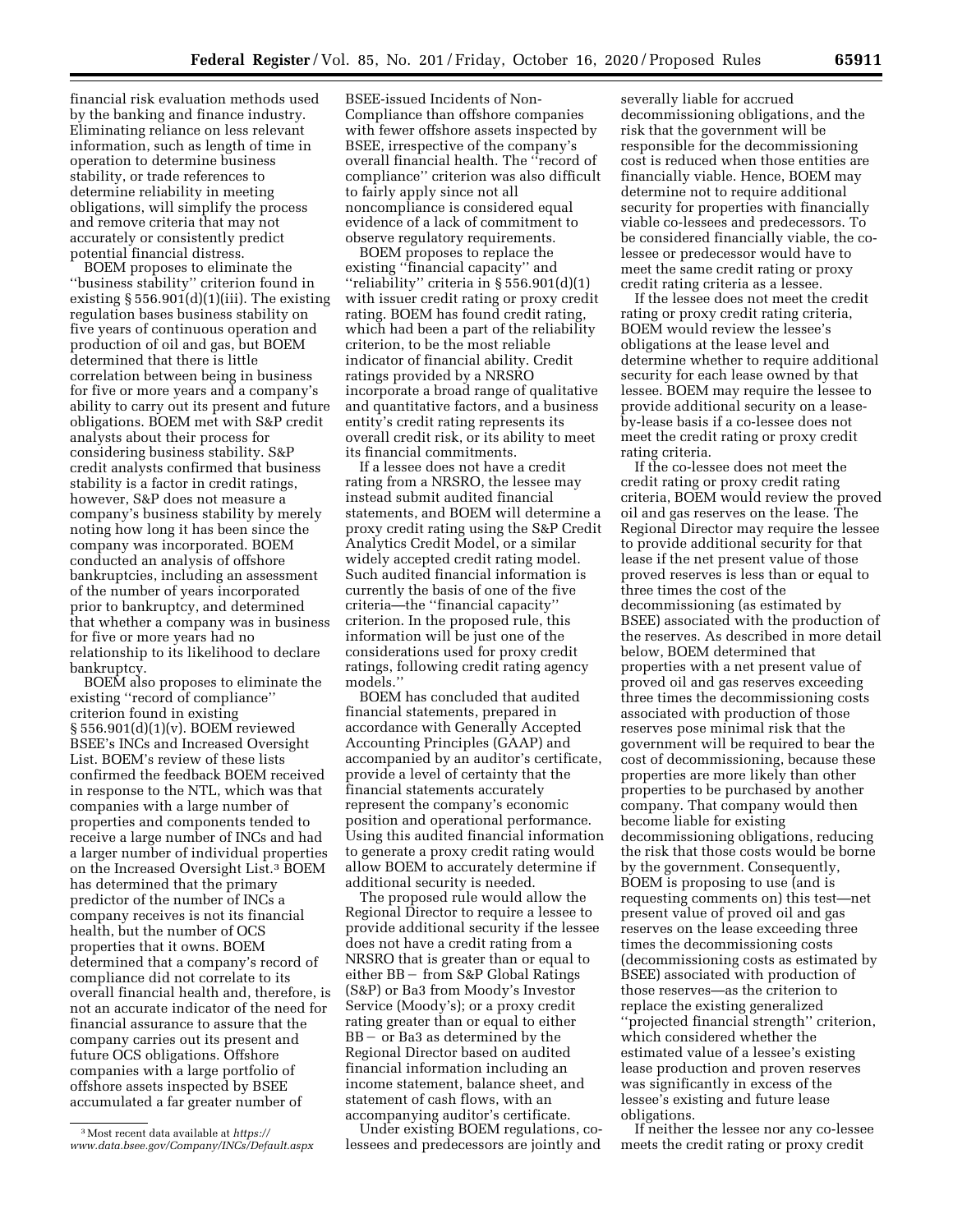rating criteria and there are not sufficient oil and gas reserves on the lease, BOEM would look to the credit ratings of prior lessees. If no predecessor lessee liable for decommissioning any facilities on the lease meets the credit rating or proxy credit rating criteria, the Regional Director may require the lessee to provide additional security. Moreover, even if a predecessor meets the credit rating or proxy credit rating criteria, the Regional Director may require the lessee to provide additional security for decommissioning obligations for which such a predecessor is not liable.

### *B. Right-of-Use and Easement Grants*

BOEM's regulations concerning rightof-use and easement grants for an OCS lessee and a State lessee are found in 30 CFR 550.160 through 550.166. Section 550.160 provides that an applicant for a right-of-use and easement that serves an OCS lease ''must meet bonding requirements,'' but the regulation does not prescribe a base bond amount. The proposed rule would replace this vague requirement with a cross-reference to the specific criteria governing bond demands in § 550.166(d).

BOEM is proposing to revise the bonding regulations to clarify that any right-of-use and easement grant holder, whether the right-of-use and easement serves a State lease or serves an OCS lease, may be required to provide additional security for the right-of-use and easement if the grant holder does not meet the credit rating or proxy credit rating criteria proposed to be used for lessees. The value of proved oil and gas reserves will not be considered because a right-of-use and easement grant does not entitle the holder to any interest in oil and gas reserves. However, this proposal would allow consideration of the credit rating of a predecessor right-of-use and easement grant holder and a predecessor lessee, *i.e.,* a lessee that held interests in the lease on which the right-of-use and easement is now located and is liable for accrued obligations for the facilities thereon, which better aligns BOEM's evaluation process with accepted financial risk evaluation methods used by the banking and finance industry.

### *C. Pipeline Right-of-Way Grants*

BOEM's bonding requirements for pipeline right-of-way grants, contained in 30 CFR 550.1011, prescribe a \$300,000 area-wide base bond that guarantees compliance with all the terms and conditions of the pipeline right-of-way grants held by a company in an OCS area. BOEM may require a pipeline right-of-way grant holder to

provide additional security if the Regional Director determines that a bond in excess of \$300,000 is needed. BOEM is proposing to revise the bonding regulations to provide the criteria under which the Regional Director could demand a pipeline rightof-way grant holder to provide additional security and that criteria is similar to that proposed for lessees, *i.e.,*  when the grant holder does not meet the credit rating or proxy credit rating criteria proposed to be used for lessees. BOEM would not consider proved reserves because right-of-way grants do not authorize holders to produce hydrocarbon reserves. Another change proposed by the rule—to allow consideration of the credit rating or proxy credit rating of a co-grant holder—would better align BOEM's evaluation process with accepted financial risk evaluation methods used by the banking and finance industry. BOEM also proposes to expand this evaluation to include consideration of the credit rating or proxy credit rating of predecessor right-of-way grant holders because they remain liable for accrued decommissioning obligations for facilities and pipelines on their right-of-way until each obligation is met.

### **IV. Proposed Revisions to Other BOEM Security Requirements**

#### *A. Third-party Guarantees*

BOEM is proposing to evaluate a potential guarantor using the same credit rating or proxy credit rating criteria proposed for lessees. The value of proved oil and gas reserves will not be considered because the value of proved reserves quantify only the marketability of the lease interest being covered by the guarantee, in which the guarantor would not have an interest, and is not used to describe the guarantor's overall financial strength.

The criteria to evaluate a guarantor provided in the existing regulations have proven difficult to apply. For example, § 556.905(a)(3) provides that the guarantor's total outstanding and proposed guarantees are not allowed to exceed 25 percent of its unencumbered net worth in the United States. A company's total outstanding and proposed guarantees depends on accurate information provided by the guarantor, and BOEM has no way to confirm whether the 25 percent threshold has been exceeded at the time of the application or afterward. The same provision requires BOEM to consider the unencumbered net worth of the company in the United States, while another provision,

§ 556.905(c)(2)(iv), requires BOEM to consider the guarantor's unencumbered fixed assets in the United States. Both of these criteria are difficult to apply when the company being evaluated has domestic and international assets that must be separated. Utilizing the same financial evaluation criteria, *i.e.,* issuer credit rating or proxy credit rating, to assess both guarantors and lessees as the most relevant measure of future capacity would provide consistency in evaluations and avoid overreliance on net worth, which was GAO's concern.

To allow more flexibility in the use of third-party guarantees, this proposed rule would remove the requirement for a third-party guarantee to ensure compliance with the obligations of all lessees, operating rights owners, and operators on the lease. Additionally, the proposed rule would allow a third-party guarantee to be used as additional security for a right-of-use and easement grant and/or a right-of-way grant, as well as a lease. Potential guarantors are reluctant to provide a guarantee if they cannot choose the entity for which they are guaranteeing compliance or limit the amount of their guarantee. This change would allow a guarantor to limit its guarantee to a subset of lease or grant obligations, *e.g.,* an amount sufficient to cover a percentage of the decommissioning liability in proportion to the ownership percentage of a particular lessee or grant holder, a specific dollar amount, or a specific facility.

By allowing a third-party guarantor to guarantee only the obligations it wishes to cover, BOEM would provide industry with the flexibility to use the guarantee to satisfy financial assurance requirements without the burden of forcing the guarantor to cover all the risks associated with all parties on the lease or grant or operations in which the party they wish to guarantee has no interest and over which this party may have no control. Moreover, the proposal to allow BOEM to accept a third-party guarantee that is limited to specific obligations does not reduce BOEM's protection because the combination of all bonds and guarantees still would have to ensure that all lease and grant obligations are fully secured.

The proposed rule would also allow BOEM to cancel a third-party guarantee under the same terms and conditions that apply to cancellation of additional bonds and return of pledged security, as provided in proposed § 556.906(d)(2).

Lastly, the existing regulation somewhat confusedly refers to both a ''guarantee'' and an ''indemnity agreement'' (which meant the same thing), and the proposed rule clarifies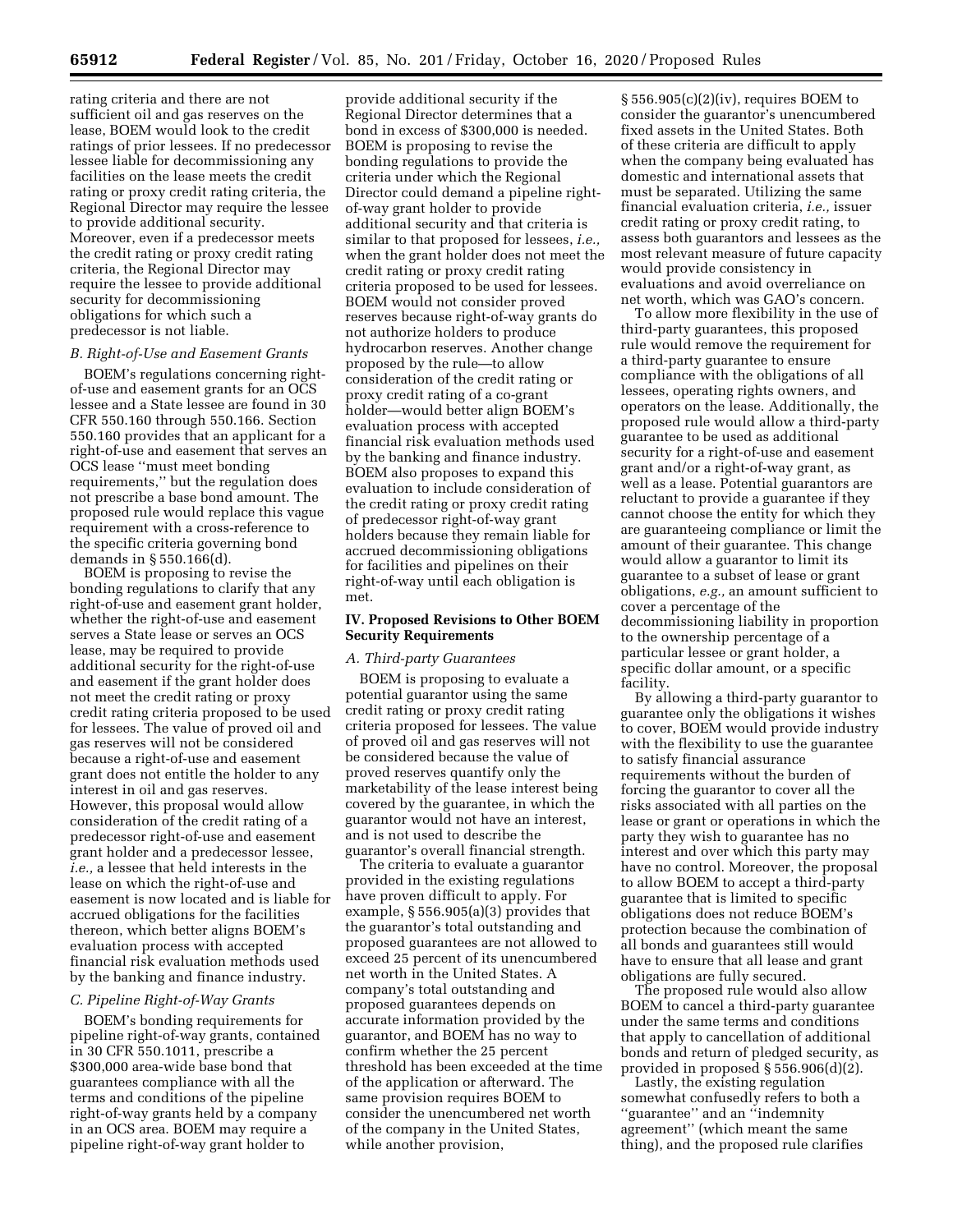that there is only one agreement contemplated—the guarantee agreement.

### *B. Lease-specific Abandonment Accounts*

Section 556.904 currently allows lessees to establish a lease-specific abandonment account in lieu of the bond required in § 556.901(d). BOEM proposes to rename these accounts ''Decommissioning Accounts,'' which is the current terminology used in industry, to remove any perceived limitation to a single lease, and to allow these accounts to be used to ensure compliance with additional security requirements for a right-of-use and easement grant or a pipeline right-ofway grant as well as a lease. To make these accounts more attractive to lessees who may need to use this method, BOEM also proposes to remove the requirements to pledge Treasury securities to fund the account before the amount of funds in the account equals the maximum amount insurable by the Federal Deposit Insurance Corporation (FDIC), which is currently \$250,000. BOEM notes that due to this current requirement, lessees may have been unwilling to use decommissioning accounts since the vast majority of decommissioning moneys would be in the form of low-yield Treasury securities. BOEM has determined that the risk of loss through a bank failure is minimal, so, as a practical matter, the government's security does not depend on FDIC insurance.

### *C. Cancellation of Additional Bonds*

BOEM proposes to revise § 556.906(d) to add three additional circumstances when BOEM may cancel an additional bond, as discussed below in the analysis of § 556.906.

# **V. BOEM Evaluation Methodology**

### *A. Credit Ratings*

In this rulemaking, BOEM proposes to use an ''issuer credit rating'' when referring to ''credit rating'' to evaluate the financial health of lessees and grant holders doing business or offering guarantees on the OCS. An evaluation of S&P's and Moody's rating methodologies revealed that the analyses they perform to determine an issuer credit rating are wide-ranging and include factors beyond corporate financials (such as history, senior management, and commodity price outlook). An issuer credit rating provides the rating agencies' opinions of the entity's ability to honor senior unsecured debt and debt-like obligations. It is common for lessees to

have both an issuer credit rating and a bond issuance rating. However, bond issuance ratings are opinions of the credit quality of a specific debt obligation only, which can vary based on the priority of a creditor's claim in bankruptcy or the extent to which assets are pledged as collateral. Due to the priority of claims associated with debt and the limited purpose of bond issuance ratings, BOEM proposes to accept only issuer credit ratings from a NRSRO, and references to credit rating in this rulemaking refer only to an issuer credit rating. BOEM proposes to add ''Issuer credit rating,'' as defined by S&P, as a newly defined term in Parts 550 and 556.

If an entity does not have an issuer credit rating, BOEM proposes to determine a proxy credit rating based on audited financial information, including an income statement, balance sheet, statement of cash flows, and the auditor's certificate.

BOEM proposes to use S&P's Credit Analytics Credit Model to calculate proxy credit ratings. This model would allow BOEM to compare the company with similar public companies in the same industry segment. BOEM invites comments on the appropriateness of relying on this model, or other similar, widely accepted credit rating models, to generate proxy credit ratings.

In establishing the issuer credit rating threshold of  $BB - (S\&P)$  or Ba3 (Moody's), an equivalent credit rating provided by an SEC-recognized NRSRO, or a proxy credit rating determined by the Regional Director, BOEM seeks to balance the financial risk to the government and the taxpayer with minimizing unnecessary regulatory burdens as directed by Executive Order 13795. BOEM compared the historical default rates for Moody's credit ratings and found the Ba3 credit rating was equivalent to the  $S\&P$  BB – credit rating. BOEM reviewed historical default rates across the entire credit rating spectrum, as well as the credit profile of oil and gas sector bankruptcies arising from the commodity price downturn in 2014, to determine an appropriate level of risk. The average S&P one-year default rate for  $BB$  – rated companies from 1981 to 2017 was 1.00%. The average S&P historical one-year default rates of  $BB$ rated companies are significantly better than average default rates for B rated companies (ranging from 2.08% to 7.15%) and C rated companies (26.82%). On the higher end of BB ratings at BB+, the average one-year default rate (0.34%) is similar to the average one-year default rate (0.25%) for the lowest investment-grade rating of  $BBB - .$ 

BOEM believes that one-year default rates are an appropriate measure of risk, given BOEM's policy of reviewing the financial status of lessees/ROW holders/ RUE holders at a minimum on an annual basis, the review typically corresponding with the release of audited annual financial statements. In addition, BOEM continually monitors company credit rating changes, market reports, trade press, articles in major news outlets, and quarterly financial reports to review the financial status of lessees/ROW holders/RUE holders throughout the year and can demand supplemental financial assurance through the Regional Director's regulatory authority as a result of midyear changes in financial status.

BOEM invites comments on the appropriateness of this approach of relying on lessee and grant holder credit ratings, including whether BOEM has proposed an appropriate credit rating threshold, and if not, what threshold or set of thresholds would best protect taxpayer interests while minimizing unnecessary industry burdens. BOEM also invites comments on the IRIA generally, including the analytical assumptions and the regulatory alternatives analyzed. Specifically, the  $IRIA$  analyzed a  $BBB -$  credit rating alternative threshold and a no-action alternative.

### *B. Valuing Proved Oil and Gas Reserves*

Under the proposed rule, if a lessee requests BOEM to take into account the proved reserves on a particular lease to determine whether additional security is required, BOEM would require the lessee to submit a reserve report for the proved oil and gas reserves (as defined by the SEC regulations at 17 CFR 210.4– 10(a)(22)) for the lease associated with the asset to be decommissioned. The reserve report should contain the projected future production quantities of proved oil and gas reserves, the production cost for those reserves, and the discounted future cash flows from production. The reserve report would be required to provide the net present value of the proved oil and gas reserves determined in accordance with the accounting and reporting standards set forth in SEC Regulation S–X at 17 CFR 210.4–10 and SEC Regulation S–K at 17 CFR 229.1200. BOEM would use the net present value when determining whether the value of the reserves exceeds three times the cost of the decommissioning (as estimated by BSEE) associated with the production of those reserves.

BOEM believes that a property with a high enough ''reserves-todecommissioning cost'' ratio would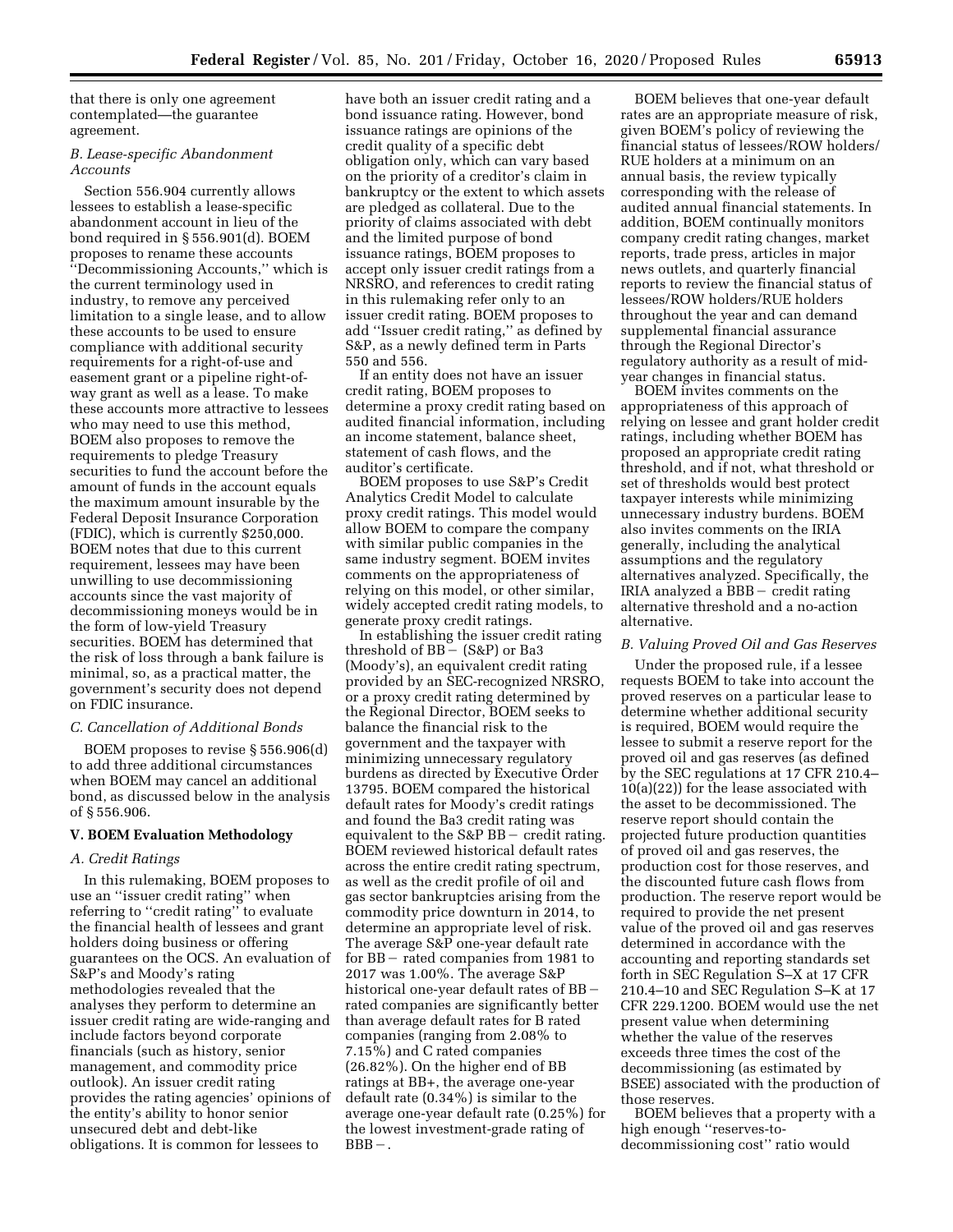likely be purchased by another lessee if a current lessee defaults on its obligations, thereby reducing the risk that decommissioning costs would be borne by the government, and consequently reducing the need for additional security.

A reserves-to-decommissioning cost ratio of one-to-one would mean that the estimated value of remaining oil and gas reserves on a lease is equal to the cost of decommissioning. BOEM does not expect any new lessee to purchase a property with a ratio of one-to-one as the new lessee would not receive any return on its investment once it bears the cost of decommissioning. A reserves-to-decommissioning cost ratio below three-to-one might be considered adequate to compensate a new lessee for the cost of purchasing the lease and assuming liability for all of the existing decommissioning obligations. Based on past experience, BOEM, however, considers that a lease with a ratio below three-to-one is often too risky to find a new lessee that is willing to purchase it.

BOEM believes that a reserves-todecommissioning cost ratio that exceeds three-to-one may provide enough risk reduction that the Regional Director may determine the lessee is not required to provide additional security for that lease. Three-to-one may be considered an adequate ratio to provide time for the lessee to provide bonds or another form of financial assurance prior to the property falling into a range where it may not attract a purchaser.

Establishing an appropriate reservesto-decommissioning cost ratio is one approach toward protecting the taxpayer during periods of commodity price volatility. Should commodity prices decline in a manner similar to late 2014 through early 2016, BOEM believes a 3 to-1 ratio means the property would most likely retain its economic viability and financial attractiveness to potential buyers. BOEM requests comment on whether this is in fact an appropriate threshold, or if there are better approaches and/or data sets available for analysis that would allow BOEM to provide better certainty that taxpayer interests will ultimately be protected.

# **VI. Proposed Revisions to BOEM Definitions**

To implement the changes proposed above, BOEM proposes to add or revise several definitions in 30 CFR part 550 and Part 556. For proposed Part 550, BOEM proposes to add new terms and definitions for ''Issuer credit rating,'' ''Predecessor,'' and ''Security,'' and to revise the definition of ''You.'' BOEM proposes to add a new term and definition for ''Right-of-Use and

Easement'' and remove the separate definitions of ''Right-of-use'' and ''Easement'' in Part 550 because those terms are not used in the existing regulatory text. Similarly, for Part 556, BOEM proposes to add new terms and definitions for ''Issuer credit rating'' and ''Predecessor,'' remove the existing term and definition of ''Security or securities'' and add a new term and definition for ''Security,'' and revise the definitions of ''Right-of-Use and Easement (RUE)" and "You," all of which will match those in proposed Part 550.

# **VII. Proposed Revisions to BSEE Decommissioning Regulations**

### *A. Decommissioning by Predecessors*

Most of the decommissioning provisions now located in 30 CFR part 250: Subpart Q became effective in 2002. Since that time, BSEE has become aware that some industry stakeholders believe that certain provisions can cause uncertainty—and thus create planning problems and potentially unnecessary financial burdens—for lessees or grant holders that long ago assigned their interests. Specifically, some industry stakeholders have expressed concern that, when current lessees or grant holders default or otherwise fail to perform their decommissioning obligations, simultaneous pursuit by BSEE of any or all predecessors (consistent with their joint and several liability), without focusing first on the most recent predecessors, may result in confusion and inefficiency among the parties. Those stakeholders also assert that the current process may reduce incentives for current and recent lessees or grant holders to prepare to finance decommissioning. Such outcomes, according to those stakeholders, could make it harder for BSEE to achieve the safety and environmental goals of the decommissioning regulations.

In particular, some stakeholders have asserted that—since many leases have been owned or operated by numerous entities over many years—the immediate predecessors of the current lessees or grant holders are more likely to be familiar with all of the facilities and equipment on that lease that require decommissioning than the earlier predecessors whose connections with operations are more remote. Thus, those stakeholders suggested that the closer in time predecessors are to current operational conditions (*e.g.,* status of repair, maintenance and monitoring of equipment), the more those predecessors will know about any existing or potential safety, environmental, or other risks related to

the decommissioning operations, and the better able they will be to address those risks.

Similarly, some stakeholders have suggested that the most immediate predecessors in the chain-of-title are in a better position to understand the financial security necessary for decommissioning at a particular site, and are more likely to have maintained or obtained such security (*e.g.,* through private security arrangements with later lessees or grant holders), in the event that the current lessee or grant holder defaults.

Accordingly, these stakeholders recommended that, when the current lessee or grant holder defaults, BSEE should enforce predecessor decommissioning obligations in a reverse chronological sequence. Under this approach, after a default, BSEE would issue decommissioning orders to the most recent predecessor(s) first before turning to predecessors more remote in time. The stakeholders suggest that such an approach would better ensure safety and environmental protection, as well as provide greater predictability and transparency as to how BSEE enforces decommissioning obligations, compared to the current approach.

Although BSEE does not necessarily agree with all of those stakeholders' assertions, following such a reverse chronological sequence among predecessors may be a reasonable approach to ensuring that the goals of the decommissioning regulations are met in a transparent manner—provided that the regulations include appropriate exceptions, under certain scenarios, in order to ensure timely decommissioning in a safe and environmentally responsible manner. Accordingly, without affecting the existing requirement for joint and several liability, proposed new § 250.1708, *How will BSEE enforce accrued decommissioning obligations against predecessors?,* would create a reverse chronological order of recourse among predecessors, organized according to periods of time during which a particular designated operator(s) 4 approved by BOEM was in control of operations. Under the proposed rule, BSEE would identify the predecessor lessees or grant holders who held their interests during the designated operator(s)' tenure. After default by the current lessees or grant holders (or a prior group of predecessors), BSEE

<sup>4</sup>By definition, the term ''operator'' means the person ''the lessee(s) designates as having control or management of operations on the leased area or a portion thereof during a given time period.'' (*See*  30 CFR 250.105.)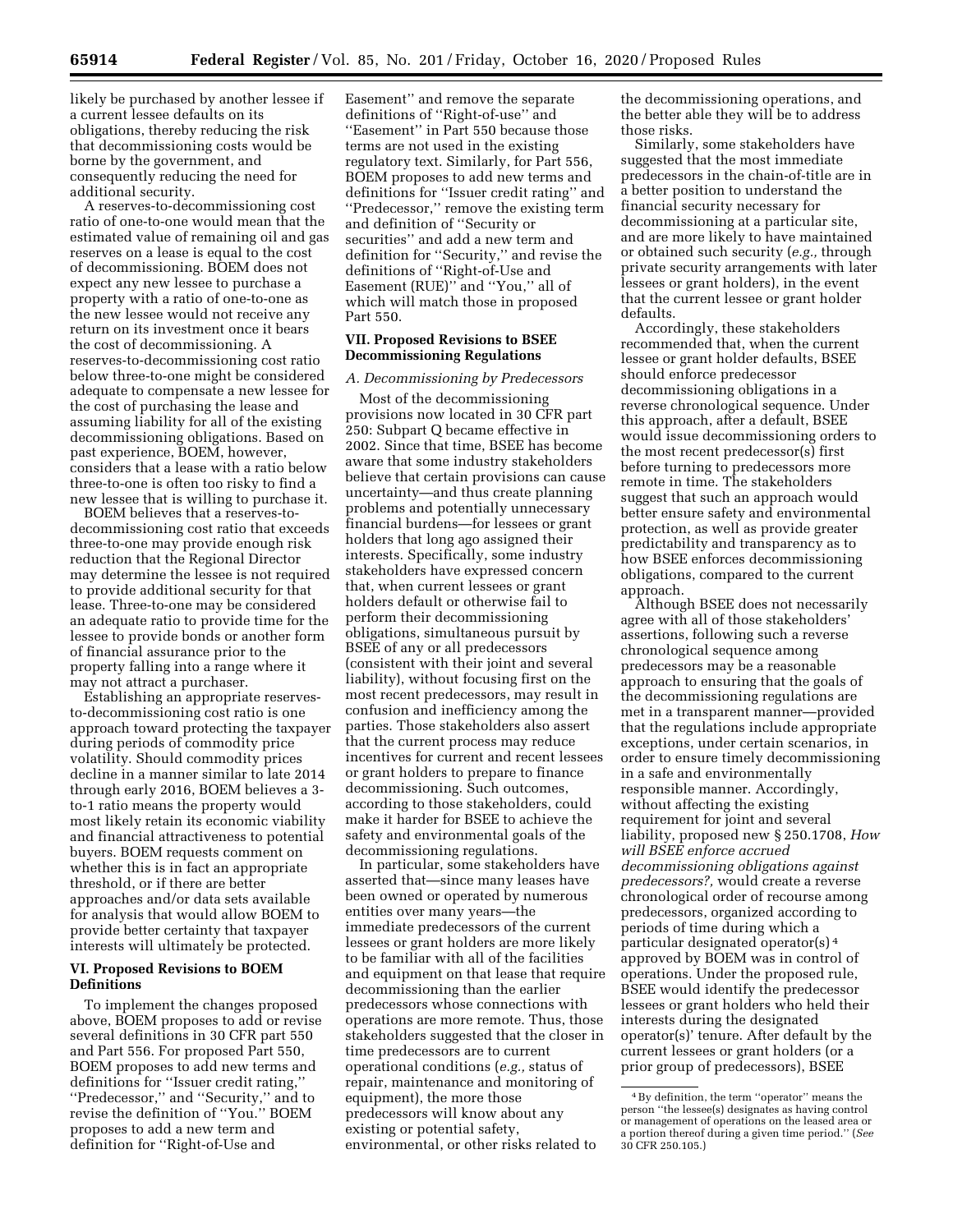would issue orders to a 'group' of temporally related predecessors to perform their remaining accrued decommissioning obligations. In addition to the predecessors in the relevant designated operator-based time period, proposed § 250.1708 would make clear that BSEE will issue orders to other predecessors who assigned interests to a defaulted lessee. The proposed rule would also add a new definition of ''predecessor'' to existing § 250.1700 to clarify the meaning of that term as used in the other proposed revisions to Subpart Q.

However, the proposed rule also would provide that BSEE may deviate from the reverse chronological order (*i.e.,* may issue decommissioning orders to any or all other liable predecessors) where previously ordered parties fail to obtain approval of a decommissioning plan, or fail to timely execute the decommissioning according to the approved decommissioning plan, as required under proposed §§ 250.1704(b) and 250.1708. When predecessors fail to perform, unacceptable delays in decommissioning are likely to occur. Such delays could, in some cases, lead to leaking wells or corrosion-laden structures that may pose safety or environmental risks, or other concerns (as determined by a Regional Supervisor), making it essential that BSEE be able to deviate from a strict chronological sequence.

Under the proposed rule, BSEE would also be able to deviate from a strict reverse chronological framework when emergency conditions<sup>5</sup> or safety or environmental threats arise (*e.g.,* when facilities are not properly maintained or monitored) or when BSEE determines that an unreasonable delay would otherwise occur. The ability to address exigent circumstances posed by facilities and equipment awaiting decommissioning is critical to the accomplishment of the purposes of Subpart Q. The exceptions proposed in § 250.1708(d) would confirm that BSEE retains the authority to make demands on the most capable predecessors when risks associated with delay raise concern about safety and environmental protection or unobstructed use of the OCS, while in the majority of situations focusing demands on current owners and the most recent predecessors.

Finally, proposed § 250.1708(b) would require predecessors to identify an entity to begin maintaining and monitoring any facility identified in the

BSEE decommissioning order within 30 days of receiving the order. The proposed rule would also require predecessors to identify a designated operator for decommissioning within 60 days of receiving an order, and to submit a decommissioning plan that includes the scope of work and projected decommissioning schedule for all wells, platforms, other facilities within 90 days of receiving an order. These proposed provisions would ensure that the ordered decommissioning proceeds in a timely and structured fashion that ensures safety and environmental protection.

# *B. Decommissioning of Rights-of-Use and Easement*

BSEE also proposes to revise the decommissioning regulations with respect to OCS facilities used under RUE grants. These grants are similar to ROW grants for pipelines, but allow the holder to construct, modify, or maintain platforms, artificial islands, facilities, installations, and other devices on parcels for which it does not hold a lease authorizing development of that parcel's minerals. BOEM's existing regulations, at 30 CFR 550.105, recognize ''State lessees granted a rightof-use and easement'' within BOEM's definition of ''You'' and provide that RUE grant holders must comply with bonding obligations (*see* § 550.160(c)).6 BSEE's existing Subpart Q definition of ''You'' (see proposed § 250.1701 paragraph (d)) does not expressly reference RUE grant holders. BSEE proposes to add such language to that definition and to expressly include RUE grant holders as parties that can accrue decommissioning obligations.

These proposed changes to BSEE's regulations would be consistent with BOEM's current practice of requiring applicants to accept decommissioning obligations as a term of RUE grants. RUE grant holders are familiar with the facilities and equipment on their RUEs; and should be able to decommission such infrastructure in a safe and environmentally sound manner. Most have expressly agreed to accept those responsibilities in the RUE grant and in agreements with those who owned the infrastructure when the location was leased. While the proposed revisions would expressly extend decommissioning obligations to RUE grant holders, lessees that have also accrued such obligations for facilities and equipment on the RUE would retain their joint and several liability for satisfying those obligations under § 250.1701.

Accordingly, BSEE proposes to amend §§ 250.1700 and 250.1701 in Subpart Q to state that RUE grant holders will accrue decommissioning obligations in the same way as lessees, operating rights holders, and ROW grant holders. The proposed amendments would enhance the completeness and transparency of Subpart Q and would better ensure that decommissioning of facilities located on a RUE actually takes place in a timely manner.

# *C. Bonding Requirement for Appeals of Decommissioning Decisions and Orders*

Part 290 of BSEE's regulations allows parties adversely affected by a final BSEE order or decision, including a decommissioning order or decision, to administratively appeal that decision to the IBLA. Part 290 also lays out certain procedures for filing and pursuing such appeals. While existing § 250.1409(b)(1) requires a party filing an appeal of a civil penalty order issued by BSEE to post a surety bond pending the appeal, there is currently no such bonding requirement for appeals of decommissioning orders. In the past, the absence of an express bonding requirement for decommissioning appeals was of little or no practical consequence because, when a current lessee or grant holder failed to perform its decommissioning obligations, BSEE usually issued decommissioning orders to all jointly and severally liable predecessors at the same time. Thus, even if one or more of the predecessors appealed such an order, it was probable that other predecessors would perform the decommissioning on a timely basis.

However, under the proposed reverse chronological approach toward predecessors, it is likely that each temporally related group of lessees or grant holders ordered to perform decommissioning at any given point will be smaller in number than the entire set of ''any or all predecessors'' ordered to decommission under BSEE's current approach. The smaller number of entities in any chronological group could increase the probability that performance of decommissioning could be delayed by appeals from a predecessor or predecessors in that group, or by a succession of appeals by later groups of predecessors (assuming that the IBLA grants a requested stay of the decommissioning order pending the appeal).7 The reduced pool of lessees or

<sup>5</sup>BSEE has noted that the cost and time to permanently plug wells and remove infrastructure damaged by storms is significantly higher than the cost and time to decommission assets that have not been damaged. (*See* NTL No. 2018–G03 at p. 1.)

<sup>6</sup>BOEM is also proposing to replace its existing definitions of ''easement'' and ''right of use'' in § 550.105 with a single definition of ''right-of-use and easement.''

<sup>7</sup>Under existing § 290.7, a challenged order remains in effect pending the appeal, unless the Continued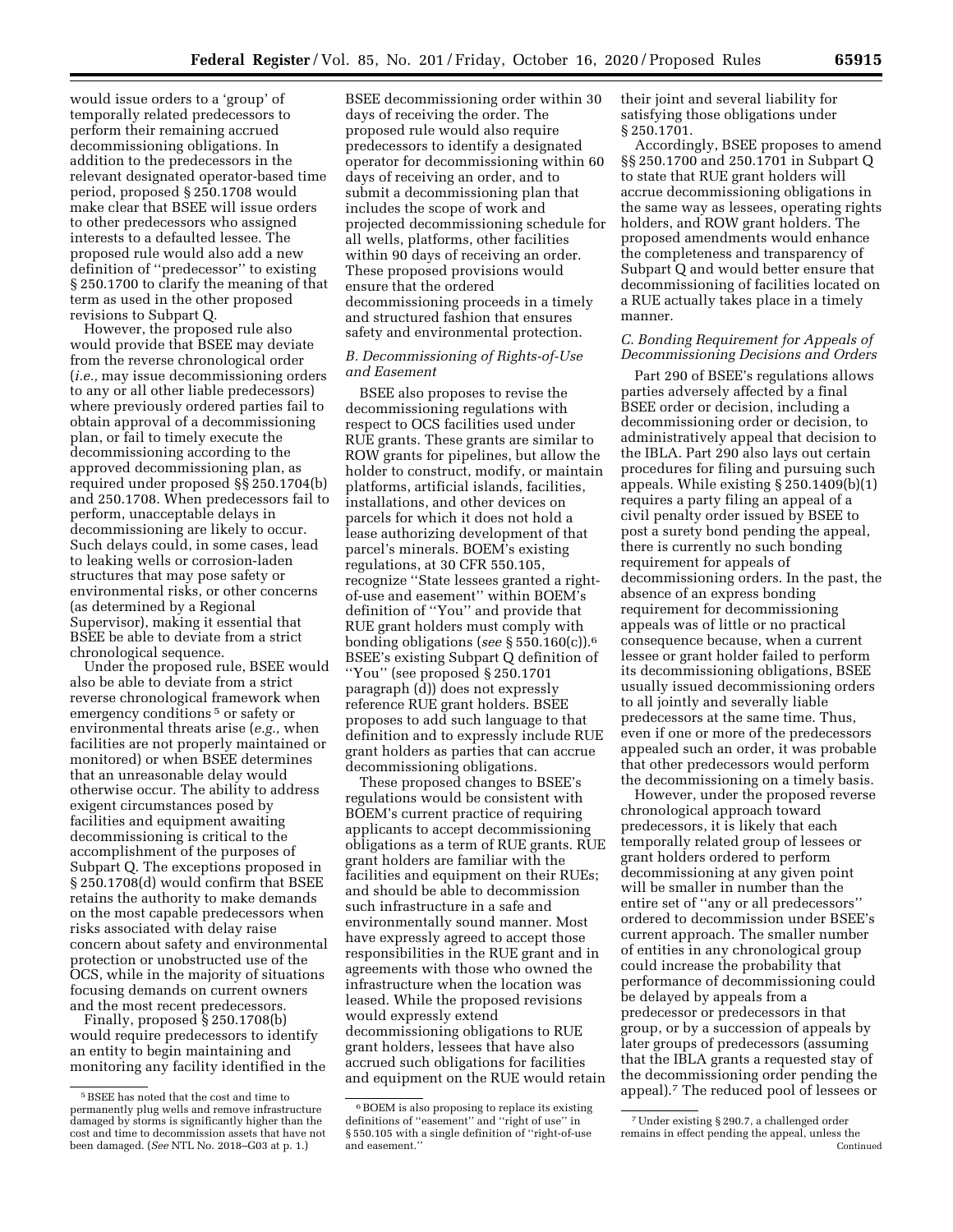grant holders in the designated group of predecessors, and the potential for such

resulting delays, could exacerbate the possibility that the ultimately responsible party(ies) might default or otherwise be unavailable or unable to perform decommissioning if the appeal is ultimately unsuccessful. In such a case, BSEE might have difficulty ensuring that decommissioning will actually be performed on a timely basis, and without reliance on taxpayer funds, absent the additional financial assurance provided by the proposed requirement to post a surety bond in order to obtain a stay of a decision or order pending appeal.

For example, by the time an appeal has been filed and heard, and the decommissioning order subsequently affirmed by the IBLA (and potentially thereafter by a Federal court), several years may have passed. During this time the appealing party may have lost its financial capacity to fund or perform decommissioning. The proposed bond, however, would provide up-front assurance that the appealing party will nevertheless meet its financial decommissioning obligations if the appeal is denied. In the event that the appeal is denied and the appealing party defaults, and no other viable predecessors exist at that point, BSEE could use the proceeds of the forfeited bond to arrange for decommissioning without shifting that financial burden to the public.

Further, even in cases where other predecessors do exist, the passage of time during the appeal may create circumstances (*e.g.,* deteriorating infrastructure) that require decommissioning on an expedited basis to prevent adverse environmental or safety impacts or to avoid interference with other uses of the OCS. The immediate availability of a forfeited bond from an appellant that defaults after its appeal is denied would facilitate BSEE's ability to ensure the timely performance of decommissioning activities. In this manner, the proposed rule would allow BSEE to use funds from forfeited bonds to arrange for immediate decommissioning without having to re-start the process for holding additional parties responsible, which potentially could be subject to similar risks of additional defaults and delays. In addition, the proposed bonding requirement could deter a predecessor from filing an appeal that is frivolous, or designed solely to delay performance.

Accordingly, to ensure that the decommissioning regulations fulfill all goals related to Subpart Q without unnecessary cost to taxpayers, and to reduce the risks of deteriorating financial capacity during the pendency of the appeal together with potential delays associated with postponing pursuit of predecessors, BSEE proposes to amend its regulations to require any predecessor who appeals a decommissioning order or decision to post a surety bond in order to obtain a stay of that decision or order pending the appeal. The bond would be in an amount deemed sufficient by BSEE to ensure that necessary decommissioning activities can be timely performed if the appellant loses the appeal and defaults on its obligations.

### **VIII. Section-by-Section Analysis**

*A. Regulations Proposed by BSEE* 

BSEE proposes to revise the following regulations:

Part 250—Oil and Gas and Sulfur Operations in the Outer Continental Shelf

# § 250.105 Definitions

This proposed rule would amend § 250.105 by removing the terms and definitions for ''Easement'' and ''Rightof-use'' and replacing them with a new term and definition for ''Right-of-Use and Easement.'' The revision would make BSEE's regulations consistent with BOEM's, providing a clear definition for the regulatory concept of a RUE as an authorization to use a portion of the seabed not encompassed by the holder's lease site in order to construct, modify, or maintain platforms, artificial islands, facilities, installations, and other devices established to support the exploration, development, or production of oil and gas, mineral, or energy resources on the OCS or a State submerged lands lease.

§ 250.1700 What do the terms ''decommissioning,'' ''obstructions,'' and "facility" mean?

This proposed rule would revise the title of this section to include the term ''predecessor,'' and would revise paragraph (a)(2) to include the area of an RUE, in addition to areas of a lease and a pipeline ROW, among the areas that must be returned through decommissioning to a condition that meets the requirements of BSEE and other agencies that have jurisdiction over decommissioning activities. This revision aligns with the other proposed revisions to the decommissioning obligations associated with RUEs. The proposed rule would also add a new paragraph (d) defining the term ''predecessor'' to mean a prior lessee or

owner of operating rights, or a prior holder of a RUE grant or a pipeline ROW grant, that is liable for accrued obligations on that lease or grant. This definition is designed to capture those entities, including assignees, that remain liable for the decommissioning obligations that accrued during their prior ownership of an interest in a lease, an RUE grant, or a pipeline ROW grant for purposes of the proposed provisions establishing BSEE's modified approach toward enforcement of such obligations.

§ 250.1701 Who must meet the decommissioning obligations in this subpart?

This proposed rule would add a new paragraph (c) to this section and redesignate the existing paragraph (c) as paragraph (d). The new paragraph (c) would clarify that all holders of a RUE grant are jointly and severally liable, along with other liable parties, for meeting decommissioning obligations on their RUE, including those pertaining to a well, pipeline, platform, or other facility, or an obstruction, as the obligations accrue and until each obligation is met. BSEE would also revise the current definition of the term ''you'' in existing paragraph (c), which would become paragraph (d) under the proposed rule, to include RUE grant holders and predecessors among the list of parties categorized as ''you'' or ''I'' for purposes of the Subpart Q decommissioning regulations. These revisions are designed to ensure alignment between § 250.1701 and the other proposed revisions to Subpart Q.

§ 250.1702 When do I accrue decommissioning obligations?

This proposed rule would revise paragraph (e) to clarify that all holders of a ROW accrue the obligation to decommission; re-designate paragraph (f) as paragraph (g); and add a new paragraph (f) to provide that an entity accrues decommissioning obligations when it is or becomes the holder of a RUE grant on which there is a well, pipeline, platform or other facility, or an obstruction. These proposed changes are designed to implement the RUE decommissioning principles discussed previously and to reflect BSEE practice related to multiple ROW holders.

§ 250.1703 What are the general requirements for decommissioning?

This proposed rule would revise paragraph (e) to expand the current provision for clearing obstructions to require that a RUE grant holder clear the seafloor of all obstructions created by its RUE grant operations. This revision is designed to ensure alignment between

IBLA, in its discretion, grants a stay, or BSEE agrees to a stay.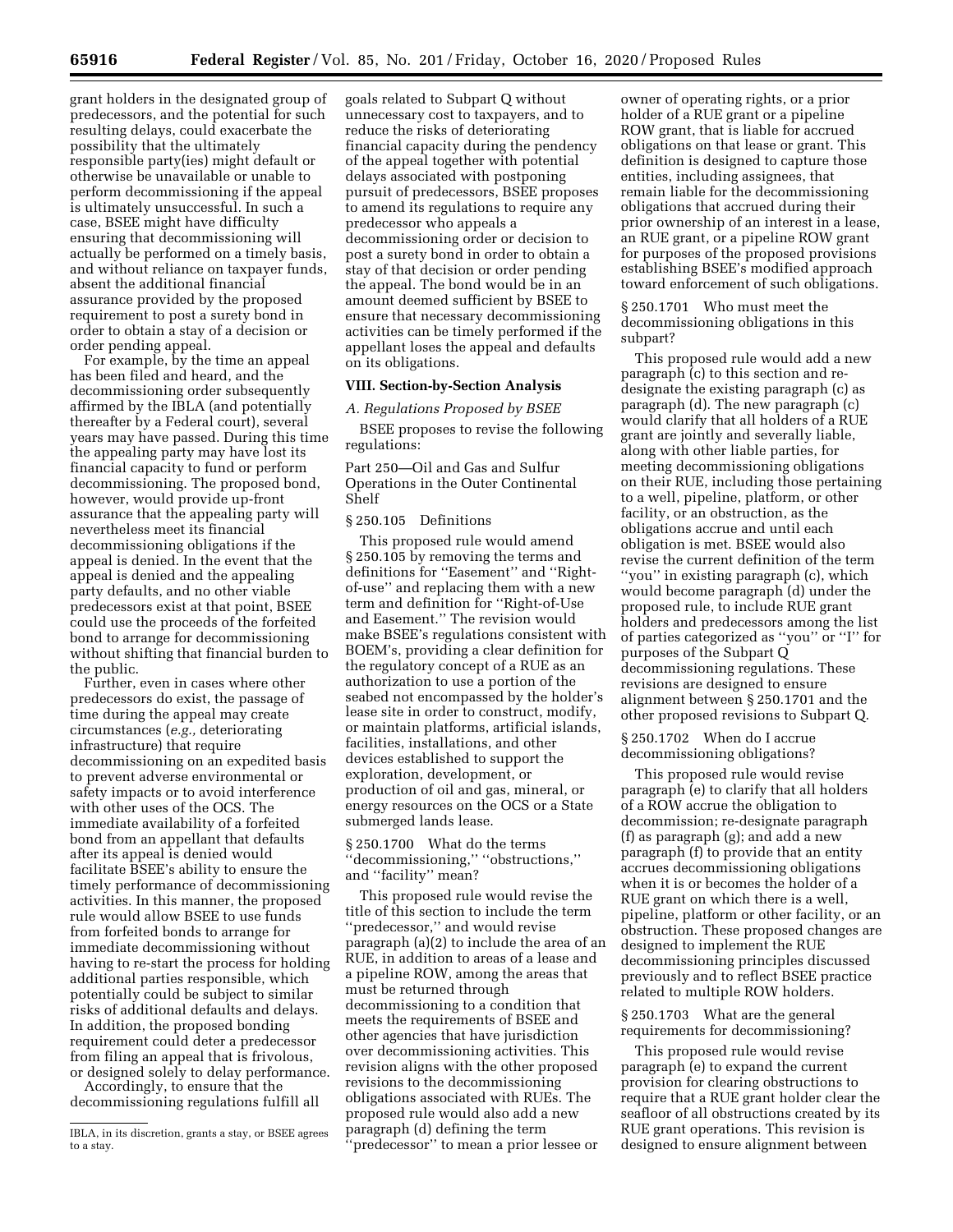§ 250.1703 and the other proposed revisions to Subpart Q, including the RUE decommissioning principles discussed previously.

§ 250.1704 What decommissioning applications and reports must I submit and when must I submit them?

This proposed rule would add a new paragraph (b) in the Table to provide that predecessors must submit for BSEE approval, within 90 days of receiving a decommissioning order under proposed § 250.1708, a decommissioning plan with a scope of work and schedule to address wells, pipelines, and platforms. This proposed revision is designed to reflect the proposed changes to § 250.1708 regarding decommissioning plans, discussed further below.

§ 250.1708 How will BSEE enforce accrued decommissioning obligations against predecessors?

The proposed rule would add a new § 250.1708 (in place of the currently reserved § 250.1708). Paragraph (a) of this section would provide that, when holding predecessors responsible for performing accrued decommissioning obligations, BSEE will issue decommissioning orders to such predecessors in reverse chronological order through the chain-of-title. BSEE would issue such orders to groups of predecessors organized according to changes in the designated operator over time, as well as to any predecessor who assigned interests to a party that has defaulted.

Proposed paragraph (b) would require predecessors to identify a single entity to begin maintaining and monitoring any facility identified in the BSEE decommissioning order within 30 days of receiving the order. It would also require predecessors, within 60 days of receiving the order, to designate a single entity as the operator for decommissioning operations. Further, within 90 days of receiving the order, the predecessors must submit a decommissioning plan that includes the scope of work and projected decommissioning schedule for all wells, platforms and other facilities, pipelines, and site clearance, as identified in the order. Finally, proposed paragraph (b) would require the predecessor to perform the required decommissioning in the time and manner specified by BSEE in its decommissioning plan approval.

Proposed paragraph (c) would specify that failure by a predecessor to comply with an order to maintain and monitor a facility or to submit a decommissioning plan, as required in paragraph (b), may result in various

enforcement actions, including civil penalties and disqualification as an operator.

Proposed paragraph (d) would allow BSEE to depart from the reverse chronological order sequence, and to issue orders to any or all other predecessors for the performance of their respective accrued decommissioning obligations, when: (1) None of the predecessors who had been ordered to perform obtains approval of the decommissioning plan or executes the decommissioning according to the approved decommissioning plan; (2) the Regional Supervisor determines that there is an emergency condition, safety concern, or environmental threat, such as improperly maintained and monitored facilities, leaking wells or vessels, sustained casing pressure on wells, or lack of required valve testing; or (3) the Regional Supervisor determines that applying the reverse chronological sequence would unreasonably delay decommissioning.

Proposed paragraph (e) would clarify that BSEE's issuance of orders to additional predecessors will not relieve any current lessee or grant holder, or any other predecessor, of its obligations to comply with any prior decommissioning order or to satisfy its accrued decommissioning obligations. Proposed paragraph (f) would provide that the appeal of any decommissioning order does not prevent BSEE from proceeding against other predecessors pursuant to proposed paragraph (d).

§ 250.1709 What must I do to appeal a BSEE final decommissioning decision or order issued under this subpart?

BSEE's proposed rule would replace existing § 250.1709 of Subpart Q (which is currently reserved) with a new section that confirms the right of a lessee or grant holder to appeal a final decommissioning order or decision issued under Subpart Q to the IBLA, in accordance with the appeal procedures in existing part 290 of BSEE's regulations. Proposed § 250.1709 would require, in combination with proposed revisions to existing § 290.7(a)(2), that a lessee or grant holder appealing a decommissioning decision or order must post a surety bond in an amount deemed by BSEE to be adequate to ensure completion of decommissioning if the lessee or grant holder loses its appeal and subsequently defaults on its obligation.

§ 250.1725 When do I have to remove platforms and other facilities?

This proposed rule would expand the first sentence of paragraph (a) to provide that a RUE grant holder must remove all

platforms and other facilities within 1 year after the RUE grant terminates, unless the grant holder receives approval to maintain the structure to conduct other activities. This proposed revision is designed to ensure alignment between § 250.1725 and the other proposed revisions to Subpart Q regarding the RUE decommissioning principles discussed previously.

### Part 290—Appeal Procedures

§ 290.7 Do I have to comply with the decision or order while my appeal is pending?

The proposed rule would amend paragraph (a)(2) to provide that any person that appeals a decommissioning decision or order must post a surety bond in order to seek to obtain a stay of that decision or order, in accordance with proposed § 250.1709. This proposed revision is designed to ensure alignment between § 290.7 and the proposed revision adding new § 250.1709 to Subpart Q.

B. Regulations Proposed by BOEM

BOEM is proposing to revise the following regulations:

Part 550—Oil and Gas and Sulfur Operations in the Outer Continental Shelf

Subpart A—General

§ 550.105 Definitions

The proposed rule would add a definition of ''Issuer credit rating,'' which is a newly defined term in this part, for the reasons set forth above.

The proposed rule would also add a definition of ''Predecessor,'' which is another newly defined term in this part. The definition would include those entities, including assignees, that remain liable for the obligations that accrued during their prior ownership of an interest in a lease (including the area now subject to a right-of-use and easement grant), a right-of-use and easement grant, or a pipeline right-ofway grant. Those entities will be considered in BOEM's evaluation of a current grant holder's ability to carry out accrued obligations.

BOEM would remove the terms ''Easement,'' and ''Right-of-use,'' neither of which is used separately or applies to any approved activities on the OCS. In lieu of these two terms, and consistent with the terms used in Part 550, BOEM would add the term and a corresponding definition for ''Right-of-Use and Easement.''

This proposed rule would also add a new term and definition for ''Security'' to list the various methods that may be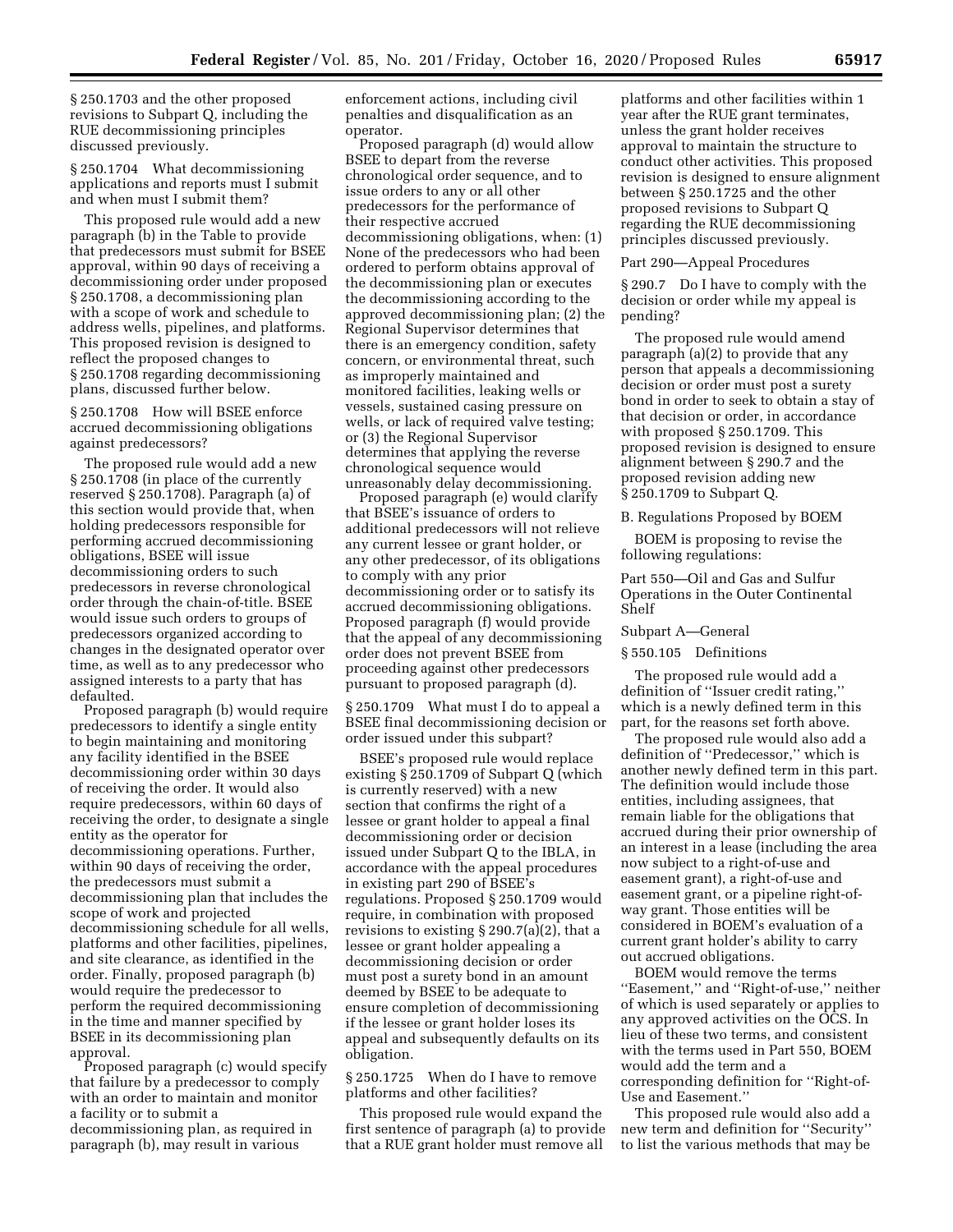used to ensure compliance with OCS obligations.

BOEM would also revise the definition of the term ''You'' to include, depending on the context of the regulations, a bidder, a lessee (record title owner), a sublessee (operating rights owner), a right-of-use and easement grant holder, a pipeline rightof-way grant holder, a predecessor, a designated operator or agent of the lessee or grant holder, or an applicant seeking to become one of the above.

§ 550.160 When will BOEM grant me a right-of-use and easement, and what requirements must I meet?

The proposed rule would revise the introductory text of this section to clarify that a right-of-use and easement does not have to cover both leased and unleased lands, but rather, BOEM may grant a right-of-use and easement on leased or unleased lands, or both. The paragraph (a) introductory text would also be revised by substituting ''or'' for "and" to clarify that the right-of-use and easement may be needed to construct or maintain facilities, but not necessarily both, because the grant holder often uses a facility constructed by another, including either a predecessor lessee or a predecessor grant holder.

BOEM also proposes to revise paragraph (b) to provide that a right-ofuse and easement grant holder must exercise the grant according to the terms of the grant and the applicable regulations of part 550, as well as the requirements of Part 250, subpart Q of this title.

BOEM also proposes to revise paragraph (c) to update the citation to BOEM's lessee qualification requirements, §§ 556.400 through 556.402, and to replace the authority that is cited in this paragraph for requiring a bond with a cross reference to § 550.166(d), which BOEM also proposes to revise to add specific criteria for such demands, as provided below.

§ 550.166 If BOEM grants me a rightof-use and easement, what surety bond or other security must I provide?

The proposed rule would revise the section heading to read, ''If BOEM grants me a right-of-use and easement, what surety bond or other security must I provide?'' so that the bonding and additional security requirements of this section would apply, where specified, to both a right-of-use and easement granted to serve a State lease and one serving an OCS lease.

Notwithstanding the change in the section heading to cover all rights-of-use and easement, the requirement to

furnish a \$500,000 bond still applies only to right-of-use and easement grants that serve State leases. Therefore, BOEM proposes to revise paragraph (a) of this section to make clear it applies only to those grants.

BOEM also proposes to revise paragraph (b) of this section to add that the requirement to provide a \$500,000 surety bond may be satisfied if the operator of the right-of-use and easement provides a surety bond in the required amount.

BOEM proposes to add paragraph (c) of this section to ensure that the general administrative requirements for lease bonds also apply to the \$500,000 surety bond required in paragraph (a) of this section.

BOEM would also add paragraph (d) introductory text in this section to provide that, if BOEM grants a right-ofuse and easement that serves either an OCS lease or a State lease, BOEM may require the grant holder to provide additional security to ensure compliance with the obligations under any right-of-use and easement. For a right-of-use and easement grant that serves a State lease, the required additional security would be any amount required above the \$500,000 base bond. Since BOEM does not require a standard base bond for a rightof-use and easement grant that serves an OCS lease, the proposed additional security provisions would authorize BOEM to require security.

BOEM proposes to add paragraph (d)(1) in this section to set forth the criteria BOEM would use to evaluate the ability of a right-of-use and easement grant holder to carry out present and future obligations and to determine whether BOEM should require additional security. BOEM would use the same issuer credit rating or proxy credit rating criteria to evaluate a rightof-use and easement grant holder as BOEM proposes to apply to lessees, *i.e.,*  that the Regional Director may require a grant holder to provide additional security if the right-of-use and easement grant holder does not have an issuer credit rating or a proxy credit rating that meets the criteria set forth in § 556.901(d)(1). Similar to lessees, the vast majority of right-of-use and easement holders are oil and gas companies and, therefore, BOEM would use the same financial criteria to provide consistency in its analysis.

If the right-of-use and easement grant holder does not meet the criteria set forth in proposed (d)(1) of this section, BOEM would review the obligations on each right-of-use and easement grant held by that grant holder and determine whether to require additional security

for each grant. BOEM proposes to add paragraph (d)(2) to this section to provide that the Regional Director may require a grant holder to provide additional security on a grant-by-grant basis if a predecessor right-of-use and easement grant holder or a predecessor lessee liable for decommissioning any facilities on the right-of-use and easement does not meet the issuer credit rating or proxy credit rating criteria described above. Moreover, even if a predecessor meets the credit rating or proxy credit rating criteria, the Regional Director may require the grant holder to provide additional security for decommissioning obligations for which such a predecessor is not liable.

BOEM also proposes to update the regulatory citation in existing § 550.166 (b)(1) and incorporate that paragraph and citation into new paragraph (e)(1) to provide that the additional security must meet the requirements for lease bonds or other security provided for in § 556.900(d) through (g) and § 556.902.

The proposed rule would also revise the provisions of existing 550.166 (b)(2) and incorporate them into a new paragraph (e)(2) to ensure that any additional security would cover costs and liabilities for decommissioning the facilities on the right-of-use and easement in accordance with the regulations set forth in part 250, subpart Q of this title that apply to leases.

The proposed rule would also add new paragraph (f) to provide that if a right-of-use and easement grant holder fails to replace a deficient bond or fails to provide additional security upon demand, BOEM may assess penalties, request BSEE to suspend operations on the right-of-use and easement, and initiate action for cancellation of the right-of-use and easement grant.

Subpart J—Pipelines and Pipeline Rights-of-Way

§ 550.1011 Bond or Other Security Requirements for Pipeline Right-of-Way Grant Holders

The proposed rule would revise this section in its entirety. The section heading would be revised to read, ''Bond or other security requirements for pipeline right-of-way grant holders,'' to clarify that a pipeline right-of-way grant holder may meet the requirements of this section by providing either a bond, mentioned in the existing regulation, or another form of security.

The proposed rule would also revise paragraph (a) to remove the reference to 30 CFR part 256, which has no bonding requirements, to add the word ''pipeline'' before ''right-of-way,'' and add ''grant'' after ''right-of-way'' for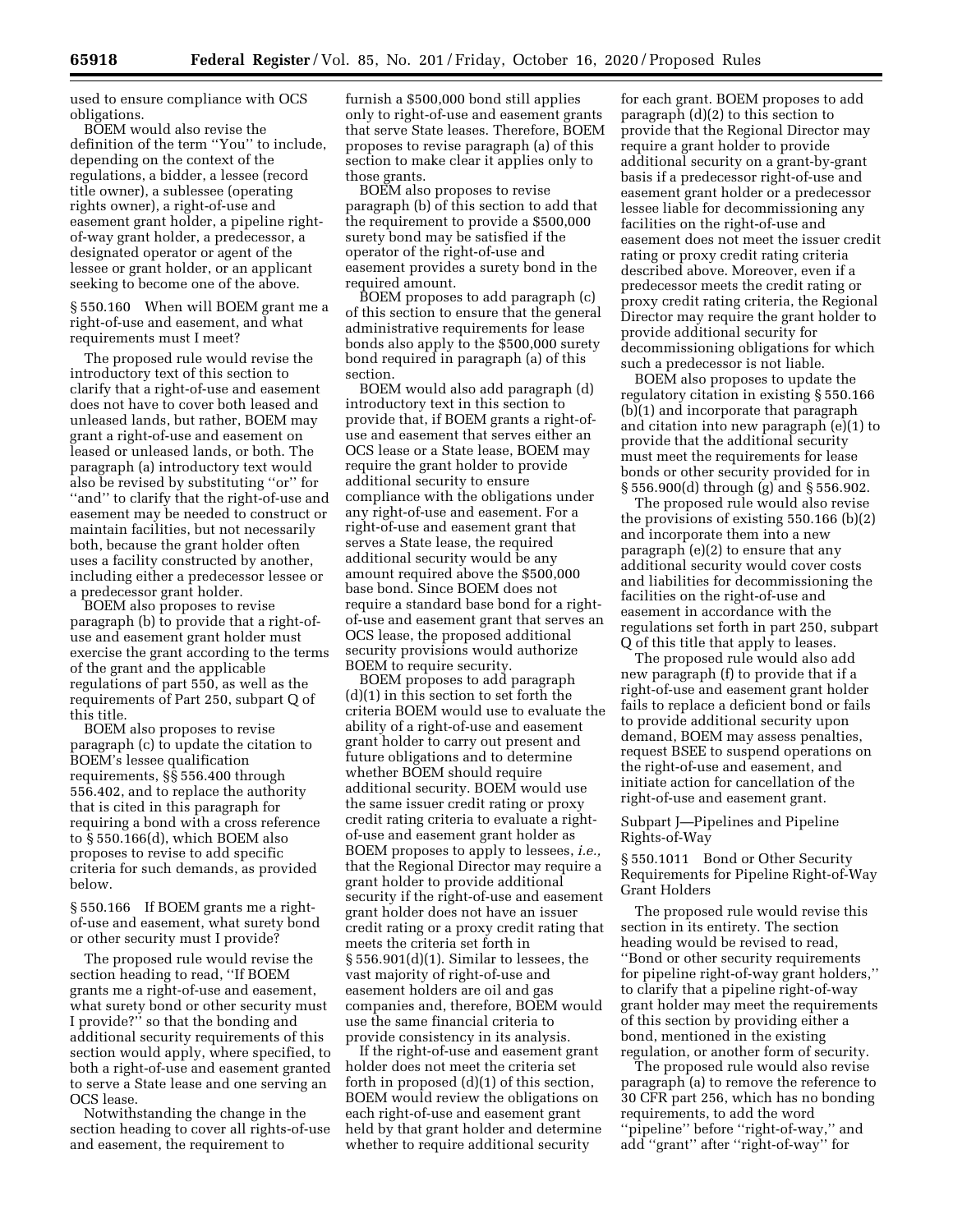clarification, and to provide that the areawide bond required in paragraph (a) is to guarantee compliance with all the terms and conditions of all of the pipeline right-of-way grants held in an OCS area, as defined in § 556.900(b). The proposed rule would also remove the language, which states that the requirement to provide an areawide bond for a pipeline right-of-way grant would be in addition to the bond coverage required in 30 CFR part 556, as unnecessary because it is clear that an areawide bond provided for under Part 556 applies only to leases, not pipeline right-of-way grants. The provisions in Part 550 are freestanding provisions that must be satisfied by a bond furnished under Part 550 instead of by a bond furnished under Part 556. Existing paragraph (a)(2) would be removed because additional security requirements would be covered by new paragraph (d). BOEM would also remove paragraph (b), which defines the three recognized OCS areas, because it is made redundant by the reference to § 556.900(b) in revised paragraph (a).

BOEM also proposes to add new paragraph (b) to provide that the requirement under paragraph (a) to furnish and maintain an areawide bond may be satisfied if the operator or a cogrant holder provides an areawide bond in the required amount.

BOEM also proposes to replace paragraph (c) with a provision stating that the requirements for lease bonds in § 556.900(d) through (g) and § 556.902 apply to the areawide bond required in paragraph (a) of this section. BOEM would remove existing paragraph (d), which would be made redundant by this new paragraph (c).

BOEM would add paragraph (d) introductory text to provide that BOEM may determine that additional security is necessary to ensure compliance with the obligations under a pipeline right-ofway grant. BOEM would also add new paragraph (d)(1) to set forth the criteria BOEM would use to evaluate the ability of a pipeline right-of-way grant holder to carry out present and future obligations in order to determine whether BOEM should require additional security. No criteria are specified in the existing regulations. Pursuant to this proposed rule, BOEM would use the same issuer credit rating or proxy credit rating criteria to evaluate a pipeline right-of-way grant holder as BOEM proposes to apply to lessees in 556.901(d). BOEM would use the same financial criteria to provide consistency in its analysis.

Paragraphs (d)(2)(i) and (ii) would provide that, if the pipeline right-of-way grant holder does not meet the criteria

in paragraph (d)(1), the Regional Director may require the grant holder to provide additional security on a grantby-grant basis if there is no co-grant holder with an issuer credit rating or a proxy credit rating that meets the criteria set forth in § 556.901(d)(1) nor predecessor pipeline right-of-way grant holder liable for decommissioning any facilities on the pipeline right-of-way that has an issuer credit rating or a proxy credit rating that meets the criteria set forth in  $\S 556.901(d)(1)$ . Moreover, even if a predecessor meets the credit rating or proxy credit rating criteria, the Regional Director may require the grant holder to provide additional security for decommissioning obligations for which such a predecessor is not liable.

BOEM also proposes to provide, in new paragraph (e)(1), that the additional security must meet the general requirements for lease bonds or other security provided in § 556.900(d) through (g) and § 556.902.

The proposed rule would also provide, in new paragraph (e)(2), that any additional security for a pipeline right-of-way would cover liabilities for regulatory compliance and decommissioning, in accordance with the regulations set forth in part 250, subpart Q of this title.

The proposed rule would also add new paragraph (f) to provide that if a pipeline right-of-way grant holder fails to replace a deficient bond or fails to provide additional security upon demand, BOEM may assess penalties, request BSEE to suspend operations on the pipeline, and initiate action for forfeiture of the pipeline right-of-way grant in accordance with 30 CFR 250.1013.

Part 556—Leasing of Sulfur or Oil and Gas and Bonding Requirements in the Outer Continental Shelf

The proposed rule would make a technical correction to the authority citation for part 556 by removing the citation of 43 U.S.C. 1801–1802, which is erroneous because neither of these two sections contains authority allowing BOEM to issue or amend regulations.

The proposed rule would also remove the citation to 43 U.S.C. 1331 note, which is where the Gulf of Mexico Energy Security Act of 2006 is set forth. While this statute required BOEM to issue regulations concerning the availability of bonus or royalty credits for exchanging eligible leases, the deadline for applying for such a bonus or royalty credit was October 14, 2010; therefore, lessees may no longer apply for such credits. BOEM no longer needs the authority to issue regulations under

this statute and has removed all regulations on this topic from Part 556, except for § 556.1000, which provides that lessees may no longer apply for such credits.

### Subpart A—General Provisions

### § 556.105 Acronyms and Definitions

The proposed rule would add a definition of ''Issuer credit rating,'' which is a newly defined term in this part, for the reasons set forth above.

This proposed rule would add a new term and definition for ''Predecessor.'' This definition would include those entities, including assignees, that, because of their prior ownership of an interest in a lease, including record title and operating rights interests, remain liable for obligations that accrued during their ownership. Those entities would be considered in BOEM's evaluation of a current lessee's ability to carry out accrued obligations. This definition would be the same as the definition of ''Predecessor'' proposed for § 550.105.

The proposed rule would also revise the definition of ''Right-of-Use and Easement (RUE)'' to remove the acronym ''(RUE)'' and to include the words ''to construct, modify or maintain platforms.'' This definition would be the same as the definition of ''Right-of-Use and Easement'' proposed for § 550.105.

The proposed rule would also replace the definition for ''Security or securities'' with a definition for ''Security'' to clarify the various methods that can be used to ensure compliance with OCS obligations. This definition would be the same as the definition of ''Security'' proposed for § 550.105.

The proposed rule would also revise the definition of the term ''You'' to include, depending on the context of the regulations, a bidder, a lessee (record title owner), a sublessee (operating rights owner), a right-of-use and easement grant holder, a pipeline rightof-way grant holder, a predecessor, a designated operator or agent of the lessee or grant holder, or an applicant seeking to become one of the above.

Subpart I—Bonding or Other Financial Assurance

§ 556.900 Bond or Other Security Requirements for an Oil and Gas or Sulfur Lease

The proposed rule would revise the section heading to read, ''Bond or other security requirements for an oil and gas or sulfur lease.''

The proposed rule would revise paragraph (a) introductory text to add the words ''or sublease'' after the word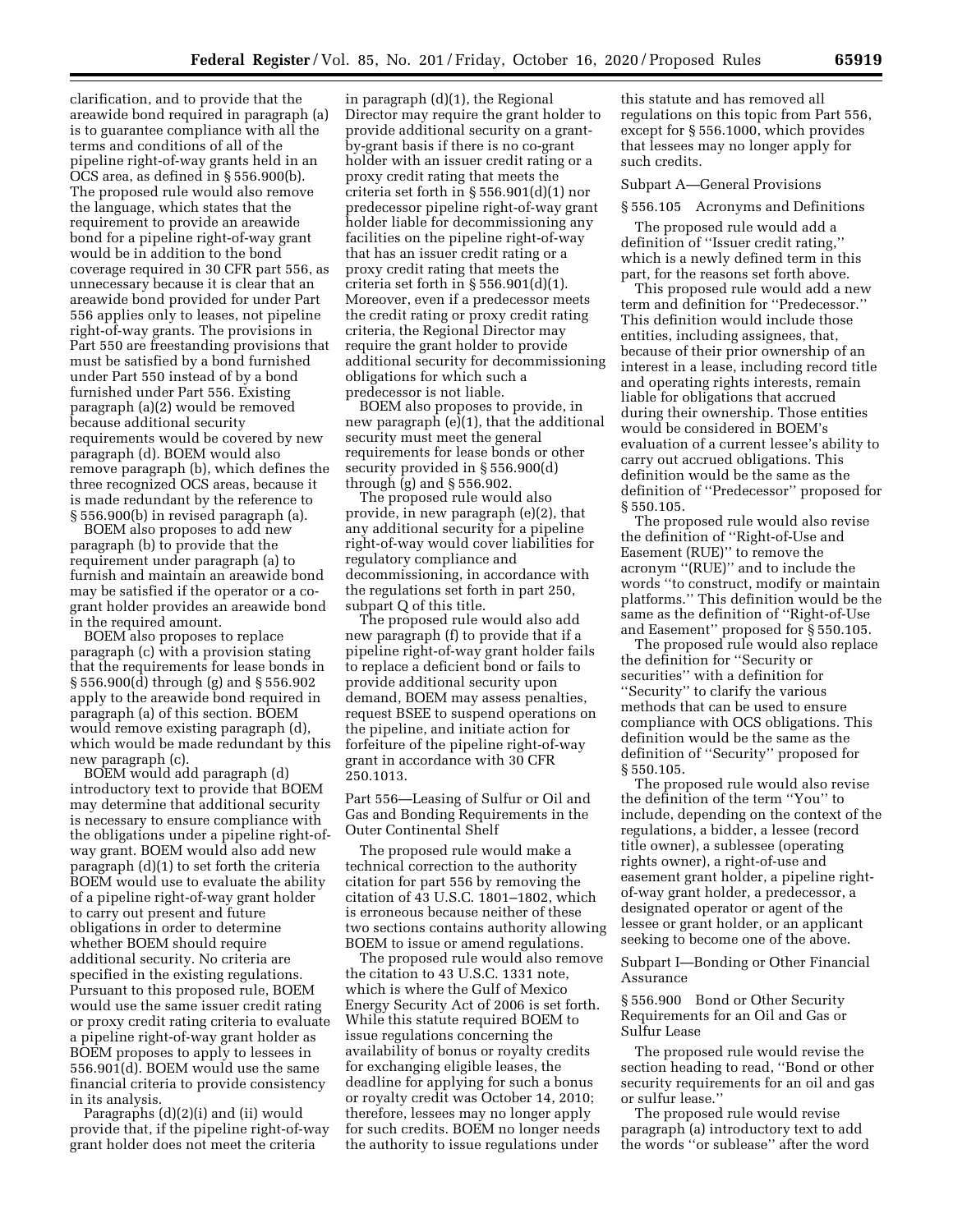''assignment'' to reflect that the transfer of operating rights from a record title owner creates a sublease. The proposed rule would also add the words ''interest in an'' before the words ''existing lease'' because an assignment or transfer under Subparts G and H of this part may include less than the entire lease. The proposed rule would also revise paragraph (a) introductory text to clarify that record title owners and operating rights owners for the lease are equally obligated to maintain a bond in the required amount.

BOEM also proposes to revise paragraphs (a)(2) and (3) to change the spelling of ''area-wide'' to ''areawide'' for consistency with the spelling of this word in other sections of this part.

The proposed rule would also revise paragraph (g) introductory text to add the word ''surety'' before ''bond'' in two places to clarify that the regulation is referring to a ''surety bond.''

The proposed rule would revise paragraph (h) introductory text to replace the words ''bond coverage'' with ''security'' for consistency in terminology. The proposed rule would also revise paragraph (h)(2) to clarify that BSEE, rather than BOEM, is the agency with authority to suspend production or other operations on a lease.

§ 556.901 Bonds and Additional Security

The proposed rule would revise the section heading to read, ''Bonds and additional security,'' because this section covers both base bond and additional security requirements.

The proposed rule would also revise paragraph (a)(1)(i) introductory text to insert the words ''lease exploration'' before ''bond'' for consistency with the terminology used in paragraph (a)(1)(ii).

The proposed rule would also revise paragraph (c) to remove the words ''authorized officer'' and replace them with ''Regional Director,'' and remove the words ''lease bond coverage'' and ''a lease surety bond'' and replace them in each instance with ''security'' to clarify that the Regional Director can review whether BOEM would be adequately secured by a surety bond, or another type of security, for an amount less than the amount prescribed in paragraph (b)(1), but not less than the estimated cost for decommissioning.

BOEM proposes to revise paragraph (d) introductory text to combine the provisions of the existing paragraph (d) introductory text and the existing introductory paragraph (d)(1) to provide that the Regional Director may determine that additional security is necessary to ensure compliance with the

obligations under a lease based on an evaluation of the lessee's ability to carry out present and future obligations on the lease and that the Regional Director may require a lessee to provide additional security if the lessee does not meet at least one of the criteria provided below.

BOEM proposes to add new paragraph (d)(1) to set forth the criteria BOEM would use to evaluate the ability of a lessee to carry out present and future obligations. BOEM would use an issuer credit rating from a nationally recognized statistical rating organization (NRSRO), as defined by the United States Securities and Exchange Commission (SEC), greater than or equal to either BB – from Standard & Poor's Ratings Service or Ba3 from Moody's Investor Service, or a proxy credit rating determined by the Regional Director based on audited financial information (including an income statement, balance sheet, statement of cash flows, and the auditor's certificate) greater than or equal to either  $BB -$  from Standard & Poor's Ratings Service or Ba3 from Moody's Investor Service.

BOEM proposes to add new paragraph (d)(2) to set forth the criteria BOEM would use if the lessee does not meet the criteria in paragraph (d)(1). The Regional Director may require a lessee to provide additional security on a lease-by-lease basis if no co-lessee has an issuer credit rating or proxy credit rating criteria that meets the criteria set forth in paragraph (d)(1); there are no proved oil and gas reserves on the lease, as defined by the SEC at 17 CFR 210.4– 10(a)(22), the net present value of which exceeds three times the cost of the decommissioning (as estimated by BSEE) associated with the production of those reserves; and no predecessor lessee liable for decommissioning any facilities on the lease has an issuer credit rating or a proxy credit rating that meets the criteria set forth in paragraph (d)(1). Moreover, even if a predecessor meets the credit rating or proxy credit rating criteria, the Regional Director may require the lessee to provide additional security for decommissioning obligations for which such a predecessor is not liable.

BOEM proposes to redesignate existing paragraph (d)(2) as paragraph (e) and revise it to provide that a lessee may satisfy the Regional Director's demand for additional security either by increasing the amount of its existing bond or by providing additional bonds or other security.

BOEM proposes to redesignate existing paragraphs (e) and (f) as paragraphs (f) and (g), respectively, and revise them to remove the word ''bond'' and replace it with ''security,'' a term that includes a surety bond or another type of security.

§ 556.902 General Requirements for Bonds or Other Security

The proposed rule would revise the section heading to read, ''General requirements for bonds or other security,'' to recognize that other types of security, such as a pledge of Treasury securities, may be provided under part 556.

The proposed rule would also revise paragraph (a) to include ''grant holder'' and to include bonds provided under 30 CFR part 550. These revisions clarify that the same general requirements for bonds provided by lessees, operating rights owners, or operators of leases, also apply to bonds provided by rightof-use and easement grant and pipeline right-of-way grant holders.

The proposed rule would also revise paragraph (e)(2) to clarify that the use of Treasury securities, instead of a bond, requires a pledge of Treasury securities, as provided in § 556.900(f).

### § 556.903 Lapse of Bond

The proposed rule would revise paragraph (a) to reference a new bond ''or other security'' consistent with the terminology used throughout this subpart and to include references to the bond and other security regulations for right-of-use and easement grants and pipeline right-of-way grants to ensure that these grants are covered by the provisions of this section. The proposed rule would also revise paragraph (a) by removing the words ''terminates immediately'' and substituting ''must be replaced.''

BOEM also proposes to revise the first sentence of paragraph (b) by inserting ''or financial institution'' after ''guarantor.'' BOEM also proposes to revise the third sentence of paragraph (b) for consistency in terminology by inserting the words ''or other security'' after the word ''bonds'' and inserting the words ''guarantor or financial institution'' after the word ''surety'' so that this section would apply to a thirdparty guarantor and a financial institution where a decommissioning account is held.

# § 556.904 Decommissioning Accounts

The proposed rule would revise the section heading to read, ''Decommissioning accounts,'' in accordance with BOEM policy and accepted terminology used in the industry. The words ''lease-specific'' would be removed throughout this section so that a decommissioning account could be used in lieu of a bond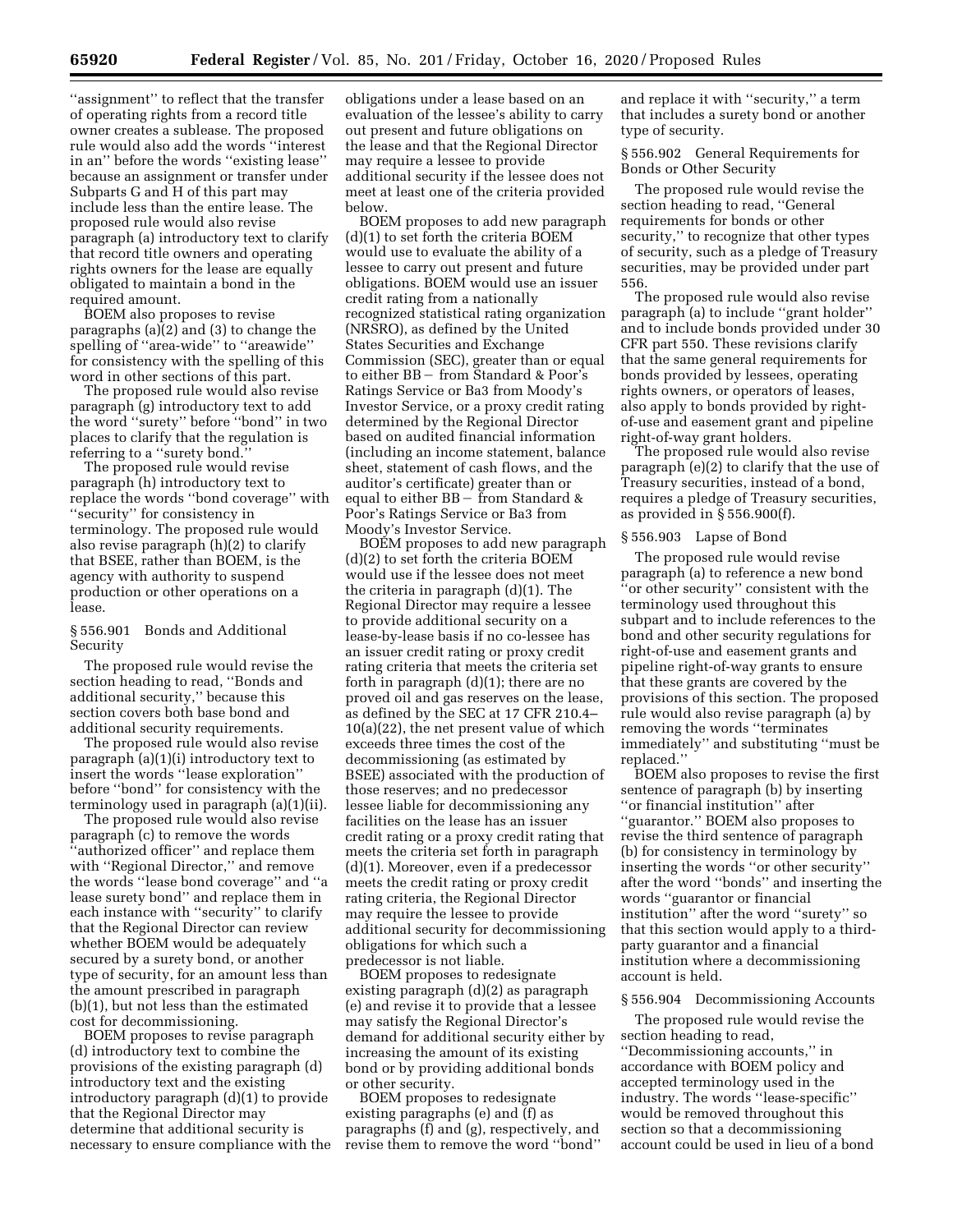for a lease or several leases, a right-ofuse and easement grant or a pipeline right-of-way grant, or a combination thereof.

BOEM proposes to revise paragraph (a) to remove the term ''lease-specific'' and replace it with ''decommissioning,'' and to add references to the bonding and other security regulations for rightof-use and easement grants and pipeline right-of-way grants, consistent with the changes above. The paragraph (a) introductory text would also be revised to provide that BOEM would authorize a lessee or grant holder to establish a decommissioning account at a federally insured financial institution. The proposed rule would also delete the reference to paragraph (a)(3), which is being revised and is no longer relevant to withdrawal of funds from a decommissioning account.

The proposed rule would revise paragraph (a)(1) to remove the words ''and pledged'' and to provide that funds in the account must be payable to BOEM if BOEM determines the lessee or grant holder has failed to meet its decommissioning obligations.

The proposed rule would also revise paragraph (a)(2) to remove the words 'as estimated by BOEM'' to clarify that BOEM does not estimate decommissioning costs, but rather uses the estimates of decommissioning costs determined by BSEE. The proposed rule would also revise paragraph (a)(2) to require funding of a decommissioning account pursuant to the schedule that the Regional Director prescribes.

The proposed rule would revise paragraph (a)(3) to remove the requirement to provide binding instructions to purchase Treasury securities for a decommissioning account, which is currently BOEM's policy. The proposed rule would replace the existing language with a new provision providing that if you fail to make the initial payment or any scheduled payment into the decommissioning account, you must immediately submit, and subsequently maintain, a bond or other security in an amount equal to the remaining unsecured portion of your estimated decommissioning liability. This change reflects BOEM's current policy to order bond or other security in the event the payments into the decommissioning account are not timely made.

The proposed rule would revise paragraph (b) by removing ''leasespecific'' and substituting ''decommissioning.''

The proposed rule would also remove paragraphs (c) and (d), which concern the use of pledged Treasury securities to fund a decommissioning account.

Because of this revision, existing paragraph (e) would be redesignated as paragraph (c), which BOEM proposes to revise to remove the word ''pledged'' and to provide that BOEM may require a lessee to create an overriding royalty or production payment obligation for the benefit of an account established as security for the decommissioning of a lease.

#### § 556.905 Third-Party Guarantees

The proposed rule would revise the section heading to read, ''Third-party guarantees.'' BOEM also proposes to revise paragraph (a) to add the words ''or other security'' after the words ''additional bond'' and to reference §§ 550.166(d) and 550.1011(d) to clarify that a third-party guarantee may be used instead of an additional bond or other security required under § 550.166(d) for right-of-use and easement grants, § 550.1011(d) for pipeline right-of-way grants, or § 556.901(d) for leases.

BOEM would also revise paragraph (a)(1) to clarify that the guarantor, not the guarantee, must meet the criteria in paragraph (c) and would revise paragraph (a)(2) to require the guarantor to submit a third-party guarantee agreement containing each of the provisions in paragraph (d) of this section. As discussed below, paragraph (d) is being revised to provide that the terms previously required for indemnity agreements must be included in a thirdparty guarantee agreement. This terminology is changed to avoid any inference that the government must incur the expenses of decommissioning before being indemnified by the guarantor. The proposed rule would also remove paragraphs (a)(3) and (4), which have been superseded by other revisions to this section.

The proposed rule would revise paragraph (b) introductory text to remove references to paragraphs (a)(3) and (c)(3) of this section because the criteria in these two paragraphs have been superseded. The proposed rule would replace these references with a reference to paragraph (c) as proposed to be revised. Because the cessation of production is neither desirable nor easily accomplished by an operator, the proposed rule would also revise paragraph (b)(2) to remove the requirement that, when a guarantor becomes unqualified, you must ''cease production until you comply with the bond coverage requirements of this subpart.'' Instead, the language would be revised to provide that you must ''immediately submit and maintain a bond or other security covering those obligations previously secured by the third-party guarantee.''

The proposed rule would revise paragraph (c) to clarify that BOEM will use an issuer credit rating or proxy credit rating to evaluate a third-party guarantor, and would remove the requirement that a third-party guarantee ensure compliance with all the obligations of all lessees, all operating rights owners, and operators on the lease.

The proposed rule would revise paragraph (d)(1) introductory text to read ''if you fail to comply with the terms of any lease or grant covered by the guarantee, or any applicable regulation, your guarantor must either:'' To be consistent with the revision of paragraph (a) to allow the use of a thirdparty guarantee for a right-of-use and easement grant or a pipeline right-ofway grant and to be consistent with the revision to remove language from paragraph (c) to allow a guarantor to limit the obligations covered by a guarantee.

The proposed rule would remove subparagraph (d)(2) to be consistent with the revision to remove language from paragraph (c) to allow a guarantor to limit the obligations covered by a guarantee. As a result, existing paragraph (d)(3) would be redesignated as paragraph  $(d)(2)$  and paragraph  $(d)(4)$ would be redesignated as paragraph  $(d)(3)$ .

The proposed rule would revise redesignated subparagraphs (d)(2)(ii) and (iii) to remove the words ''your guarantor's'' and replace them with the word ''the'' to clarify that redesignated paragraph (d)(2) applies to the guarantee itself.

The proposed rule would revise new paragraph (d)(3) to replace the term ''a suitable replacement security'' with ''acceptable replacement security'' for clarity.

The proposed rule would also add a new paragraph (d)(4) to provide that BOEM may cancel a third-party guarantee under the same terms and conditions as those proposed for cancellation of additional bonds and return of pledged security in § 556.906(d)(2) and (e).

BOEM also proposes to add new paragraphs (d)(5) through (10) to revise and incorporate all of the provisions of existing paragraph (e), which would be removed.

§ 556.906 Termination of the Period of Liability and Cancellation of a Bond

The proposed rule would revise the wording in paragraphs (b) and (d) of this section to cite the bonding regulations for right-of-use and easement grants and pipeline right-of-way grants to ensure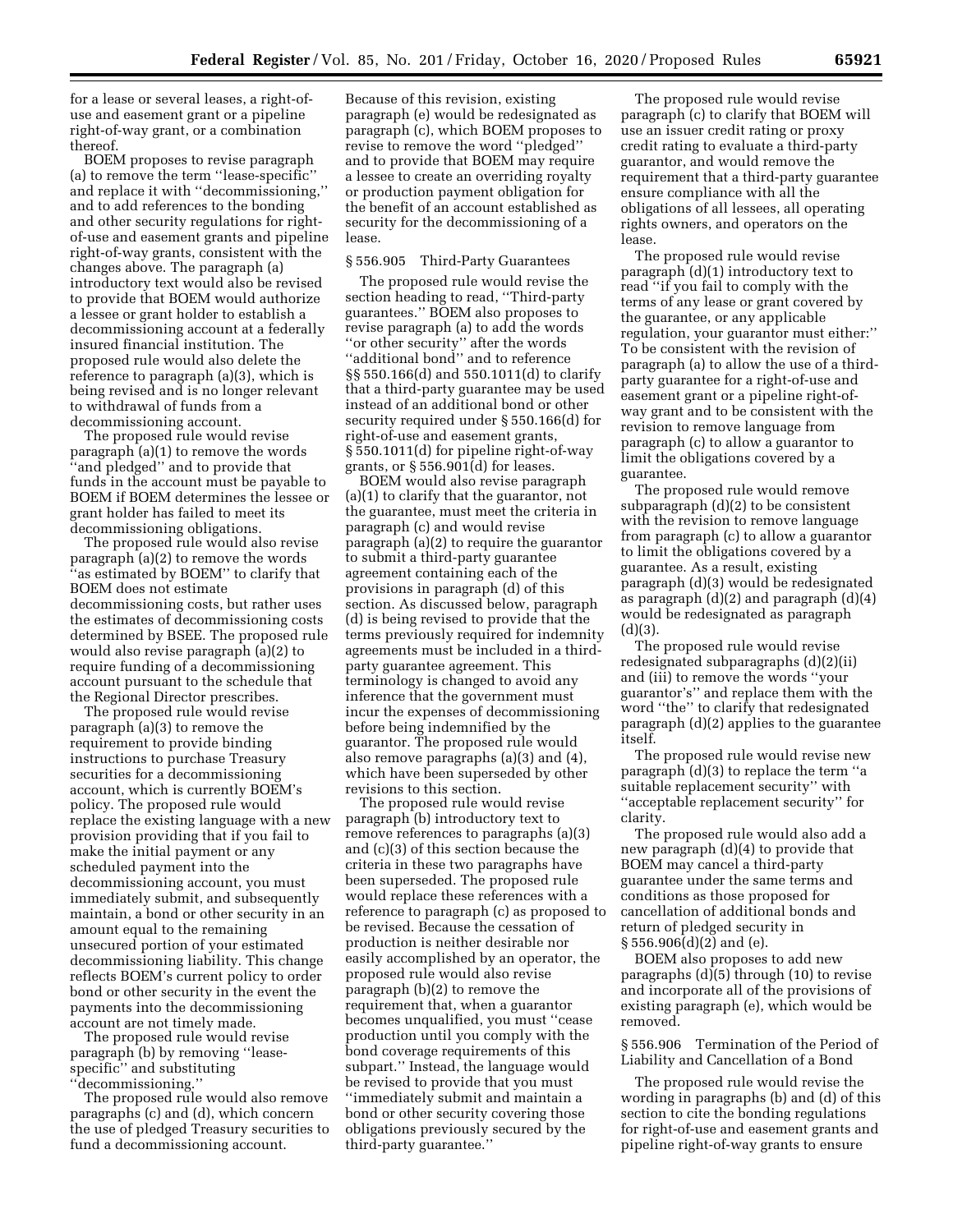that they are covered under the terms of this section.

The proposed rule would revise paragraph (b)(1) to remove the word ''terminated'' in two instances and replace it with ''cancelled'' to be consistent with paragraph (b) introductory text, which provides that the Regional Director will cancel your previous bond when you provide a replacement bond, subject to the conditions provided in paragraphs (b)(1) through (3). BOEM would also remove the word ''for'' before ''by the bond'' in paragraph (b)(1) for grammatical reasons.

The proposed rule would revise paragraph (b)(2) to reference §§ 550.166(a) and 550.1011(a) and would revise paragraph (b)(3) to reference §§ 550.166(d) and 556.1011(d). BOEM also proposes to revise paragraph (b)(3) to clarify that the notification required under this section is to the surety providing the new additional bond.

The proposed rule would revise the paragraph (d) introductory text to cover bond cancellations and return of pledged security, and would remove the middle column of the table entitled, ''The period of liability will end,'' because it is redundant with provisions of paragraphs (a), (b) and (c).

In paragraph (d)(1), in the column in the table entitled, ''For the following type of bond,'' BOEM proposes to remove the words ''type of bond'' at the top of the table so that this paragraph would apply to bonds or other security, as applicable. Paragraph (d)(1) would also be revised to include a reference to base bonds submitted under §§ 550.166(a) and 550.1011(a). BOEM would also revise paragraph (d)(2) in the same column to include a reference to bonds submitted under §§ 550.166(d) and 550.1011(d).

The proposed rule would revise paragraph (d)(2) in the column entitled, ''Your bond will be cancelled,'' to read, ''Your bond will be reduced or cancelled or your pledged security will be returned,'' to clarify that the bonds may be reduced or cancelled and a pledged security, or a portion thereof, may be returned, and to specify other circumstances under which the Regional Director may cancel additional bonds or return a pledged security. While the existing criteria identify most instances when cancellation of a bond is appropriate, occasionally there are other circumstances where cancellation would be warranted. The proposed rule would allow bond cancellation, at any time, when BOEM determines, using the criteria set forth in § 556.901(d), or § 550.166(d) or § 550.1011(d), as

applicable, that a lessee or grant holder no longer needs to provide the additional bond for its lease, right-of-use and easement grant, or pipeline right-ofway grant; when the operations for which the bond was provided ceased prior to accrual of any decommissioning obligation; and when cancellation of the bond is appropriate because BOEM determines such bond never should have been required under the regulations.

The proposed rule would revise introductory paragraph (e) to remove the words ''or release'' because the term ''release'' is undefined and not used in practice. Likewise, the proposed rule would remove the words ''or released'' from paragraph (e)(2).

The proposed rule would also revise paragraph (e) to reference right-of-use and easement grants and pipeline rightof-way grants to provide that the Regional Director may reinstate the bonds on the same grounds as currently provided for reinstatement of lease bonds.

§ 556.907 Forfeiture of Bonds or Other Securities

The proposed rule would revise the section heading to read, ''Forfeiture of bonds or other securities'' because the use of ''and/or'' may be ambiguous. The proposed rule would revise paragraph (a)(1) to include bonds or other security for right-of-use and easement grants and pipeline right-of-way grants, in addition to leases, in the forfeiture provisions of this section. BOEM also proposes to clarify that the Regional Director may call for forfeiture of all or part of a bond or other form of security, or demand performance from a guarantor, if the party who provided the bond refuses or is unable to comply with any term or condition of a lease, a right-of-use and easement grant, or a pipeline right-ofway grant, as well as ''any applicable regulation.'' Throughout this section, BOEM proposes to add references to a grant, a grant holder, and grant obligations to implement the revisions in paragraph (a)(1).

BOEM proposes to revise paragraph (b) to include bonds or other security so that BOEM may pursue forfeiture of a bond or other security.

BOEM proposes to revise paragraph (c)(1) to include ''financial institution holding your decommissioning account'' as one of the parties the Regional Director would notify of a determination to call for forfeiture of a bond, security, or guarantee because a bank or other financial institution may hold funds subject to forfeiture.

The proposed rule would revise the wording of paragraph (c)(1)(ii) and paragraph (d) for clarity.

BOEM proposes to revise paragraph (c)(2)(ii) to add the words ''even if the cost of compliance exceeds the limit of the guarantee'' after the word ''prescribes'' to be consistent with the revisions to § 556.905, which would allow a guarantor to guarantee less than all obligations of all lessees, grant holders or operators.

BOEM proposes to revise paragraph (f)(1) to include ''grant'' as well as lease. BOEM also proposes to revise paragraph (f)(2) to clarify that BOEM may recover additional costs from a third-party guarantor only to the extent covered by the guarantee. This would be consistent with the changes made to § 556.905 to allow the use of limited third-party guarantees.

This rulemaking would also reword paragraph (g) for clarity.

## **IX. Additional Comments Solicited by BOEM and BSEE**

BOEM requests comments on how the proposed rule would affect existing contracts and agreements with respect to responsibility for decommissioning liabilities and other lease obligations.

BSEE requests comments on whether, as some stakeholders have asserted, issuing decommissioning orders first to the predecessors nearest in time to the current lessees or grant holders would have positive safety and environmental impacts because the most recent predecessors should be more familiar with the current circumstances at a decommissioning site than more remote predecessors. BSEE also requests comments on any other potential effects of the proposed changes on the timely and effective completion of decommissioning.

# **X. Procedural Matters**

*A. Regulatory Planning and Review (E.O. 12866, 13563 and 13771)* 

E.O. 12866 provides that the Office of Information and Regulatory Affairs (OIRA) in the Office of Management and Budget (OMB) will review all significant rules. OIRA has reviewed this proposed rule and determined that it is a significant action E.O. 12866.

E.O. 13563 reaffirms the principles of E.O. 12866 while calling for improvements in the Nation's regulatory system to promote predictability, to reduce uncertainty, and to use the best, most innovative, and least burdensome tools for achieving regulatory ends. The E.O. directs agencies to consider regulatory approaches that reduce burdens and maintain flexibility and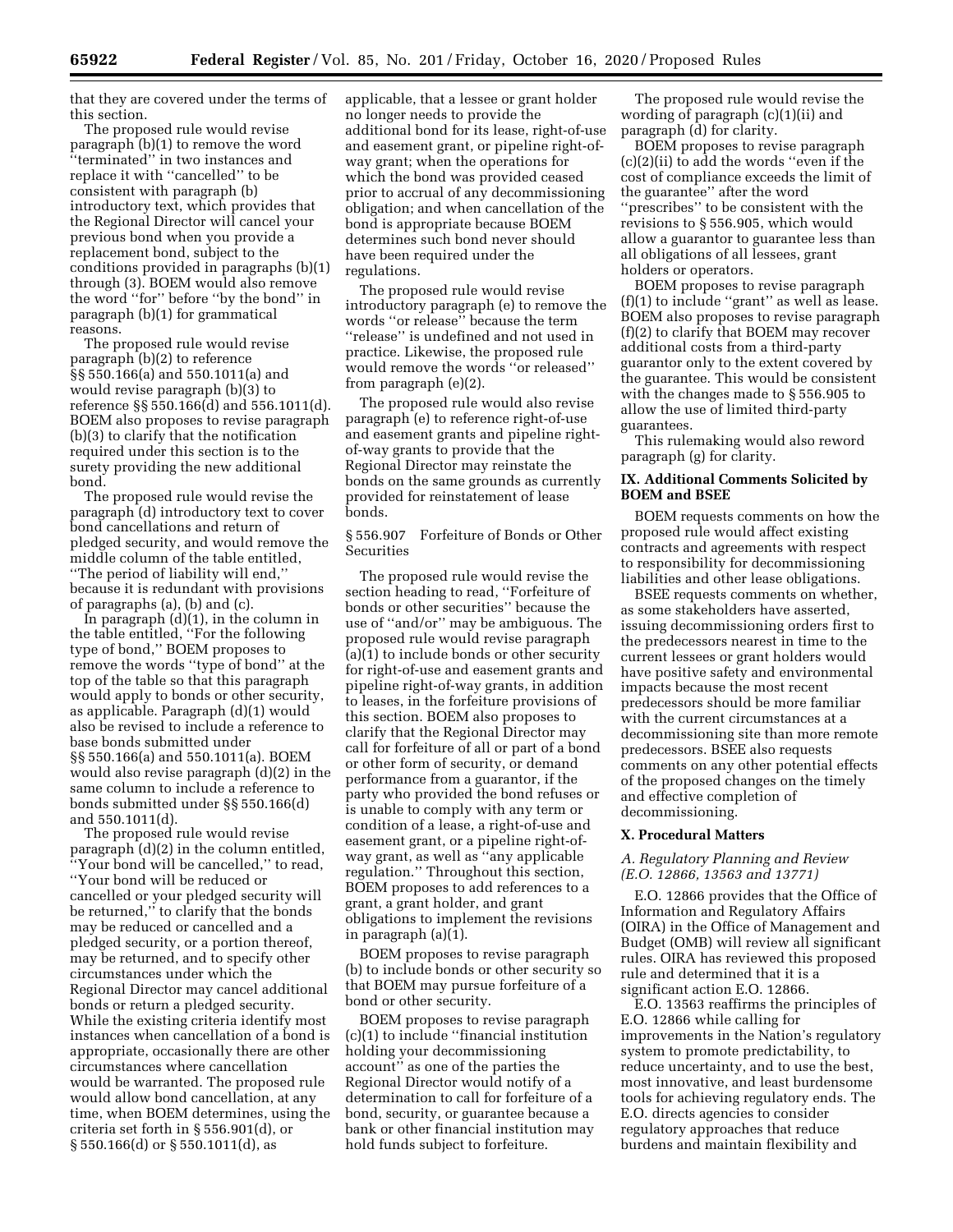freedom of choice for the public where these approaches are relevant, feasible, and consistent with regulatory objectives. E.O. 13563 emphasizes that regulations must be based on the best available science and that the rulemaking process must allow for public participation and an open exchange of ideas. BOEM has developed this rule in a manner consistent with these requirements.

E.O. 13771 requires Federal agencies to take proactive measures to reduce the costs associated with complying with Federal regulations. BOEM and BSEE have evaluated this rulemaking based on the requirements of E.O. 13771.

BOEM's proposed changes are estimated to reduce the private cost to lessees in the form of bonding premiums. BSEE's proposed cost changes are not estimated; but are expected to provide regular and continuous benefits and infrequent costs. Each agency has drafted an Initial Regulatory Impact Analysis (IRIA) detailing the estimated impacts of its respective provisions of this joint proposed rule. These reflect both monetized and non-monetized impacts, the costs and benefits of which are discussed qualitatively in each document. Both BOEM and BSEE's IRIAs are available in the public docket for this rulemaking. Overall, important

aspects of this rule (*e.g.,* regulatory clarifications, refined procedures and reduced bonding requirements) make this rulemaking an E.O. 13771 deregulatory action.

BOEM expects this proposed rule to reduce the private cost to lessees through lower bonding premiums. The table below summarizes BOEM's estimate of the decrease in bonding premiums paid by lessees over a 10-year and 20-year time horizon. Additional information on the estimated transfers, costs, and benefits can be found in the IRIA posted in the public docket for this proposed rule.

# TOTAL ESTIMATED DECREASE IN BONDING PREMIUMS ASSOCIATED WITH BOEM'S PROPOSED AMENDMENTS

[2018\$]

| Year                                                                   | Discounted at 3%                                         | Discounted at 7%                                         |
|------------------------------------------------------------------------|----------------------------------------------------------|----------------------------------------------------------|
| 10 Year Annualized<br>10 Year NPV<br>20 Year Annualized<br>20 Year NPV | \$16,584,362<br>141.467.969<br>17.191.929<br>255.772.485 | \$16,473,168<br>115.700.639<br>16.988.417<br>179.975.527 |

# *B. Regulatory Flexibility Act*

The Regulatory Flexibility Act, 5 U.S.C. 601–612, requires agencies to analyze the economic impact of regulations when a significant economic impact on a substantial number of small entities is likely and to consider regulatory alternatives that will achieve the agency's goals while minimizing the burden on small entities. BOEM and BSEE each provide an Initial Regulatory Flexibility Analysis (IRFA), which assesses the impact of this proposed rule on small entities. Each of these are in their respective IRIAs available in the public docket for this rule.

As defined by the Small Business Administration (SBA), a small entity is one that is ''independently owned and operated and which is not dominant in its field of operation.'' What characterizes a small business varies from industry to industry. The proposed rule would affect OCS lessees and rightof-use and easement grant and pipeline right-of-way grant holders on the OCS. The analysis shows that this includes roughly 555 companies with ownership interests in OCS leases and grants. Entities that would operate under this

proposed rule are classified primarily under North American Industry Classification System (NAICS) codes 211120 (Crude Petroleum Extraction), 211130 (Natural Gas Extraction) and 486110 Pipeline Transportation of Crude Oil and Natural Gas. For NAICS classifications 211120 and 211130, the Small Business Administration (SBA) defines a small business as one with fewer than 1,250 employees; for NAICS code 486110, it is a business with fewer than 1,500 employees. Based on this criterion, approximately 386 (70 percent) of the businesses operating on the OCS, subject to this proposed rule, are considered small; the remaining businesses are considered large entities.

The analysis shows that there are about 386 small companies with active operations or ownership interests on the OCS. All of the operating businesses meeting the SBA classification are potentially impacted; therefore, BOEM and BSEE expect that the proposed rule would affect a substantial number of small entities.

The BOEM portion of this proposed rule is a deregulatory action. BOEM has estimated the annualized decrease in

private cost to lessees and allocated those savings to small and large entities based on their decommissioning liabilities. BOEM's analysis concludes small companies would realize 23 percent (\$3.3 million) of the decrease in private costs to lessees from its proposed changes and large companies 77 percent (\$10.7 million). The agencies recognize that there may be incremental cost burdens to some affected small entities, but the proprietary data is not available for the agencies to estimate those costs. The agencies are seeking specific comment and feedback from affected small entities on the costs associated with this rulemaking.

BSEE concludes its proposed changes would not result in any incremental change to the existing burdens of small entities because, if they accrued decommissioning liability, they remain liable for decommissioning under both current regulations and these proposed regulations, given that the joint and several liability would remain the same. Additional information about these conclusions can be found in each bureau's respective IRFA for this proposed rule.

# ESTIMATED ANNUAL DECREASE IN PRIVATE COST FOR SMALL AND LARGE LESSEES

[2018, \$thousands]

| Credit rating    | Large co.      | Small co.         | Grand total      |
|------------------|----------------|-------------------|------------------|
| $BB -$ and above | \$10,665<br>40 | \$1,631<br>652. ا | \$12,296<br>.691 |
|                  | 10,705         | 3,283             | 13,987           |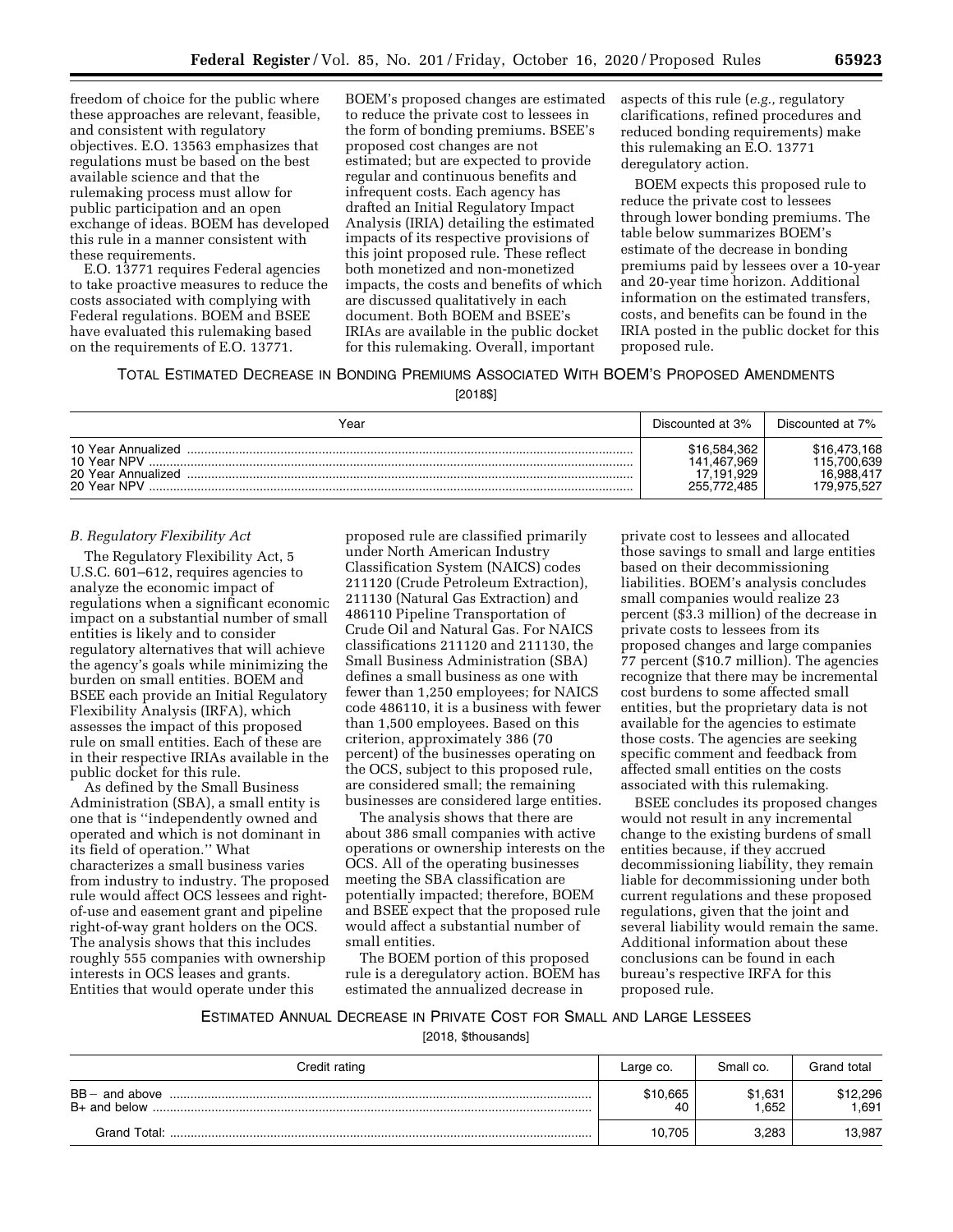The proposed changes are designed to balance the risk of non-performance with the costs and disincentives to production that are associated with the requirement to provide additional security. BOEM and BSEE believe the proposed action would strongly protect the public from incurring decommissioning costs and minimize the financial assurance burden on small entities.

# *C. Small Business Regulatory Enforcement Fairness Act*

This proposed rule would revise the financial assurance requirements for OCS lessees and grant holders, and would reduce the number of circumstances in which financial assurance will be required. The changes would not have any negative impact on the economy or any economic sector, productivity, jobs, the environment, or other units of government. BOEM's proposed changes would (1) modify the evaluation process for requiring additional security, (2) streamline the evaluation criteria, and (3) remove restrictive provisions for third-party guarantees and decommissioning accounts. BSEE's proposed changes would (1) clarify interested parties' decommissioning liabilities, and (2) provide industry with more explicit decommissioning compliance expectations. These changes reflect the risk mitigation provided by BOEM's and BSEE's joint and several liability regulation, better align the evaluation criteria with industry practices, reduce bonding cost for industry, and provide greater certainty to industry on fulfilling accrued decommissioning obligations while continuing to protect the public from exposure to financial obligations and liabilities arising from noncompliant OCS exploration and development.

Accordingly, this proposed rule is not a major rule under 5 U.S.C. 804(2), the Small Business Regulatory Enforcement Fairness Act, because implementation of this rule will not:

(a) Have an annual effect on the economy of \$100 million or more;

(b) cause a major increase in costs or prices for consumers, individual industries, Federal, State, or local government agencies, or geographic regions; or

(c) result in significant adverse effects on competition, employment, investment, productivity, innovation, or the ability of U.S.-based enterprises to compete with foreign-based enterprises.

# *D. Unfunded Mandates Reform Act of 1995*

This proposed rule does not impose an unfunded mandate on State, local, or tribal governments, or the private sector of more than \$100 million per year. This rule does not have a significant or unique effect on State, local, or tribal governments or the private sector. Moreover, the proposed rule would not have disproportionate budgetary effects on these governments. BOEM and BSEE have also determined that this proposed rule would not impose costs on the private sector of more than \$100 million in a single year. A statement containing the information required by the Unfunded Mandates Reform Act (2 U.S.C. 1531 *et seq.*) is not required and BOEM and BSEE have chosen not to prepare such a statement.

# *E. Takings Implication Assessment (E.O. 12630)*

This proposed rule does not affect a taking of private property or otherwise have takings implications under E.O. 12630. Therefore, a takings implication assessment is not required.

# *F. Federalism (E.O. 13132)*

Under the criteria in section 1 of E.O. 13132, this proposed rule does not have sufficient federalism implications to warrant the preparation of a federalism summary impact statement. Therefore, a federalism summary impact statement is not required.

### *G. Civil Justice Reform (E.O. 12988)*

This proposed rule complies with the requirements of E.O. 12988. Specifically, this rule:

(a) Meets the criteria of section 3(a) requiring that all regulations be reviewed to eliminate errors and ambiguity and be written to minimize litigation; and

(b) Meets the criteria of section 3(b)(2) requiring that all regulations be written in clear language and contain clear legal standards.

# *H. Consultation With Indian Tribes (E.O. 13175 and Departmental Policy) (OEP To Advise)*

BOEM and BSEE strive to strengthen their government-to-government relationships with American Indian and Alaska Native Tribes through a commitment to consultation with the tribes and recognition of their right to self-governance and tribal sovereignty. We are also respectful of our responsibilities for consultation with Alaska Native Claims Settlement Act (ANCSA) Corporations. We have evaluated the proposed rule under the Department of the Interior's

consultation policy, under Departmental Manual Part 512, Chapters 4 and 5, and under the criteria in E.O. 13175 and determined that, while there are no substantial direct effects on environmental or cultural resources, there may be economic impacts to one Indian tribe and one ANCSA Corporation. BOEM has invited consultation with the Indian tribe and the ANCSA Corporation to discuss possible impacts and to solicit and fully consider their views on the proposed rulemaking.

# *I. Paperwork Reduction Act (PRA)*

This proposed rule contains existing and new information collection (IC) requirements for both BSEE and BOEM regulations, and a submission to the OMB for review under the Paperwork Reduction Act of 1995 (44 U.S.C. 3501 *et seq.*) is required. Therefore, an IC request for each Bureau is being submitted to OMB for review and approval. BSEE and BOEM are seeking to renew and extend IC requests for each OMB control number listed below for three years from approved date. We may not conduct or sponsor and you are not required to respond to a collection of information unless it displays a currently valid Office of Management and Budget (OMB) control number. The OMB has reviewed and approved the information collection requirements associated with risk management, financial assurances, and loss prevention and assigned the following OMB control numbers:

• 1014–0010 (BSEE), ''30 CFR 250, Subpart Q—Decommissioning Activities'' (expires 04/30/2023, and in accordance with 5 CFR 1320.10, an agency may continue to conduct or sponsor this collection of information while the submission is pending at OMB),

• 1010–0006 (BOEM), ''Leasing of Sulfur or Oil and Gas in the Outer Continental Shelf (30 CFR parts 550, Subpart J; 556, Subparts A through I, and K; and 560, Subparts B and E) (expires 01/31/2023), and

• 1010–0114 (BOEM), ''30 CFR 550, Subpart A, General, and Subpart K, Oil and Gas Production Requirements (expires 02/28/2023).

The IC aspects affecting each Bureau are discussed separately. Instructions on how to comment follow those discussions.

# BSEE Information Collection—30 CFR Parts 250 and 290

This proposed rule would add new collections of information under regulations at 30 CFR part 250, subpart Q, concerning the decommissioning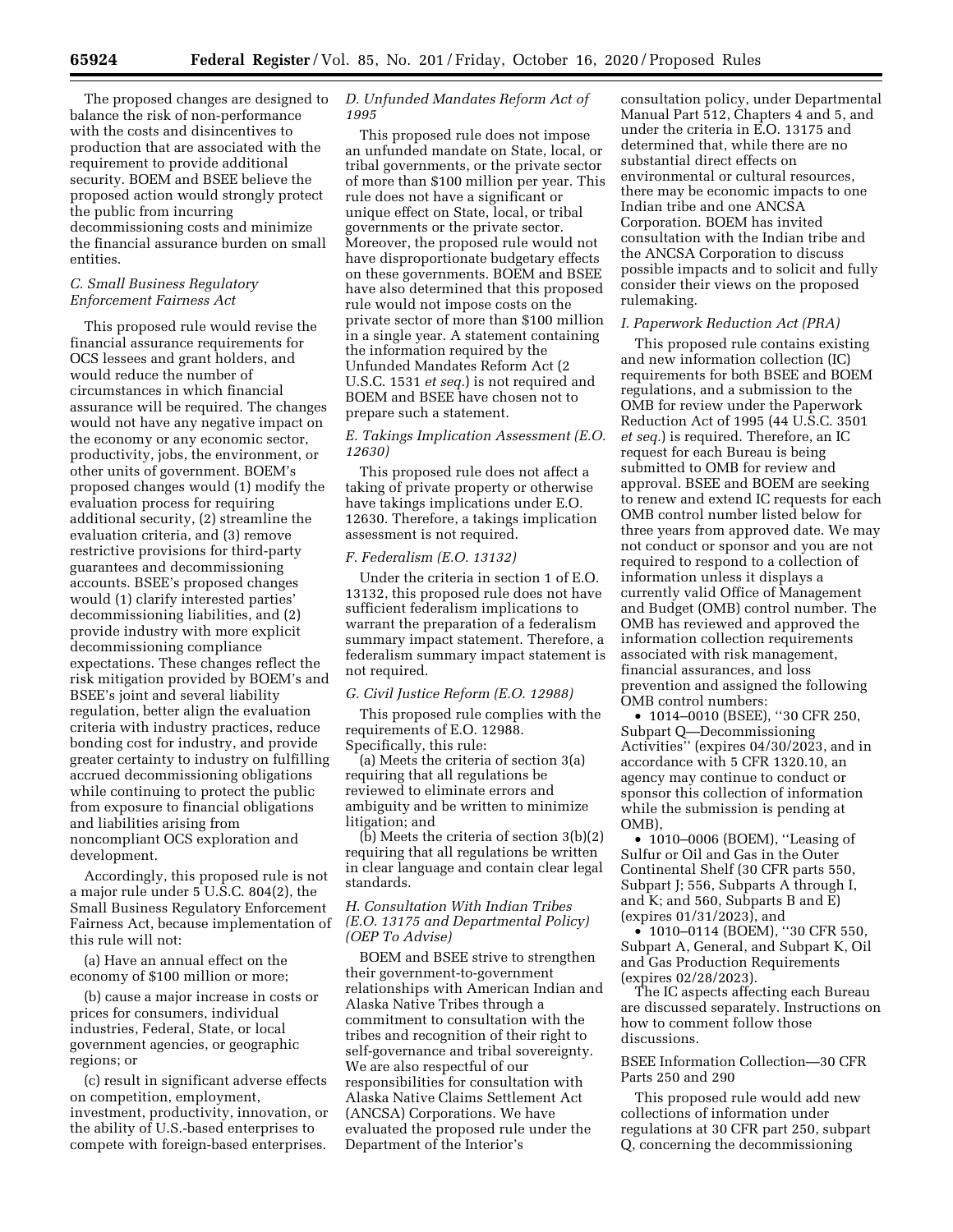regulatory requirements related to oil, gas, and sulphur operations in the OCS. These regulatory requirements are the subject of this collection.

The new information collection requirements identified below require approval by OMB. BSEE uses the information collected under the Subpart Q regulations to ensure that operations on the OCS are carried out in a safe and environmentally protective manner, do not interfere with the rights of other users on the OCS, and balance the conservation and development of OCS resources. The following proposed regulatory changes would affect the annual burden hours; however, they would not impact non-hour cost burdens.

The proposed rule would clarify decommissioning responsibilities, including those requirements for RUE grants, and would establish an order in which predecessor lessees or grant holders would be ordered to decommission OCS facilities when the current owner of the lease or grant fails to do so. When holding predecessors responsible for the performance of accrued decommissioning obligations, BSEE proposes to issue

decommissioning orders to predecessors in reverse chronological order through the chain-of-title, organized in groups by designated operator(s).

This proposed rule would require predecessors to submit a work plan and schedule as directed under proposed §§ 250.1704(b) and 250.1708. Given the potentially lengthy process of holding predecessors responsible, BSEE would establish a step early in the process for the predecessors to submit decommissioning plans. BSEE considers this necessary to protect the public from incurring future decommissioning costs and to prevent safety and environmental risks posed by delayed performance of decommissioning. Within 90 days of receiving an order to perform decommissioning under proposed § 250.1708(a), the predecessor would be required to submit a work plan and projected decommissioning schedule that addresses all wells, platforms and other facilities, pipelines, and site clearance. This proposed requirement would add an estimated 4,320 annual burden hours to the existing OMB control number (+4,320 annual burden hours).

*Title of Collection:* Revisions to Regulations under 30 CFR part 250, subpart Q—Decommissioning.

*OMB Control Number:* 1014–0010. *Form Number:* None.

*Type of Review:* Revision of a currently approved collection of information.

*Respondents/Affected Public:*  Currently there are approximately 60 Oil and Gas Drilling and Production Operators in the OCS. Not all the potential respondents would submit information at any given time, and some may submit multiple times.

*Total Estimated Number of Annual Respondents:* Not all of the potential respondents will submit information in any given year and some may submit multiple times.

*Total Estimated Number of Annual Responses:* 3,248 responses.

*Total Estimated Number of Annual Burden Hours:* 15,997 hours.

*Respondent's Obligation:* Mandatory. *Frequency of Collection:* Submissions are generally on occasion.

*Total Estimated Annual Nonhour Burden Cost:* \$1,143,556.

### BURDEN TABLE—BURDEN BREAKDOWN

[New requirements due to the proposed rule shown in bold; *Changes to existing requirements due to the proposed rule are italicized.*]

| Citation 30 CFR part 250<br>subpart Q                                                                                                                                                                                                                                                | Reporting requirement*                                                                                                                                                                                     | Hour burden                                              | Average<br>number of<br>annual<br>responses         | Annual bur-<br>den hours<br>(rounded) |
|--------------------------------------------------------------------------------------------------------------------------------------------------------------------------------------------------------------------------------------------------------------------------------------|------------------------------------------------------------------------------------------------------------------------------------------------------------------------------------------------------------|----------------------------------------------------------|-----------------------------------------------------|---------------------------------------|
|                                                                                                                                                                                                                                                                                      |                                                                                                                                                                                                            |                                                          | Non-hour cost burdens                               |                                       |
|                                                                                                                                                                                                                                                                                      | General                                                                                                                                                                                                    |                                                          |                                                     |                                       |
| $1704(h)$ ; 1706(a), (f); 1712;<br>1715; 1716; 1721(a),(d),<br>$(f)-(g)$ ; 1722(a), (b), (d);<br>1723(b); 1743(a); Sub G.                                                                                                                                                            | These sections contain references to information, ap-<br>provals, requests, payments, etc., which are submitted<br>with an APM, the burdens for which are covered<br>under its own information collection. | APM burden covered under 1014-<br>0026.                  |                                                     |                                       |
| 1700 thru 1754                                                                                                                                                                                                                                                                       | General departure and alternative compliance requests<br>not specifically covered elsewhere in Subpart Q regu-<br>lations.                                                                                 | Burden covered under Subpart A<br>1014-0022.             |                                                     | 0                                     |
| 1703; 1704                                                                                                                                                                                                                                                                           |                                                                                                                                                                                                            | Burden included below.                                   |                                                     | 0                                     |
| $1704(b)$ ; 1708<br>Submit work plan & schedule under §250.1708(b)<br>$1.440$<br>that addresses all wells, platforms and other facili-<br>ties, pipelines, and site clearance upon receiving<br>an order to perform decommissioning; additional<br>information as requested by BSEE. |                                                                                                                                                                                                            | 3 submittals                                             | 4,320                                               |                                       |
| Submit to BSEE, within 120 days after completion of<br>1<br>each decommissioning activity (including pipelines), a<br>summary of expenditures incurred; any additional in-<br>information.<br>formation that will support and/or verify the summary.                                 |                                                                                                                                                                                                            | 1.320 summaries<br>(including pipe-<br>lines)/additional | 1,320                                               |                                       |
| 1704(j); NTL                                                                                                                                                                                                                                                                         | Request and obtain approval for extension of 120-day<br>reporting period; including justification.                                                                                                         | 15 min                                                   | 75 requests                                         | 19                                    |
|                                                                                                                                                                                                                                                                                      | Submit certified statement attesting to accuracy of the<br>summary for expenditures incurred.                                                                                                              |                                                          | Exempt from the PRA under 5 CFR<br>$1320.3(i)(1)$ . | 0                                     |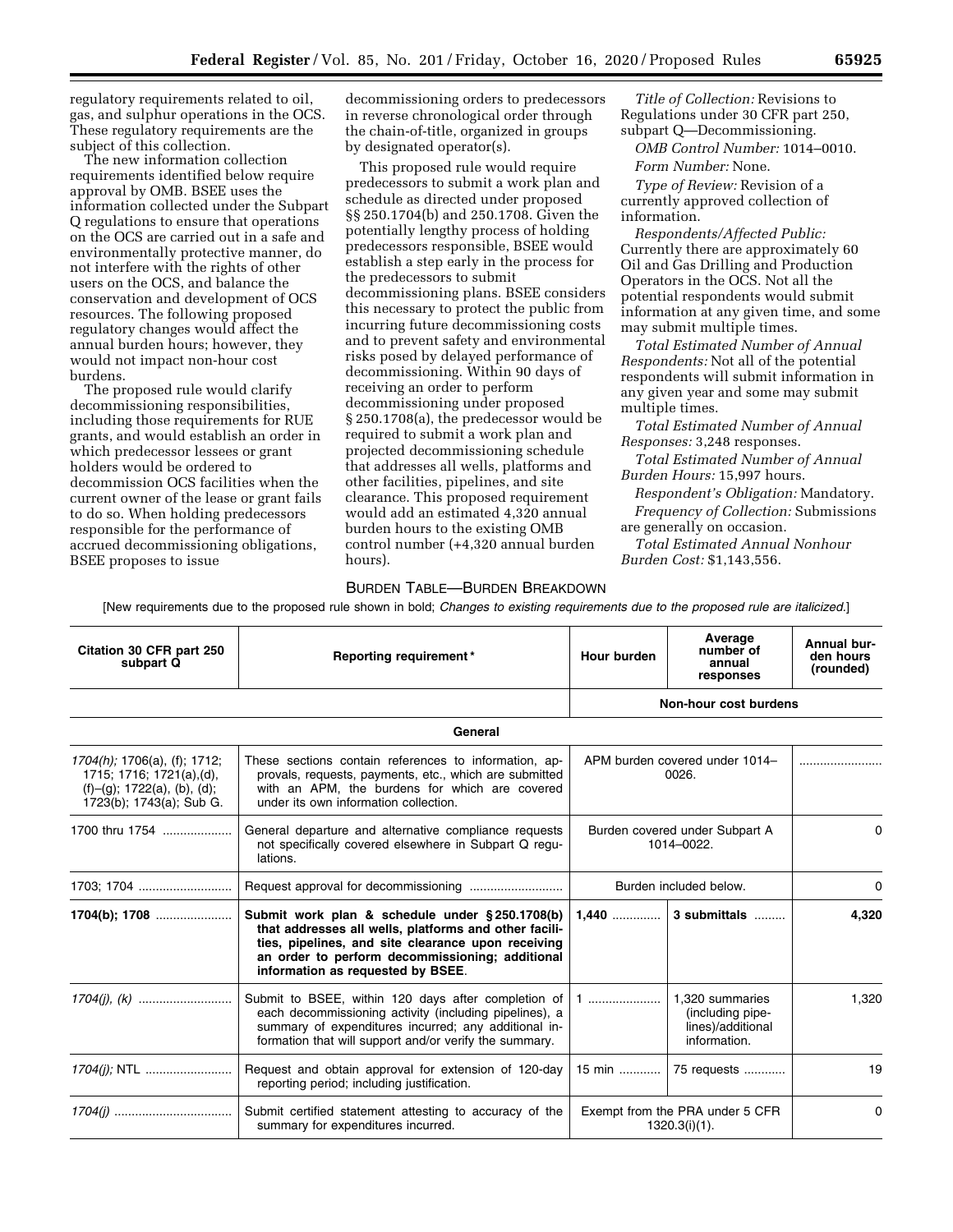۳

# BURDEN TABLE—BURDEN BREAKDOWN—Continued

[New requirements due to the proposed rule shown in bold; *Changes to existing requirements due to the proposed rule are italicized.*]

| Citation 30 CFR part 250<br>subpart Q        | Reporting requirement*                                                                                                                                                                                                                                                                                                                                                                                                                                                                                                       | Hour burden                                                                         | Average<br>number of<br>annual<br>responses | <b>Annual bur-</b><br>den hours<br>(rounded) |
|----------------------------------------------|------------------------------------------------------------------------------------------------------------------------------------------------------------------------------------------------------------------------------------------------------------------------------------------------------------------------------------------------------------------------------------------------------------------------------------------------------------------------------------------------------------------------------|-------------------------------------------------------------------------------------|---------------------------------------------|----------------------------------------------|
|                                              |                                                                                                                                                                                                                                                                                                                                                                                                                                                                                                                              | Requirement not considered Informa-<br>tion Collection under 5 CFR<br>1320.3(h)(9). |                                             | 0                                            |
|                                              | Notify BSEE 48 hours before beginning operations to<br>permanently plug a well.                                                                                                                                                                                                                                                                                                                                                                                                                                              |                                                                                     | 0.5  725 notices                            | 363                                          |
|                                              | Install a protector structure designed according to 30<br>CFR part 250, Subpart I, and equipped with aids to<br>navigation. (These requests are processed via the ap-<br>propriate Platform Application, 30 CFR part 250 Sub-<br>part I by the OSTS.).                                                                                                                                                                                                                                                                       | Burden covered under Subpart I<br>1014-0011.                                        |                                             | 0                                            |
| 1721(e); 1722(e), (h)(1);<br>$1741(c)$ .     | Identify and report subsea wellheads, casing stubs, or<br>other obstructions; mark wells protected by a dome;<br>mark location to be cleared as navigation hazard.                                                                                                                                                                                                                                                                                                                                                           | U.S. Coast Guard requirements.                                                      |                                             | 0                                            |
| 1722(c), (g)(2); $1704(i)$                   | Notify BSEE within 5 days if trawl does not pass over<br>protective device or causes damages to it; or if in-<br>spection reveals casing stub or mud line suspension is<br>no longer protected.                                                                                                                                                                                                                                                                                                                              |                                                                                     | 11 notices                                  | 11                                           |
|                                              | Submit annual report on plans for re-entry to complete<br>or permanently abandon the well and inspection report.                                                                                                                                                                                                                                                                                                                                                                                                             | 2.5                                                                                 | 98 reports                                  | 245                                          |
| 1722(h)                                      |                                                                                                                                                                                                                                                                                                                                                                                                                                                                                                                              |                                                                                     |                                             | 6                                            |
|                                              | Requests to maintain the structure to conduct other ac-<br>tivities are processed, evaluated and permitted by the<br>OSTS via the appropriate Platform Application proc-<br>ess, 30 CFR part 250 Subpart I. (Other activities in-<br>clude but are not limited to activities conducted under<br>the grants of right-of-ways (ROWs), rights-of-use and<br>easement (RUEs), and alternate rights-of-use and<br>easement authority issued under 30 CFR part 250<br>Subpart J, 30 CFR 550.160, and/or 30 CFR part 585,<br>etc.). | Burden covered under Subpart I<br>1014-0011.                                        |                                             | 0                                            |
| 1725(e)                                      | Notify BSEE 48 hours before beginning removal of plat-<br>form and other facilities.                                                                                                                                                                                                                                                                                                                                                                                                                                         | $0.5$                                                                               | 133 notices                                 | 67                                           |
|                                              | Submit initial decommissioning application in the Pacific<br>and Alaska OCS Regions.                                                                                                                                                                                                                                                                                                                                                                                                                                         |                                                                                     | 2 application                               | 40                                           |
| 1727; 1728; 1730; 1703;<br>1704(c); 1725(b). | Submit final application and appropriate data to remove   28<br>platform or other subsea facility structures (This in-<br>cluded alternate depth departures and/or approvals of<br>partial removal or toppling for conversion to an artifi-<br>cial reef.).                                                                                                                                                                                                                                                                  |                                                                                     | 153 applications                            | 4,284                                        |
|                                              |                                                                                                                                                                                                                                                                                                                                                                                                                                                                                                                              | \$4,684 fee $\times$ 153 = \$716,652.                                               |                                             |                                              |
| 1729; $1704(d)$                              | Submit post platform or other facility removal report;<br>supporting documentation; signed statements, etc.                                                                                                                                                                                                                                                                                                                                                                                                                  | 9.5                                                                                 | 133 reports                                 | 1,264                                        |
|                                              | Request approval to use alternative methods of well site,<br>platform, or other facility clearance; contact pipeline<br>owner/operator before trawling to determine its condi-<br>tion.                                                                                                                                                                                                                                                                                                                                      | 12.75                                                                               | 30 requests/con-<br>tacts.                  | 383                                          |
| 1743(b); $1704(g)$ , (i)                     | Verify permanently plugged well, platform, or other facil-<br>ity removal site cleared of obstructions; supporting<br>documentation; and submit certification letter.                                                                                                                                                                                                                                                                                                                                                        | 5                                                                                   | 117 certifications                          | 585                                          |
| 1750; 1751; 1752; 1754;<br>1704(e).          | Submit application to decommission pipeline in place or<br>remove pipeline (L/T or ROW).                                                                                                                                                                                                                                                                                                                                                                                                                                     | 10                                                                                  | 142 L/T applica-<br>tions.                  | 1,420                                        |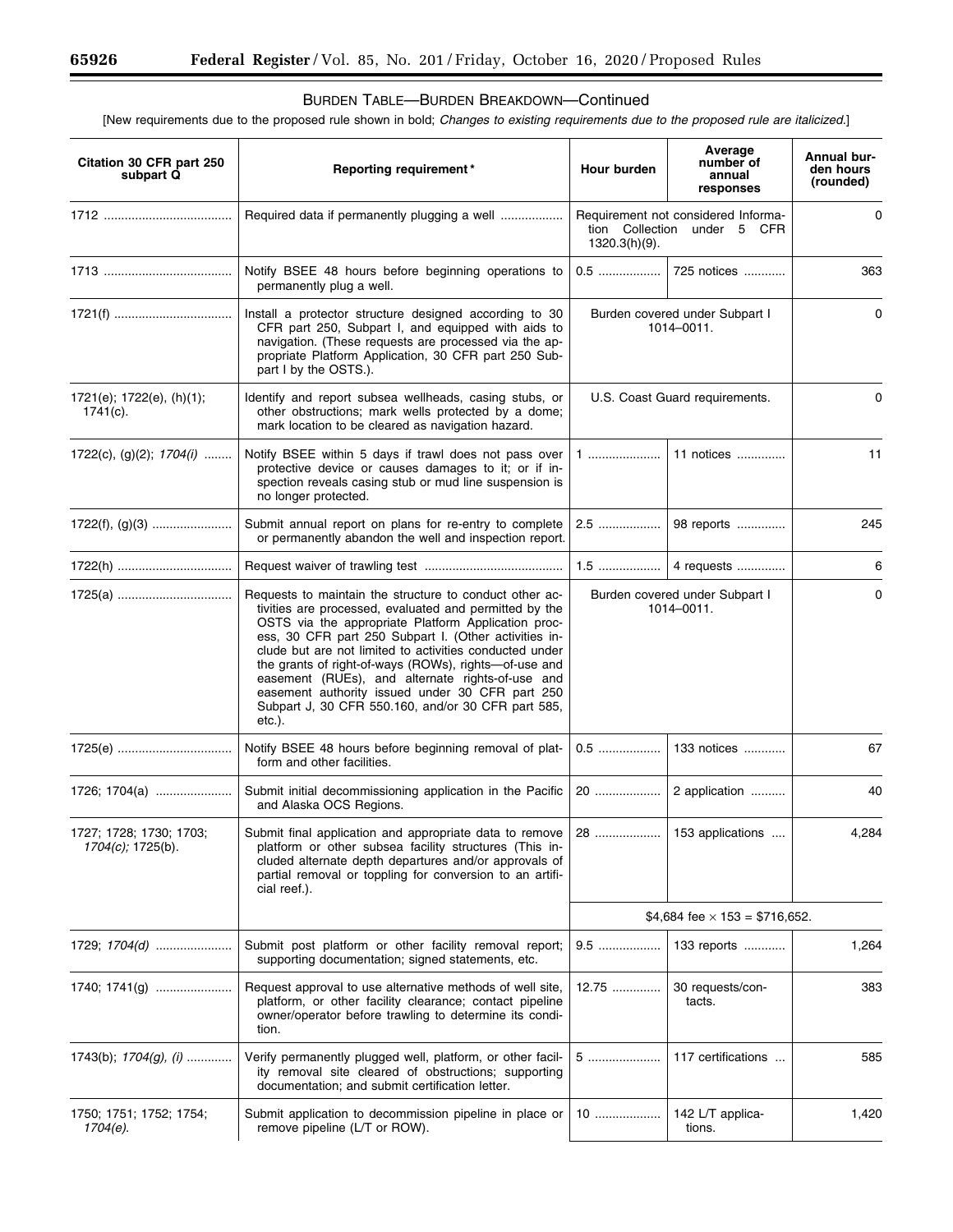# BURDEN TABLE—BURDEN BREAKDOWN—Continued

[New requirements due to the proposed rule shown in bold; *Changes to existing requirements due to the proposed rule are italicized.*]

| Citation 30 CFR part 250<br>subpart Q | <b>Reporting requirement*</b> | Hour burden | Average<br>number of<br>annual<br>responses                   | <b>Annual bur-</b><br>den hours<br>(rounded) |
|---------------------------------------|-------------------------------|-------------|---------------------------------------------------------------|----------------------------------------------|
|                                       |                               |             | \$1,142 L/T decommission fee $\times$ 142 = \$162,164.        |                                              |
|                                       |                               | 10          | 122 ROW applica-<br>tions.                                    | 1.220                                        |
|                                       |                               |             | \$2,170 ROW decommissioning fees $\times$ 122 =<br>\$264,740. |                                              |
| 1753; 1704(f)                         |                               | $2.5$       | 180 reports                                                   | 450                                          |
| <b>Total Burden</b>                   |                               |             | 3,248 responses                                               | 15,997                                       |
|                                       |                               |             | \$1,143,556 Non-Hour Cost<br>Burdens.                         |                                              |

 $L/T =$  Lease Term.

 $ROW = Right of Way.$ 

In addition, the PRA requires agencies to estimate the total annual reporting and recordkeeping non-hour cost burden resulting from the collection of information, and we solicit your comments on this item. For reporting and recordkeeping only, your response should split the cost estimate into two components: (1) Total capital and startup cost component and (2) annual operation, maintenance, and purchase of service component. Your estimates should consider the cost to generate, maintain, and disclose or provide the information. You should describe the methods you use to estimate major cost factors, including system and technology acquisition, expected useful life of capital equipment, discount rate(s), and the period over which you incur costs. Generally, your estimates should not include equipment or services purchased: (1) Before October 1, 1995; (2) to comply with requirements not associated with the information collection; (3) for reasons other than to provide information or keep records for the Government; or (4) as part of customary and usual business or private practices.

As part of our continuing effort to reduce paperwork and respondent burdens, we invite the public and other Federal agencies to comment on any aspect of this information collection, including:

(1) Whether or not the collection of information is necessary, including whether or not the information will have practical utility;

(2) The accuracy of our estimate of the burden for this collection of information;

(3) Ways to enhance the quality, utility, and clarity of the information to be collected; and

(4) Ways to minimize the burden of the collection of information on respondents.

Send your comments and suggestions on this information collection by the date indicated in the **DATES** section to the Desk Officer for the Department of the Interior at OMB–OIRA at (202) 395– 5806 (fax) or via at the *[www.reginfo.gov](http://www.reginfo.gov)*  portal (online). You may view the information collection request(s) at *[http://www.reginfo.gov/public/do/](http://www.reginfo.gov/public/do/PRAMain) [PRAMain.](http://www.reginfo.gov/public/do/PRAMain)* Please provide a copy of your comments to the BSEE Information Collection Clearance Officer (see the **ADDRESSES** section). You may contact Kye Mason, BSEE Information Collection Clearance Officer at (703) 787–1607 with any questions. Please reference Risk Management, Financial Assurance and Loss Prevention (OMB Control No. 1014–0010), in your comments.

BOEM Information Collection—Parts 550 and 556

This proposed rule would modify collections of information under 30 CFR part 550, subparts A and J, and 30 CFR part 556, subpart I, concerning bonding and security requirements for leases, pipeline right-of-way grants, and rightof-use easement grants. OMB has reviewed and approved the information collection requirements associated with bonding and additional security regulations for leases (30 CFR 556.900– 907), pipeline right-of-way grants (30 CFR 550.1011), and right-of-use easement grants (30 CFR 550.160 and 550.166).

BOEM recognized the need to develop a comprehensive program to help identify, prioritize, and manage the financial risks associated with oil and gas activities on the OCS. BOEM's goal for this program is to protect American taxpayers from exposure to financial or environmental risks from nonperformance of obligations associated with OCS leases and grants while also assuring that its financial assurance program does not negatively impact offshore investment or operations.

By moving forward with the proposed regulations for the financial assurance program, BOEM would be able to more effectively address a number of complex financial issues. The proposed regulations would establish new criteria that will reduce regulatory burdens and compliance costs on Federal OCS oil, gas, and sulfur lessees, grant holders and operators. New criteria would help determine whether OCS oil, gas and sulfur lessees, and right-of-use and easement grant and pipeline right-ofway grant holders would be required to provide additional bonds or other security (above prescribed amounts) to ensure compliance with their contractual and regulatory obligations to BOEM. The proposed regulations would streamline the evaluation criteria and would allow BOEM to consider the financial strength and reliability of a lessee, a co-lessee, a co-holder of a grant, and/or a predecessor, to determine whether a lessee or grant holder must provide additional security. The regulations would also remove overly restrictive provisions for thirdparty guarantees and decommissioning accounts.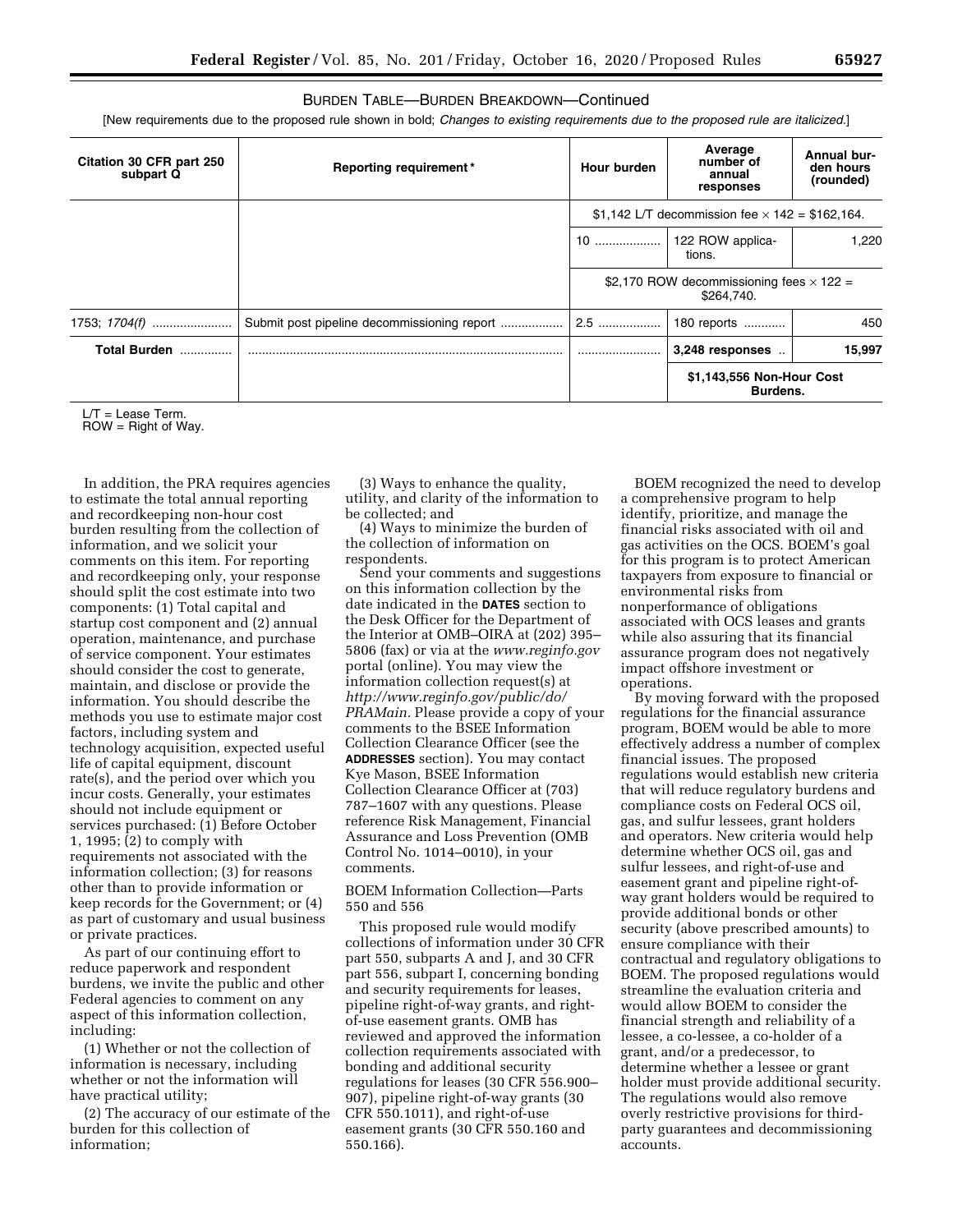BOEM intends to modify OMB Control Number 1010–0006 (expiration January 31, 2023; 19,054 hours; \$766,053 non-hour costs), Leasing of Sulfur or Oil and Gas in the Outer Continental Shelf (30 CFR part 550, subpart J; 556, Subparts A through I, and K; and 560, Subparts B and E)); and OMB Control Number 1010–0114 (expiration February 28, 2023; 18,323 hours; \$165,492 non-hour costs), 30 CFR part 550, subpart A, General, and Subpart K, Oil and Gas Production Requirements. If this proposed rule becomes final and effective, the new and changed provisions would reduce the overall annual burden hours for OMB Control Number 1010–0006 by 13 hours. The changed provisions for OMB Control Number 1010–0114 would add new and revise requirements in 30 CFR part 550, subpart A, but would not impact the overall burden hours for this control number. However, the new and modified requirements would be significant enough to update the OMB control number.

*Title of Collection:* 30 CFR parts 550 and 556, Risk Management, Financial Assurance and Loss Prevention.

*OMB Control Number:* 1010–0006 and 1010–0114.

*Form Number:* None.

*Type of Review:* Revision of currently approved collections.

*Respondents/Affected Public:* Federal OCS oil, gas, and sulfur operators and lessees, and right-of-use and easement grant and pipeline right-of-way grant holders.

*Total Estimated Number of Annual Responses:* 10,305 responses for 1010– 0006, and 5,302 responses for 1010– 0114.

*Total Estimated Number of Annual Burden Hours:* 19,041 hours for 1010– 0006, and 18,323 hours for 1010–0114.

*Respondent's Obligation:* Responses to this collection of information are mandatory, or are required to obtain or retain a benefit.

*Frequency of Collection:* The frequency of response varies, but is primarily on the occasion or as per the requirement.

*Total Estimated Annual Nonhour Burden Cost:* \$766,053 for 1010–0006, and \$165,492 for 1010–0114.

The following is a brief explanation of how the proposed regulatory changes would affect the various subparts' hour and non-hour cost burdens:

# 30 CFR Part 550, Subpart A (OMB Control Number 1010–0114)

Proposed § 550.160(b) would be revised to clarify that a right-of-use and easement grant holder must exercise the grant according to the terms of the grant

and the applicable regulations of part 550, as well as the requirements of part 250, subpart Q. The annual burden hour would not change based on this clarification.

Proposed § 550.160(c) would be revised to update the lessee qualification requirements previously provided in § 556.35 (now obsolete), with associated burden hours ''to establish a regional Company File as required by BOEM,'' to reflect the requirements in BOEM's existing regulations at §§ 556.400 through 556.402, which requires a lessee to demonstrate qualifications to hold a lease on the OCS and to obtain a BOEM qualification number. The burden is currently identified in OMB Control Number 1010–0114, and although the description of the lessee qualification requirements has changed slightly, the annual burden would not change.

Proposed § 550.160(c) would also clarify that the criteria to determine when the holder of a right-of-use and easement grant that serves an OCS lease may be required to provide security by replacing a vague reference to ''bonding requirements'' with a cross-reference to § 550.166(d) and its criteria. The annual burden hour would not change based on this clarification.

Proposed  $\S$  550.166 (d)(1) relates to BOEM's determination of whether additional security is necessary to ensure compliance with the obligations under a right-of-use and easement grant. This determination will be based on whether a right-of-use and easement grant holder has the ability to carry out present and future financial obligations. The criteria proposed for the financial determination include an issuer credit rating, or a proxy credit rating based on audited financial information. The issuer credit rating and the audited financial information on which BOEM determines a proxy credit rating already exist. The burden of determining a proxy credit rating falls on BOEM. The annual burdens placed on the grant holder would be minimal and would be included in the burden estimates for 30 CFR 556.901(d) found in OMB Control Number 1010–0006.

New § 550.166(d)(2) would allow BOEM to consider the issuer credit rating or proxy credit rating of a predecessor right-of-use and easement grant holder or a predecessor lessee. This is a new provision that may slightly increase annual burden hours. Burden change would be reflected in the burden estimate for 30 CFR 556.901(d)(2) found in OMB Control Number 1010–0006.

30 CFR Part 550, Subpart J (OMB Control Number 1010–0006)

Proposed  $§ 550.1011(d)(1)$  relates to BOEM's determination of whether additional security is necessary to ensure compliance with the obligations under a pipeline right-of-way grant. This determination would be based on whether a pipeline right-of-way grant holder has the ability to carry out present and future financial obligations. The criteria proposed for the financial determination include an issuer credit rating or a proxy credit rating. The issuer credit rating and the audited financial information on which BOEM determines a proxy credit rating already exist. The burden of determining a proxy credit rating falls on BOEM. The annual burdens placed on the grant holder would be minimal and would be included in the burden estimates for 30 CFR 556.901(d).

Proposed § 550.1011(d)(2)(i) would allow BOEM to consider the issuer credit rating or proxy credit rating of a co-grant holder. This is a new provision that may slightly increase annual burden hours. Burden change would be reflected in the burden estimates for 30 CFR 556.901(d)(2).

Proposed § 550.1011(d)(2)(ii) would allow BOEM to consider the issuer credit rating or proxy credit rating of a predecessor pipeline right-of-way grant holder. This is a new provision that may slightly increase annual burden hours. Burden change would be reflected in the burden estimates for 30 CFR 556.901(d)(2).

# 30 CFR Part 556, Subpart I (OMB Control Number 1010–0006)

Proposed  $\S 556.901(d)(1)$  relates to BOEM's determination of whether additional security is necessary to ensure compliance with the obligations under a lease. This determination would be based on the lessee's ability to carry out present and future financial obligations as demonstrated by an issuer credit rating or a proxy credit rating determined by BOEM based on audited financial information.

New § 556.901(d)(2)(i) would allow BOEM to consider the issuer credit rating or proxy credit rating of a colessee, and new § 556.901(d)(2)(ii) would allow BOEM to consider the net present value of proved oil and gas reserves on the lease. There would be no need to submit proved reserve information if the lessee is not required to provide additional bonding based on its issuer credit rating, or proxy credit rating, or those of its co-lessees or predecessors. Under the existing regulations, the Regional Director was to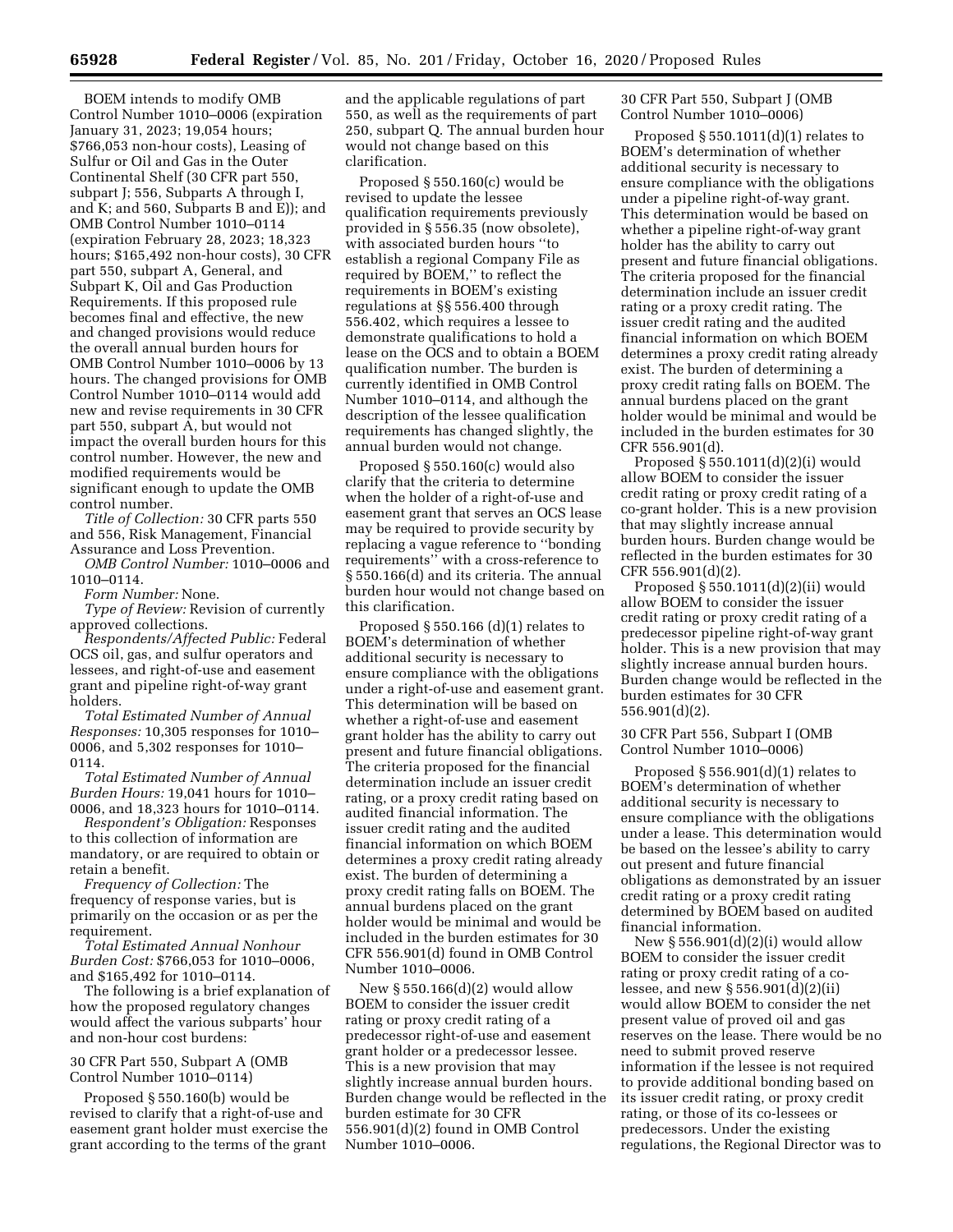take this ''financial strength'' information into account in every case when determining whether additional security is necessary.

New  $\S 556.901(d)(2)(iii)$  would allow BOEM to consider the issuer credit rating or proxy credit rating of a predecessor lessee. This would not change existing burden hour estimates. This proposed requirement would likely increase the number of respondents due to additional companies' preparing and submitting an issuer credit rating or audited financials so that BOEM can determine proxy credit ratings.

The existing OMB approved hour burden for each respondent to prepare and submit the information for the existing evaluation criteria requirements is 3.5 hours. In this proposed rule, the evaluation criteria would be streamlined and would likely require less time for the respondents to prepare and submit the information, particularly for an issuer credit rating or audited financials. However, the time necessary for companies to prepare and submit information on the proved oil and gas reserves would likely be greater than 3.5 hours. Therefore, BOEM proposes to retain the 3.5 hour burden to reflect the decrease in time required to prepare and submit issuer credit ratings and audited financials and the increase in time required for preparing and submitting information on proved reserves. When the final rule becomes effective, the related burden hours for all respondents (a lessee, co-lessee, a co-grant holder, and/or a predecessor) would be included in OMB Control Number 1010–0006.

The OMB approved number of respondents who currently submit financial information under the existing provisions is 166 respondents. Recently, BOEM has seen the number of leases decrease in the Gulf of Mexico. Therefore, BOEM expects the overall number of respondents, even with the increase of new respondents related to § 556.901(d)(2), to be less than the current 166 respondents. BOEM estimates the new number of respondents would be approximately between 150 and 160 respondents. When the final rule becomes effective, BOEM will include the new number of respondents in OMB Control Number 1010–0006.

The existing OMB approved annual burden hours for § 556.901 related to demonstrating financial worth/ability to carry out present and future financial obligations is 581 hours. With the changes provided in the proposed rule and described above, BOEM estimates that the annual hour burden would decrease by approximately 21 annual

burden hours. This decrease in annual burden hours would be reflected in OMB Control Number 1010–0006 when the final rule becomes effective.

Proposed revisions to § 556.904 would allow the Regional Director to authorize a right-of-use and easement grant holder and a pipeline right-of-way grant holder, as well as a lessee, to establish a decommissioning account as additional security required under § 556.901(d), or § 550.166(d) or § 550.1011(d). BOEM also proposes to remove the requirement to provide instructions for the institution managing the account to purchase Treasury securities pledged to BOEM and to actually use such Treasuries to fund the account before the account equals the maximum insurable amount determined by the Federal Deposit Insurance Corporation, currently \$250,000. A new provision is proposed under § 556.904(a)(3), which would require immediate submission of a bond or other security in the amount equal to the remaining unsecured portion of the estimated decommissioning liability amount if the initial payment or any scheduled payment into the decommissioning account is not timely made. This provision may increase the annual burden hours slightly, and would be reflected in OMB Control Number 1010–0006.

Proposed § 556.905(b)(2) would be revised to eliminate the requirement that, when a guarantor becomes unqualified, a lessee must cease production, until bond coverage requirements are met. The regulatory provision would be replaced with a requirement to immediately submit and maintain a substitute bond or other security. Both the existing and proposed provisions require the lessee to provide bond coverage; however, BOEM's current OMB Control Number 1010– 0006 does not quantify the burdens associated with either situation. Therefore, BOEM would add approximately 8 annual burden hours to OMB Control Number 1010–0006 for any lessee whose guarantor became unqualified.

Proposed § 556.905(c) relates to the guarantor's ability to carry out present and future financial obligations, which would be evaluated using an issuer credit rating, or a proxy credit rating based on audited financial information, both of which exist independent of the requirement for submitting them to BOEM. Since BOEM would evaluate the financial ability of the guarantor, the burden would fall on BOEM. The annual burdens placed on the guarantor would be minimal and would be

included in the burden estimates for OMB Control Number 1010–0006.

Proposed § 556.905(c) would remove the requirement that a guarantee ensure compliance with all lessees' or grant holders' obligations and the obligations of all operators on the lease or grant. This revision would allow a third-party guarantor to limit the obligations covered by the third-party guarantee. In some situations, this change could result in additional paperwork burden due to additional bonds or other security that must be provided to BOEM to cover obligations previously covered by a third-party guarantee. BOEM estimates these occurrences to be low and the annual burdens would be included in the burden estimates for OMB Control Number 1010–0006.

Proposed § 556.905(d) also replaces the indemnity agreement with a thirdparty guarantee agreement with comparable provisions. This change would not impact annual burden hours.

Proposed  $\S$  556.905(d)(4) would provide that a lessee or grant holder and the guarantor under a third-party guarantee may request BOEM to cancel a third-party guarantee. BOEM would cancel a third-party guarantee under the same terms and conditions provided for cancellation of additional bonds in proposed § 556.906(d)(2). The existing OMB burden under § 556.905 and § 556.906 would be expanded to include this new provision. The current burden for OMB Control Number 1010–0006 is overestimated at 1⁄2 hour time by 378 responses. Therefore, the burden added by the new provision for these types of requests would be included in the existing burden.

Proposed  $\S 556.906(d)(2)$  would be revised to add three additional circumstances when BOEM may cancel an additional bond or other security. Proposed paragraphs 556.906(d)(2)(ii)(A) through (C) would require a cancellation request from the lessee or grant holder, or the surety, based on assertions that one of these three circumstances is present. BOEM already receives these types of requests and has approved the requests, where warranted, on the basis of a departure from the regulations. Therefore, the existing OMB burden estimate for OMB Control Number 1010–0006 includes these requests.

Overall, this proposed rule would result in the following adjustments in hour burden, which would lead to an overall reduction of 13 annual burden hours:

• The hours per response for all respondents (*i.e.,* a lessee, a co-lessee, a co-grant holder, and/or a predecessor) who demonstrate financial worth/ability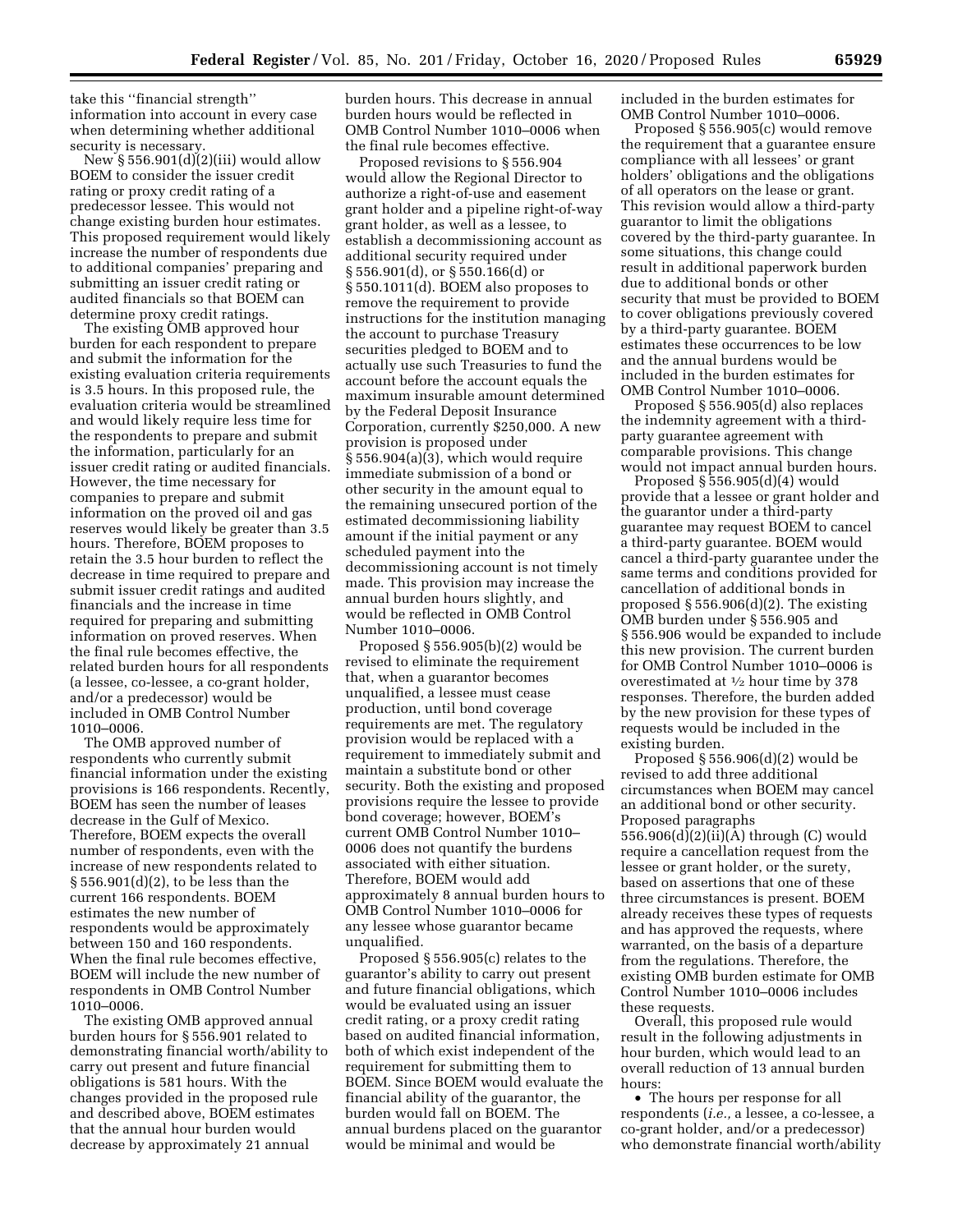to carry out present and future financial obligations, request approval of another form of security, or request reduction in amount of supplemental bond required, along with the monitoring and submission of required information, will remain at 3.5 hours as approved by OMB in OMB Control Number 1010– 0006. The number of responses for the provisions related to §§ 550.160, 550.166, 550.1011, and 556.900 through 902 would decrease to 160 respondents from 166 respondents due to program changes as explained above. The related existing and new provisions would result in a decrease of 21 burden hours from 581 to 560 annual burden hours, which would be reflected in OMB Control Number 1010–0006.

• The hours per response for proposed § 556.905(b)(2) would be an increase from 0 to 2 hours. The number of responses for this provision would increase from 0 to 4. Therefore, this new provision would add 8 annual burden hours to OMB Control Number 1010– 0006.

If this proposed rule becomes effective, BOEM would use the existing OMB control numbers for the affected subparts discussed above and would adjust their IC burdens accordingly.

The IC does not include questions of a sensitive nature. BOEM will protect proprietary information according to the Freedom of Information Act (5 U.S.C. 552) and DOI implementing regulations (43 CFR part 2), 30 CFR 556.104, *Information collection and proprietary information,* and 30 CFR 550.197, *Data and information to be made available to the public or for limited inspection.* 

In addition, the PRA requires agencies to estimate the total annual reporting and recordkeeping non-hour cost burden resulting from the collection of information, and we solicit your comments on this item. For reporting and recordkeeping only, your response should split the cost estimate into two components: (1) Total capital and startup cost component and (2) annual operation, maintenance, and purchase of service component. Your estimates should consider the cost to generate, maintain, and disclose or provide the information. You should describe the methods you use to estimate major cost factors, including system and technology acquisition, expected useful life of capital equipment, discount rate(s), and the period over which you incur costs. Generally, your estimates should not include equipment or services purchased: (1) Before October 1, 1995; (2) to comply with requirements not associated with the information collection; (3) for reasons other than to provide information or

keep records for the Government; or (4) as part of customary and usual business or private practices.

As part of our continuing effort to reduce paperwork and respondent burdens, we invite the public and other Federal agencies to comment on any aspect of this information collection, including:

(1) Whether or not the collection of information is necessary, including whether or not the information will have practical utility;

(2) The accuracy of our estimate of the burden for this collection of information;

(3) Ways to enhance the quality, utility, and clarity of the information to be collected; and

(4) Ways to minimize the burden of the collection of information on respondents.

Send your comments and suggestions on this information collection by the date indicated in the **DATES** section to the Desk Officer for the Department of the Interior at OMB–OIRA at (202) 395– 5806 (fax) or via the *[www.reginfo.gov](http://www.reginfo.gov)*  portal (online). You may view the information collection request(s) at *[http://www.reginfo.gov/public/do/](http://www.reginfo.gov/public/do/PRAMain) [PRAMain.](http://www.reginfo.gov/public/do/PRAMain)* Please provide a copy of your comments to the BOEM Information Collection Clearance Officer (see the **ADDRESSES** section). You may contact Anna Atkinson, BOEM Information Collection Clearance Officer at (703) 787–1025 with any questions. Please reference Risk Management, Financial Assurance and Loss Prevention (OMB Control No. 1010–0006), in your comments.

#### *J. National Environmental Policy Act*

A detailed environmental analysis under the National Environmental Policy Act of 1969 (NEPA) is not required if the proposed rule is covered by a categorical exclusion (see 43 CFR 46.205). This proposed rule meets the criteria set forth at 43 CFR 46.210(i) for a Departmental Categorical Exclusion in that this proposed rule is ''. . . of an administrative, financial, legal, technical, or procedural nature . . . .'' We have also determined that the proposed rule does not involve any of the extraordinary circumstances listed in 43 CFR 46.215 that would require further analysis under NEPA.

### *K. Data Quality Act*

In developing this proposed rule, we did not conduct or use a study, experiment, or survey requiring peer review under the Data Quality Act (Pub. L. 106–554, app. C, sec. 515, 114 Stat. 2763, 2763A–153–154).

# *L. Effects on the Nation's Energy Supply (E.O. 13211)*

Under E.O. 13211, agencies are required to prepare and submit to OMB a Statement of Energy Effects for ''significant energy actions.'' This should include a detailed statement of any adverse effects on energy supply, distribution, or use (including a shortfall in supply, price increases, and increased use of foreign supplies) expected to result from the action and a discussion of reasonable alternatives and their effects.

The proposed rule is an E.O. 13771 deregulatory action and does not add new regulatory compliance requirements that would lead to adverse effects on the nation's energy supply, distribution, or use. Rather, in accordance with E.O. 13783, the proposed regulatory changes will help to reduce compliance burdens on the oil and gas industry that may hinder the continued development or use of domestically produced energy resources.

The BOEM regulatory changes are expected to provide the oil and gas industry with direct annualized compliance cost savings of \$17.0 million (7% discounting) over the proposed rule's 20-year analysis of the rule's effects. The compliance cost savings experienced by the offshore oil and gas industry under this proposed rule will reduce the overall costs of OCS operating companies. BSEE's proposals result in no cost impacts. Moreover, since BSEE's proposed regulatory changes apply only to facilities that occur after exploration, development and production activities have ended, those changes would not affect the nation's energy supply, distribution and use. Reduced regulatory burdens do not adversely affect productivity, competition, or prices within the energy sector. This proposed rule is not a significant energy action under the definition in E.O. 13211. Therefore, a Statement of Energy Effects is not required.

### *M. Clarity of This Regulation*

BOEM is required by E.O. 12866, E.O. 12988, and by the Presidential Memorandum of June 1, 1998, to write all rules in plain language. This means that each rule BOEM publishes must:

(1) Be logically organized;

(2) Use the active voice to address readers directly;

(3) Use clear language rather than jargon;

(4) Be divided into short sections and sentences; and

(5) Use lists and tables wherever possible.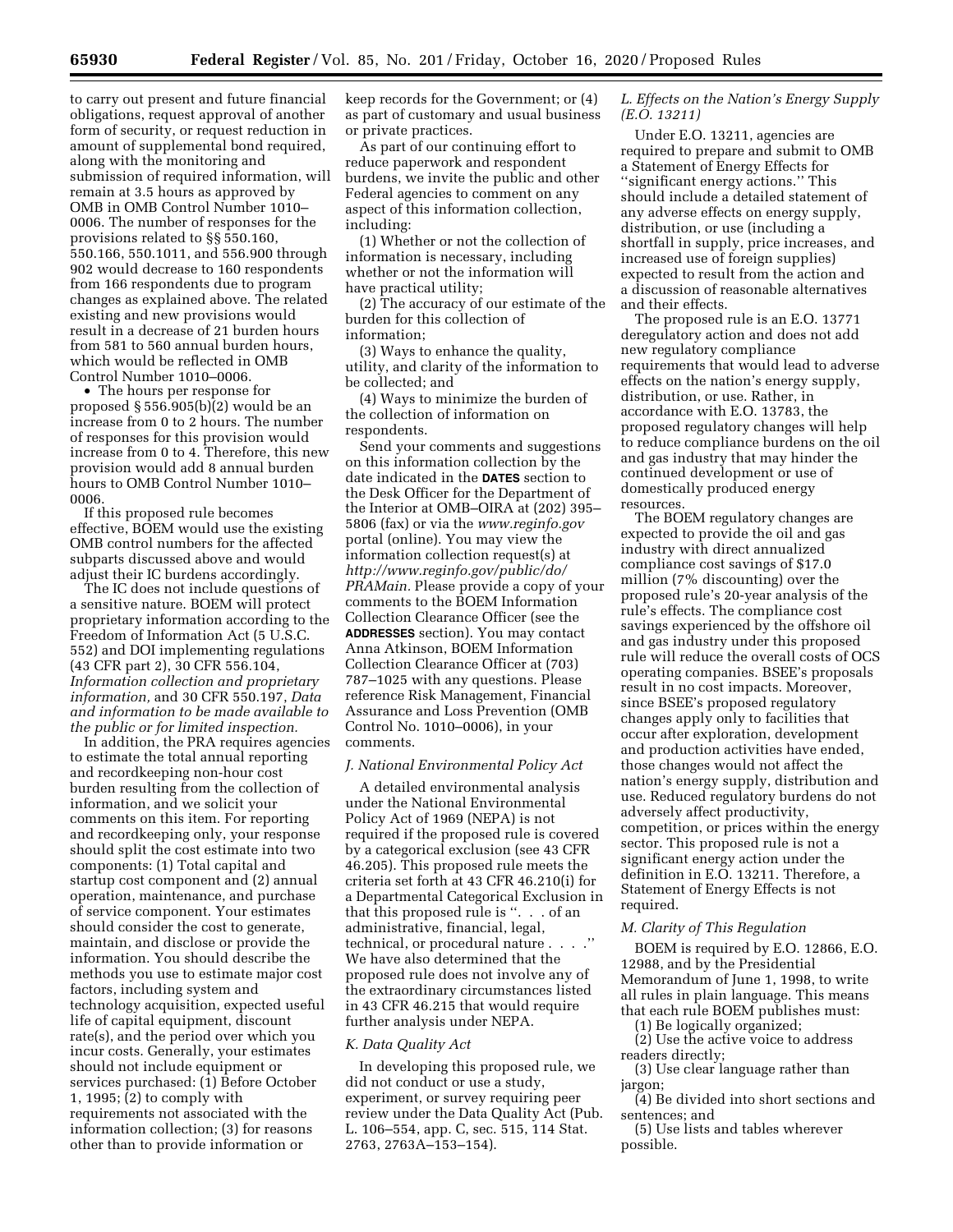If you feel that BOEM or BSEE have not met these requirements, send comments by one of the methods listed in the **ADDRESSES** section. To better help BOEM and BSEE revise the proposed rule, your comments should be as specific as possible. For example, you should specify the numbers of the sections or paragraphs that you find unclear, which sections or sentences are too long, the sections where you feel lists or tables would be useful, etc.

#### **List of Subjects**

### *30 CFR Part 250*

Administrative practice and procedure, Continental shelf, Environmental impact statements, Environmental protection, Government contracts, Investigations, Oil and gas exploration, Penalties, Pipelines, Public lands—mineral resources, Public lands—rights of-way, Reporting and recordkeeping requirements, Sulfur.

#### *30 CFR Part 290*

Administrative practice and procedure.

### *30 CFR Part 550*

Administrative practice and procedure, Continental shelf, Environmental impact statements, Environmental protection, Federal lands, Government contracts, Investigations, Mineral resources, Oil and gas exploration, Outer continental shelf, Penalties, Pipelines, Reporting and recordkeeping requirements, Rightsof-way, Sulfur.

# *30 CFR Part 556*

Administrative practice and procedure, Continental shelf, Environmental protection, Federal lands, Government contracts, Intergovernmental relations, Oil and gas exploration, Outer continental shelf, Mineral resources, Reporting and recordkeeping requirements.

### **Casey Hammond,**

*Principal Deputy Assistant Secretary, Exercising the Authority of the Assistant Secretary, Land and Minerals Management.* 

For the reasons stated in the preamble, BOEM and BSEE propose to amend 30 CFR parts 250, 290, 550, and 556 as follows:

# **TITLE 30—MINERAL RESOURCES**

**CHAPTER II—BUREAU OF SAFETY AND ENVIRONMENTAL ENFORCEMENT, DEPARTMENT OF THE INTERIOR** 

**SUBCHAPTER B—OFFSHORE** 

# **PART 250—OIL AND GAS AND SULFUR OPERATIONS IN THE OUTER CONTINENTAL SHELF**

■ 1. The authority citation for part 250 continues to read as follows:

**Authority:** 30 U.S.C. 1751; 31 U.S.C. 9701; 33 U.S.C. 1321(j)(1)(C); 43 U.S.C. 1334.

■ 2. Amend § 250.105 by removing the definitions of ''Easement'' and ''Rightof-use'' and adding in their place in alphabetical order the definition for ''Right-of-Use and Easement'' to read as follows:

# **§ 250.105 Definitions.**

\* \* \* \* \* *Right-of-Use and Easement* means a right to use a portion of the seabed at an OCS site, other than on a lease you own, to construct, modify, or maintain platforms, artificial islands, facilities, installations, and other devices, established to support the exploration, development, or production of oil and gas, mineral, or energy resources from an OCS or State submerged lands lease. \* \* \* \* \*

■ 3. Amend § 250.1700 by revising the section heading and paragraph (a)(2), and adding paragraph (d), to read as follows:

# **§ 250.1700 What do the terms**  ''**decommissioning,**'' ''**obstructions,**'' ''**facility,**'' **and** ''**predecessor**'' **mean?**  (a) \* \* \*

(2) Returning the lease, pipeline rightof-way, or the area of a right-of-use and easement to a condition that meets the requirements of BSEE and other agencies that have jurisdiction over decommissioning activities.

\* \* \* \* \* (d) *Predecessor* means a prior lessee or owner of operating rights, or a prior holder of a right-of-use and easement grant, or a pipeline right-of-way grant, that is liable for accrued obligations on that lease or grant.

■ 4. Revise § 250.1701 to read as follows:

### **§ 250.1701 Who must meet the decommissioning obligations in this subpart?**

(a) Lessees, owners of operating rights, and their predecessors, are jointly and severally liable for meeting decommissioning obligations for facilities on leases, including the obligations related to lease-term

pipelines, as the obligations accrue and until each obligation is met.

(b) All holders of a right-of-way grant and their predecessors are jointly and severally liable for meeting decommissioning obligations for facilities on their right-of-way, including right-of-way pipelines, as the obligations accrue and until each obligation is met.

(c) All right-of-use and easement grant holders and prior lessees of the parcel on whose leases there existed facilities or obstructions that remain on the rightof-use and easement grant are jointly and severally liable for meeting decommissioning obligations, including obligations for any well, pipeline, platform or other facility, or an obstruction, on their right-of-use and easement, as the obligations accrue and until each obligation is met.

(d) In this subpart, the terms ''you'' or ''I'' refer to lessees and owners of operating rights, including their predecessors, as to facilities installed under the authority of a lease; to pipeline right-of-way grant holders, including their predecessors, as to facilities installed under the authority of a pipeline right-of-way grant; and to right-of-use and easement grant holders, including their predecessors, such as former lessees of the parcel, as to facilities constructed, modified, or maintained under the authority of the right-of-use and easement grant. ■ 5. Amend § 250.1702 by revising

paragraph (e), re-designating paragraph (f) as paragraph (g), and adding new paragraph (f), to read as follows:

# **§ 250.1702 When do I accrue decommissioning obligations?**

\* \* \* \* \* (e) Are or become a holder of a pipeline right-of-way on which there is a pipeline, platform, or other facility, or an obstruction;

(f) Are or become the holder of a rightof-use and easement grant on which there is a well, pipeline, platform, or other facility, or an obstruction; or

\* \* \* \* \* ■ 6. Amend § 250.1703 by revising paragraph (e) to read as follows:

# **§ 250.1703 What are the general requirements for decommissioning?**

\* \* \* \* \* (e) Clear the seafloor of all obstructions created by your lease, pipeline right-way, or right-of-use and easement operations;

\* \* \* \* \* ■ 7. Amend § 250.1704 by redesignating paragraphs (b) through (j) as paragraphs (c) through (k) respectively, and adding new paragraph (b) to read as follows: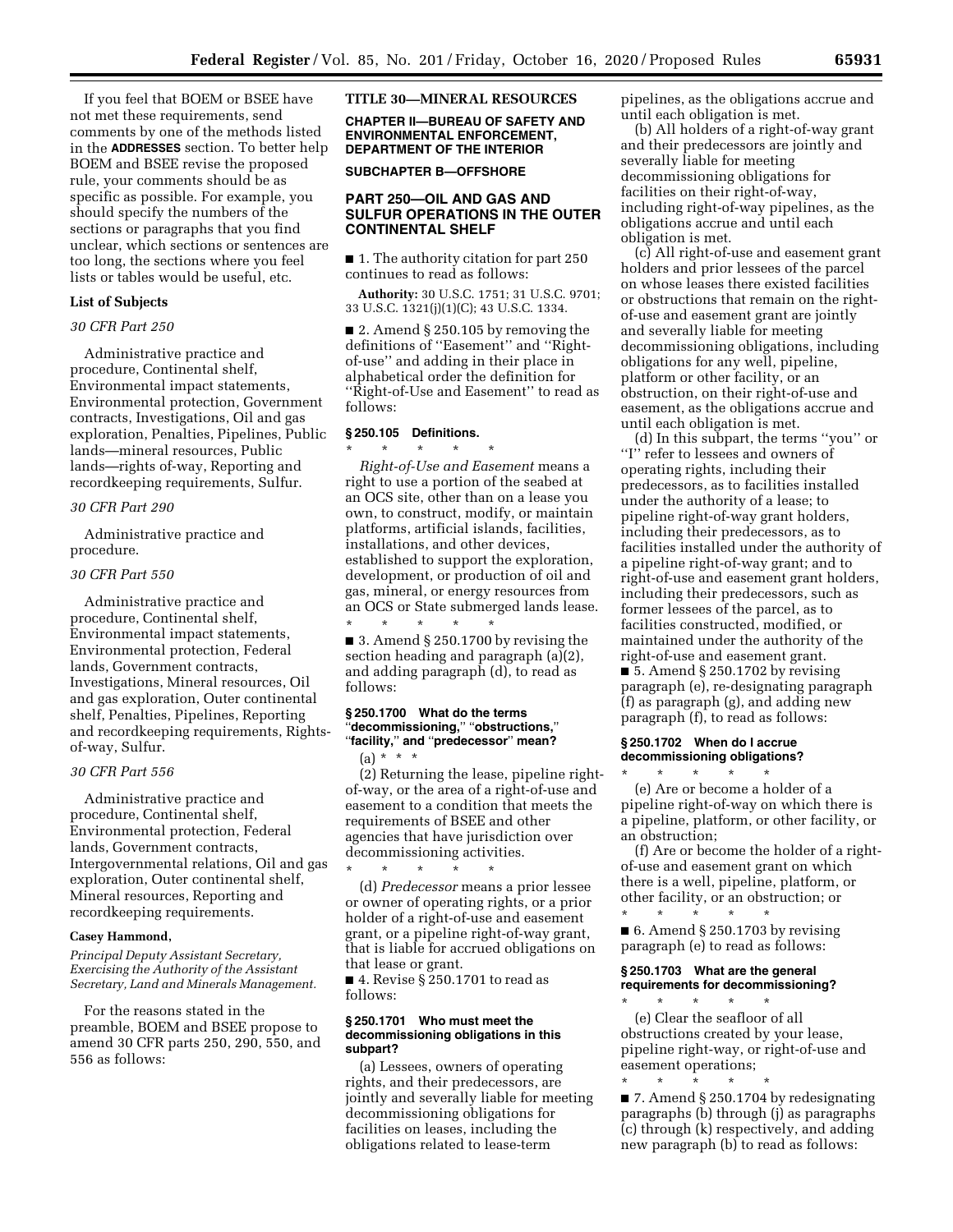**§ 250.1704 What decommissioning applications and reports must I submit and when must I submit them?**  \* \* \* \* \*

DECOMMISSIONING APPLICATIONS AND REPORTS TABLE

| Decommissioning applications and reports                                                                                                                                                                      | When to submit                                                                                          | Instructions                                                                |
|---------------------------------------------------------------------------------------------------------------------------------------------------------------------------------------------------------------|---------------------------------------------------------------------------------------------------------|-----------------------------------------------------------------------------|
| decommissioning plan<br>(b)<br>Submit<br>§250.1708(b)(3) that addresses all wells,<br>platforms and other facilities, pipelines, and<br>site clearance upon receiving an order to<br>perform decommissioning. | $\star$<br>per Within 90 days of receiving an order to per-<br>form decommissioning under §250.1708(a). | information<br>Include<br>under<br>required<br>$\S 250.1708(b)(2)$ and (3). |

\* \* \* \* \* \* \* \* \* \* \* \* \* \*

■ 8. Add § 250.1708 to read as follows:

### **§ 250.1708 How will BSEE enforce accrued decommissioning obligations against predecessors?**

(a) Except as provided in paragraph (d) of this section, when holding predecessors responsible for performing accrued decommissioning obligations, BSEE will issue decommissioning orders to groups of predecessors who held interests in the lease or grant within the same general timeframe in reverse chronological order. BSEE will issue such orders to predecessors in groups organized by the following:

(1) Changes in designated operator(s) over time (*i.e.,* all predecessors who held relevant lease or grant interests during the tenure of a particular designated operator or during the tenure of contemporaneous designated operators); and

(2) Predecessors who assigned interests to a lessee, owner of operating rights, or grant holder that subsequently defaulted.

(b) When BSEE issues an order to predecessors to perform accrued decommissioning obligations, the predecessors must:

(1) Within 30 days of receiving the order, begin maintaining and monitoring, through a single entity identified to BSEE, any facility, including wells and pipelines as identified by BSEE in the order, in accordance with applicable requirements under this part (including, but not limited to, testing safety valves and sensors, draining vessels, and performing pollution inspections); and

(2) Within 60 days of receiving the order, designate a single entity to serve as operator for the decommissioning operations;

(3) Within 90 days of receiving the order, the entity identified in paragraph (b)(2) of this section must submit a decommissioning plan for approval by

the Regional Supervisor that includes the scope of work and a reasonable decommissioning schedule for all wells, platforms and other facilities, pipelines, and site clearance, as identified in the order; and

(4) Perform the required decommissioning in the time and manner specified by BSEE in its decommissioning plan approval.

(c) Failure to comply with the obligations under paragraph (b) of this section to maintain and monitor a facility or to submit a decommissioning plan may result in a Notice of Incident of Noncompliance and potentially other enforcement actions, including civil penalties and disqualification as an operator.

(d) Under certain circumstances, BSEE may depart from the order of recourse prescribed in paragraph (a) of this section and issue orders to any or all predecessors for the performance of their respective accrued decommissioning obligations. Those circumstances include, but are not limited to:

(1) Failure to obtain approval of a decommissioning plan under paragraph (b)(3) of this section or to execute decommissioning according to the approved decommissioning plan;

(2) Determination by the Regional Supervisor that there is an emergency condition, safety concern, or environmental threat, including but not limited to facilities not being properly maintained and monitored in accordance with applicable requirements under this part; or

(3) Determination by the Regional Supervisor that proceeding pursuant to paragraph (a) of this section would unreasonably delay decommissioning.

(e) BSEE's issuance of orders to any predecessors will not relieve any current lessee or grant holder, or any other predecessor, of its obligations to comply with any prior

decommissioning order or to satisfy any accrued decommissioning obligations.

(f) A pending appeal, pursuant to 30 CFR part 290, of any decommissioning order does not preclude BSEE from proceeding against any or all predecessors other than the appellant in accordance with paragraph (d) of this section.

■ 9. Add § 250.1709 to read as follows:

### **§ 250.1709 What must I do to appeal a BSEE final decommissioning decision or order issued under this subpart?**

If you file an appeal, pursuant to 30 CFR part 290, of a BSEE decision or order to perform any decommissioning activity under subpart Q of this part, in order to seek to obtain a stay of that decision or order, you must post a surety bond in an amount that BSEE determines will be adequate to ensure completion of the specified decommissioning activities in the event that your appeal is denied and you thereafter fail to perform any of your decommissioning obligations.

 $\blacksquare$  10. Amend § 250.1725 by revising the first sentence of paragraph (a) to read as follows:

### **§ 250.1725 When do I have to remove platforms and other facilities?**

(a) You must remove all platforms and other facilities within 1 year after the lease, pipeline right-of-way, or right-ofuse and easement terminates, unless you receive approval to maintain the structure to conduct other activities. \* \* \*

\* \* \* \* \*

# **SUBCHAPTER C—APPEALS**

# **PART 290—APPEAL PROCEDURES**

■ 11. The authority citation for part 290 continues to read as follows:

**Authority:** 5 U.S.C. 305; 43 U.S.C. 1334.

■ 12. Amend § 290.7 by revising paragraph (a)(2) to read as follows: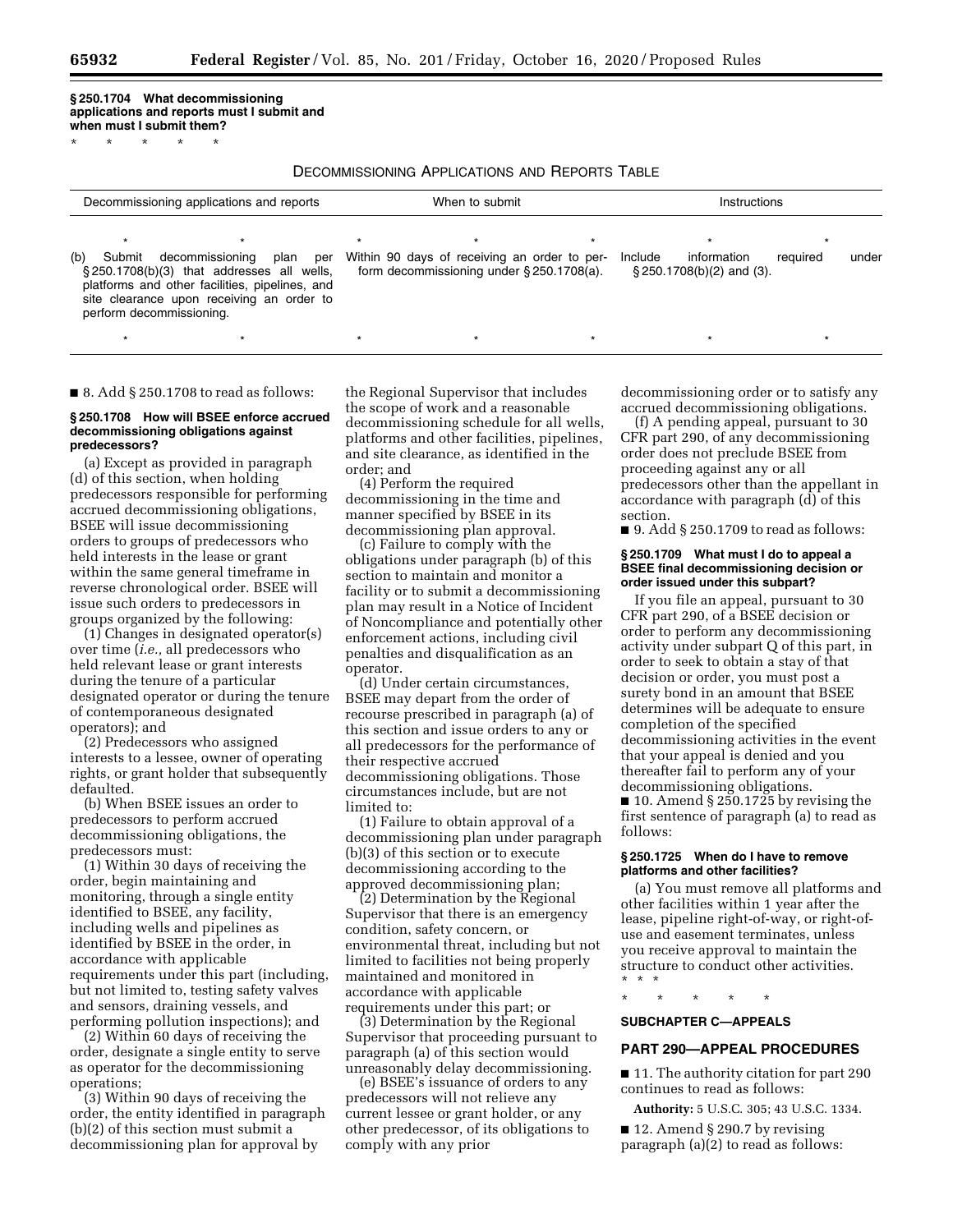**§ 290.7 Do I have to comply with the decision or order while my appeal is pending?** 

(a) \* \* \*

(2) You post a surety bond under 30 CFR 250.1409 pending the appeal challenging an order to pay a civil penalty or under 30 CFR 250.1709 pending the appeal challenging a decommissioning decision or order. \* \* \* \* \*

**CHAPTER V—BUREAU OF OCEAN ENERGY MANAGEMENT, DEPARTMENT OF THE INTERIOR** 

**SUBCHAPTER B—OFFSHORE** 

# **PART 550—OIL AND GAS AND SULFUR OPERATIONS IN THE OUTER CONTINENTAL SHELF**

■ 13. The authority citation for part 550 continues to read as follows:

**Authority:** 30 U.S.C. 1751; 31 U.S.C. 9701; 43 U.S.C. 1334.

### **Subpart A—General**

■ 14. Amend § 550.105 by:

■ a. Removing the definition of

''Easement'';

■ b. Adding definitions in alphabetical order for ''Issuer credit rating'' and ''Predecessor'';

■ c. Removing the definition of "Rightof-use'';

■ d. Adding definitions in alphabetical order for ''Right-of-Use and Easement'' and ''Security''; and

■ e. Revising the definition of "You". The additions and revision read as follows:

#### **§ 550.105 Definitions.**  \* \* \* \* \*

*Issuer credit rating* means a forwardlooking opinion about an obligor's overall creditworthiness. This opinion focuses on the obligor's capacity and willingness to meet its financial commitments as they come due. It does not apply to any specific financial obligation, as it does not take into account the nature of and provisions of the obligation, its standing in bankruptcy or liquidation, statutory preferences, or the legality and enforceability of the obligation.

\* \* \* \* \*

*Predecessor* means a prior lessee or owner of operating rights, or a prior holder of a right-of-use and easement grant or a pipeline right-of-way grant, that is liable for accrued obligations on that lease or grant.

\* \* \* \* \* *Right-of-Use and Easement* means a right to use a portion of the seabed at an OCS site other than on a lease you own, to construct, modify or maintain

platforms, artificial islands, facilities, installations, and other devices, established to support the exploration, development, or production of oil and gas, mineral, or energy resources from an OCS or State submerged lands lease. \* \* \* \* \*

*Security* means a surety bond, a pledge of Treasury securities, a decommissioning account, a third-party guarantee or any other form of financial assurance provided to BOEM to ensure compliance with obligations under a lease, a right-of-use and easement grant, or a pipeline right-of-way grant. \* \* \* \* \*

*You,* depending on the context of the regulations, means a bidder, a lessee (record title owner), a sublessee (operating rights owner), a right-of-use and easement grant holder, a pipeline right-of-way grant holder, a predecessor, a designated operator or agent of the lessee or grant holder, or an applicant seeking to become one of the above. ■ 15. Amend § 550.160 by revising the introductory text and paragraphs (a) introductory text, (b) and (c) to read as follows:

### **§ 550.160 When will BOEM grant me a right-of-use and easement, and what requirements must I meet?**

BOEM may grant you a right-of-use and easement on leased or unleased lands or both on the OCS, if you meet these requirements:

(a) You must need the right-of-use and easement to construct or maintain platforms, artificial islands, facilities, installations, and other devices at an OCS site other than an OCS lease you own, that are:

\* \* \* \* \* (b) You must exercise the right-of-use and easement according to the terms of the grant and the applicable regulations of this part, as well as the requirements of part 250, subpart Q of this title.

(c) You must meet the qualification requirements at §§ 556.400 through 556.402 of this chapter and the bonding requirements in § 550.166(d).

\* \* \* \* \* ■ 16. Revise § 550.166 to read as follows:

### **§ 550.166 If BOEM grants me a right-of-use and easement, what surety bond or other security must I provide?**

(a) Before BOEM grants you a right-ofuse and easement on the OCS that serves your State lease, you must furnish the Regional Director a surety bond for \$500,000.

(b) The requirement to furnish a surety bond under paragraph (a) of this section may be satisfied if your operator provides a surety bond in the required

amount that guarantees compliance with all the terms and conditions of the right-of-use and easement grant.

(c) The requirements for lease bonds in § 556.900(d) through (g) and § 556.902 of this chapter apply to the \$500,000 surety bond required if BOEM grants you a right-of-use and easement to serve your State lease.

(d) If BOEM grants you a right-of-use and easement that serves either an OCS lease or a State lease, the Regional Director may determine that additional security (*i.e.,* security above the amount prescribed in paragraph (a) of this section) is necessary to ensure compliance with the obligations under your right-of-use and easement grant based on an evaluation of your ability to carry out present and future obligations on the right-of-use and easement. The Regional Director may require you to provide additional security if you do not meet at least one of the criteria provided in paragraphs (d)(1) or (2) of this section:

(1) You have an issuer credit rating or a proxy credit rating that meets the criteria in  $\S 556.901(d)(1)$  of this chapter; or

(2) If you do not meet the criteria in paragraph (d)(1) of this section, a predecessor right-of-use and easement grant holder or a predecessor lessee liable for decommissioning any facilities on your right-of-use and easement has an issuer credit rating or a proxy credit rating that meets the criteria set forth in § 556.901(d)(1) of this chapter. However, the Regional Director may require you to provide additional security for decommissioning obligations for which such a predecessor is not liable.

(e) This additional security must:

(1) Meet the requirements of § 556.900(d) through (g) and § 556.902 of this chapter; and

(2) Cover costs and liabilities for regulatory compliance, well abandonment, platform and structure removal, and site clearance of the seafloor of the right-of-use and easement, in accordance with the standards set forth in part 250, subpart Q of this title.

(f) If you fail to replace a deficient bond or fail to provide additional security upon demand, the Regional Director may:

(1) Assess penalties under subpart N of this part;

(2) Request BSEE to suspend operations on your right-of-use and easement; and

(3) Initiate action for cancellation of your right-of-use and easement grant.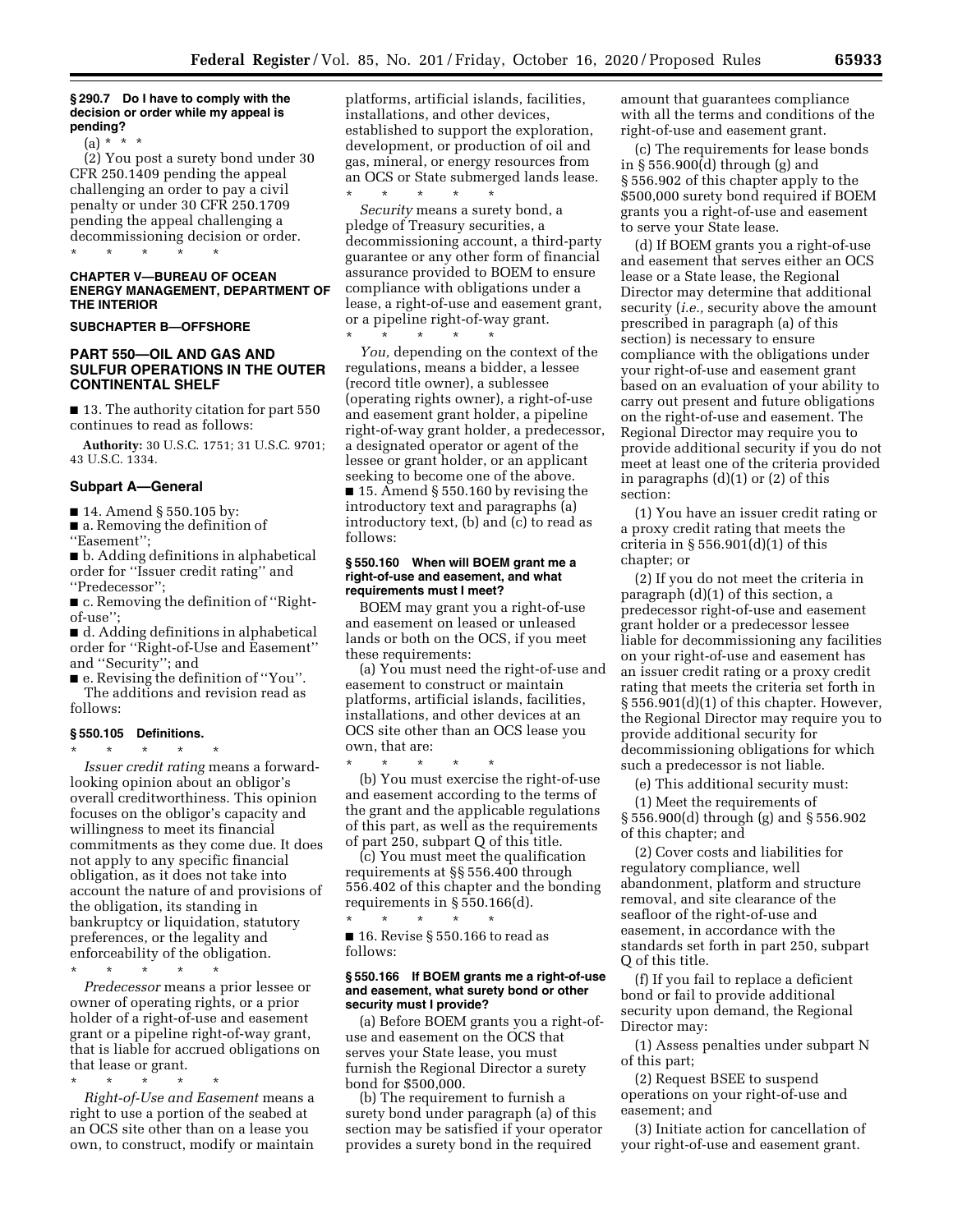# **Subpart J—Pipelines and Pipeline Rights-of-Way**

■ 17. Revise § 550.1011 to read as follows:

### **§ 550.1011 Bond or other security requirements for pipeline right-of-way grant holders.**

(a) When you apply for or are the holder of a pipeline right-of-way grant, you must furnish and maintain a \$300,000 areawide bond that guarantees compliance with all the terms and conditions of all of the pipeline right-ofway grants you hold in an OCS area as defined in § 556.900(b) of this chapter.

(b) The requirement to furnish and maintain an areawide pipeline right-ofway bond under paragraph (a) of this section may be satisfied if your operator or a co-grant holder provides an areawide pipeline right-of-way bond in the required amount that guarantees compliance with all the terms and conditions of the grant.

(c) The requirements for lease bonds in § 556.900(d) through (g) and § 556.902 of this chapter apply to the areawide bond required in paragraph (a) of this section.

(d) The Regional Director may determine that additional security (*i.e.,*  security above the amount prescribed in paragraph (a) of this section) is necessary to ensure compliance with the obligations under your pipeline right-ofway grant based on an evaluation of your ability to carry out present and future obligations on the pipeline rightof-way. The Regional Director may require you to provide additional security if you do not meet at least one of the criteria provided in paragraphs  $(d)(1)$  or  $(2)$  of this section:

(1) You have an issuer credit rating or a proxy credit rating that meets the criteria in  $\S 556.901(d)(1)$  of this chapter; or

(2) If you do not meet the criteria in paragraph (d)(1) of this section:

(i) Your co-grant holder has an issuer credit rating or a proxy credit rating that meets the criteria in  $\S 556.901(d)(1)$  of this chapter; or

(ii) A predecessor pipeline right-ofway grant holder liable for decommissioning any facilities on your pipeline right-of-way has an issuer credit rating or a proxy credit rating that meets the criteria in § 556.901(d)(1) of this chapter. However, the Regional Director may require you to provide additional security for decommissioning obligations for which such a predecessor is not liable.

(e) This additional security must:

(1) Meet the requirements of § 556.900(d) through (g) and § 556.902 of this chapter, and

(2) Cover additional costs and liabilities for regulatory compliance, decommissioning of all pipelines, and site clearance from the seafloor of all obstructions created by your pipeline right-of-way operations in accordance with the standards set forth in part 250, subpart Q of this title.

(f) If you fail to replace a deficient bond or fail to provide additional security upon demand, the Regional Director may:

(1) Assess penalties under subpart N of this part;

(2) Request BSEE to suspend operations on your pipeline; and

(3) Initiate action for forfeiture of your pipeline right-of-way grant in accordance with § 250.1013 of this title.

# **PART 556—LEASING OF SULFUR OR OIL AND GAS AND BONDING REQUIREMENTS IN THE OUTER CONTINENTAL SHELF**

■ 18. Revise the authority citation for part 556 to read as follows:

**Authority:** 30 U.S.C. 1701 note; 30 U.S.C. 1711; 31 U.S.C. 9701; 42 U.S.C. 6213; 43 U.S.C. 1334.

# **Subpart A—General Provisions**

 $\blacksquare$  19. Amend § 556.105 paragraph (b) by: ■ a. Adding definitions in alphabetical order for ''Issuer credit rating'' and ''Predecessor'';

■ b. Revising the definition of "Right-of-Use and Easement (RUE)'';

■ c. Adding a definition in alphabetical order for ''Security'';

■ d. Removing the definition of

''Security or securities''; and

■ e. Revising the definition of "You". The additions and revisions read as follows:

# **§ 556.105 Acronyms and definitions.**

- \* \* \* \* \*
- (b) \* \* \*

\* \* \* \* \* *Issuer credit rating* means a forwardlooking opinion about an obligor's overall creditworthiness. This opinion focuses on the obligor's capacity and willingness to meet its financial commitments as they come due. It does not apply to any specific financial obligation, as it does not take into account the nature of and provisions of the obligation, its standing in bankruptcy or liquidation, statutory preferences, or the legality and enforceability of the obligation. \* \* \* \* \*

*Predecessor* means a prior lessee or owner of operating rights, or a prior holder of a right-of-use and easement grant or a pipeline right-of-way grant, that is liable for accrued obligations on that lease or grant.

\* \* \* \* \* *Right-of-Use and Easement* means a right to use a portion of the seabed at an OCS site other than on a lease you own, to construct, modify or maintain platforms, artificial islands, facilities, installations, and other devices, established to support the exploration, development, or production of oil and gas, mineral, or energy resources from an OCS or State submerged lands lease.

\* \* \* \* \* *Security* means a surety bond, a pledge of Treasury securities, a decommissioning account, a third-party guarantee or any other form of financial assurance provided to BOEM to ensure compliance with obligations under a lease, a right-of-use and easement grant or a pipeline right-of-way grant.

\* \* \* \* \* *You,* depending on the context of the regulations, means a bidder, a lessee (record title owner), a sublessee (operating rights owner), a right-of-use and easement grant holder, a pipeline right-of-way grant holder, a predecessor, a designated operator or agent of the lessee or grant holder, or an applicant seeking to become one of the above.

# **Subpart I—Bonding or Other Financial Assurance**

■ 20. Amend § 556.900 by revising the section heading and paragraphs (a) introductory text, (a)(2) and (3), (g) introductory text, and (h) to read as follows:

#### **§ 556.900 Bond or other security requirements for an oil and gas or sulfur lease.**

\* \* \* \* \* (a) Before BOEM will issue a new lease or approve the assignment or sublease of an interest in an existing lease, you or another record title or operating rights owner of the lease must:<br>  $\begin{array}{cc} * & * & * \end{array}$ 

\* \* \* \* \* (2) Maintain a \$300,000 areawide bond that guarantees compliance with all the terms and conditions of all your oil and gas and sulfur leases in the area where the lease is located; or

(3) Maintain a lease or areawide bond in the amount required in § 556.901(a) or (b).

\* \* \* \* \*

(g) You may pledge alternative types of security instruments instead of providing a surety bond if the Regional Director determines that the alternative security protects the interests of the United States to the same extent as the required surety bond.

\* \* \* \* \*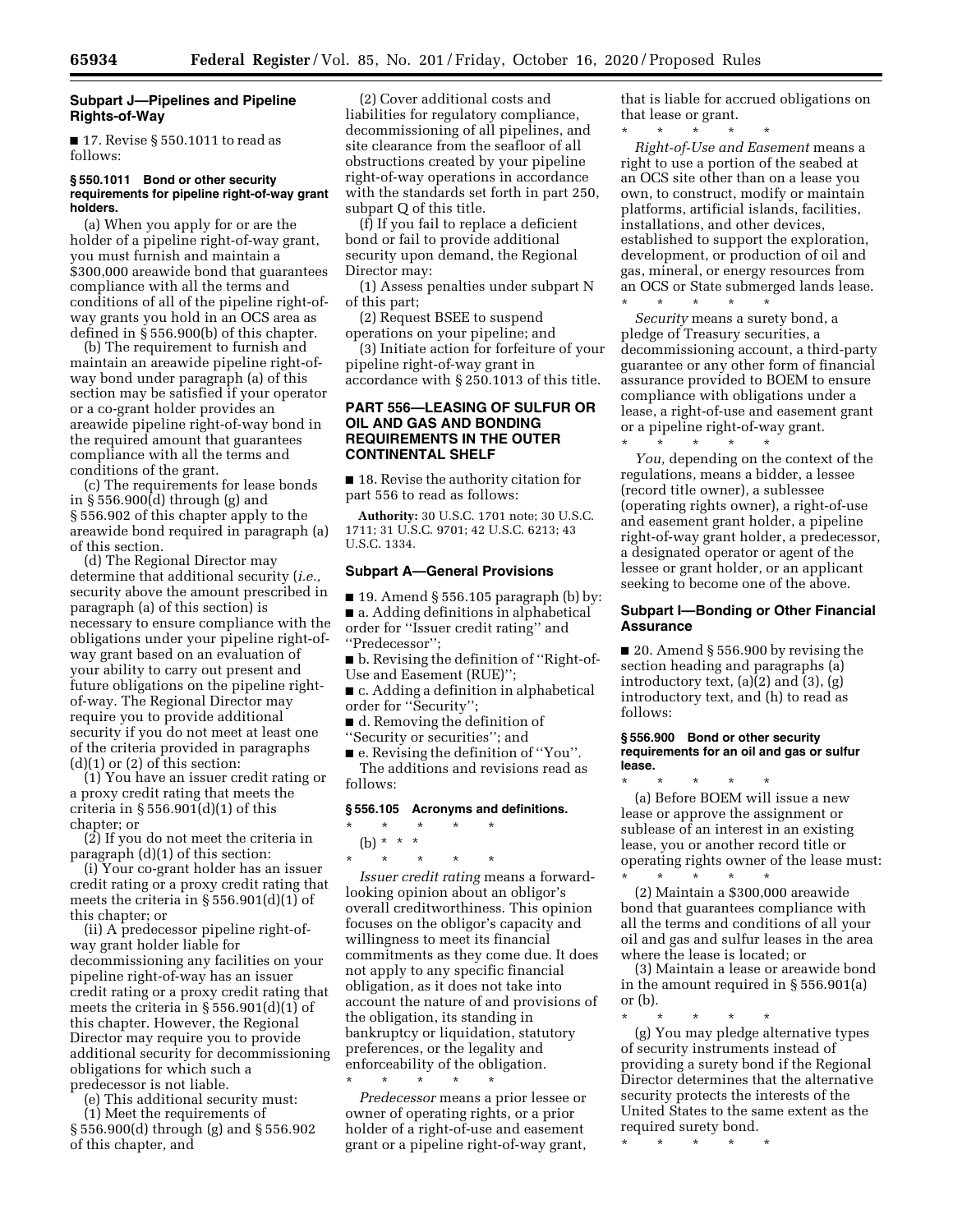(h) If you fail to replace a deficient bond or to provide additional security upon demand, the Regional Director may:

(1) Assess penalties under part 550, subpart N of this chapter;

(2) Request BSEE to suspend production and other operations on your lease in accordance with § 250.173 of this title; and

(3) Initiate action to cancel your lease. ■ 21. Amend § 556.901 by revising the section heading and paragraphs (a)(1)(i) introductory text and (c) through (f), and adding paragraph (g) to read as follows:

# **§ 556.901 Bonds and additional security.**   $(a) * * * *$

(1)(i) You must furnish the Regional Director a \$200,000 lease exploration bond that guarantees compliance with all the terms and conditions of the lease by the earliest of:

\* \* \* \* \* (c) If you can demonstrate to the satisfaction of the Regional Director that you can satisfy your decommissioning obligations for less than the amount of security required under paragraph (a)(1) or (b)(1) of this section, the Regional Director may accept security in an amount less than the prescribed amount, but not less than the estimated

cost for decommissioning. (d) The Regional Director may determine that additional security (*i.e.,*  security above the amounts prescribed in § 556.900(a) and paragraphs (a) and (b) of this section) is necessary to ensure compliance with the obligations under your lease, the regulations in this chapter, and the regulations in 30 CFR chapters II and XII, based on an evaluation of your ability to carry out present and future obligations on the lease. The Regional Director may require you to provide additional security if you do not meet at least one of the criteria provided paragraphs (d)(1) or (2) of this section:

(1) You have an issuer credit rating from a nationally recognized statistical rating organization (NRSRO), as defined by the United States Securities and Exchange Commission (SEC), greater than or equal to either  $BB - from S\&P$ Global Ratings or Ba3 from Moody's Investor Service, or an equivalent credit rating provided by an SEC-recognized NRSRO, or a proxy credit rating determined by the Regional Director based on audited financial information (including an income statement, balance sheet, statement of cash flows, and the auditor's certificate) greater than or equal to either  $BB - \bar{f}$ rom S&P Global Ratings or Ba3 from Moody's Investor Service or an equivalent credit rating

provided by an SEC-recognized NRSRO; or

(2) If you do not meet the criteria in paragraph (d)(1) of this section:

(i) Your co-lessee has an issuer credit rating or a proxy credit rating that meets the criteria set forth in paragraph (d)(1) of this section;

(ii) There are proved oil and gas reserves on the lease, as defined by the SEC at 17 CFR 210.4–10(a)(22), the net present value of which exceeds three times the cost of the decommissioning associated with the production of those reserves; or

(iii) A predecessor lessee liable for decommissioning any facilities on your lease has an issuer credit rating or a proxy credit rating that meets the criteria set forth in paragraph (d)(1) of this section. However, the Regional Director may require you to provide additional security for decommissioning obligations for which such a predecessor is not liable.

(e) You may satisfy the Regional Director's demand for additional security by increasing the amount of your existing bond or by providing additional bonds or other security.

(f) The Regional Director will determine the amount of additional security required to guarantee compliance. The Regional Director will consider potential underpayment of royalty and cumulative decommissioning obligations.

(g) If your cumulative potential obligations and liabilities either increase or decrease, the Regional Director may adjust the amount of additional security required.

(1) If the Regional Director proposes an adjustment, the Regional Director will:

(i) Notify you and the surety of any proposed adjustment to the amount of security required; and

(ii) Give you an opportunity to submit written or oral comment on the adjustment.

(2) If you request a reduction of the amount of additional security required, you must submit evidence to the Regional Director demonstrating that the projected amount of royalties due the Government and the estimated costs of decommissioning are less than the required security amount. If the Regional Director finds that the evidence you submit is convincing, the Regional Director will reduce the amount of security required.

■ 22. Amend § 556.902 by revising the section heading and paragraphs (a) introductory text and (e)(2) to read as follows:

### **§ 556.902 General requirements for bonds or other security.**

(a) Any bond or other security that you, as lessee, operating rights owner, grant holder, or operator, provide under this part, or under part 550 of this chapter, must:

- \* \* \* \* \*
	- (e) \* \* \*

(2) A pledge of Treasury securities as provided in § 556.900(f); \* \* \* \* \*

■ 23. Revise § 556.903 to read as follows:

#### **§ 556.903 Lapse of bond.**

(a) If your surety becomes bankrupt, insolvent, or has its charter or license suspended or revoked, any bond coverage from that surety must be replaced. In that event, you must notify the Regional Director of the lapse of your bond and promptly provide a new bond or other security in the amount required under §§ 556.900 and 556.901, or § 550.166 or § 550.1011 of this chapter.

(b) You must notify the Regional Director of any action filed alleging that you, your surety, guarantor or financial institution are insolvent or bankrupt. You must notify the Regional Director within 72 hours of learning of such an action. All bonds or other security must require the surety, guarantor or financial institution to provide this information to you and directly to BOEM. ■ 24. Revise § 556.904 to read as follows:

#### **§ 556.904 Decommissioning accounts.**

(a) The Regional Director may authorize you to establish a decommissioning account in a federally insured financial institution in lieu of the bond required under § 556.901(d), or § 550.166(d) or § 550.1011(d) of this chapter. The decommissioning account must provide that funds may not be withdrawn without the written approval of the Regional Director.

(1) Funds in the account must be payable upon demand to BOEM if BOEM determines you have failed to meet your decommissioning obligations.

(2) You must fully fund the account to cover all decommissioning costs pursuant to the schedule the Regional Director prescribes.

(3) If you fail to make the initial payment or any scheduled payment into the decommissioning account, you must immediately submit, and subsequently maintain, a bond or other security in an amount equal to the remaining unsecured portion of your estimated decommissioning liability.

(b) Any interest paid on funds in a decommissioning account will be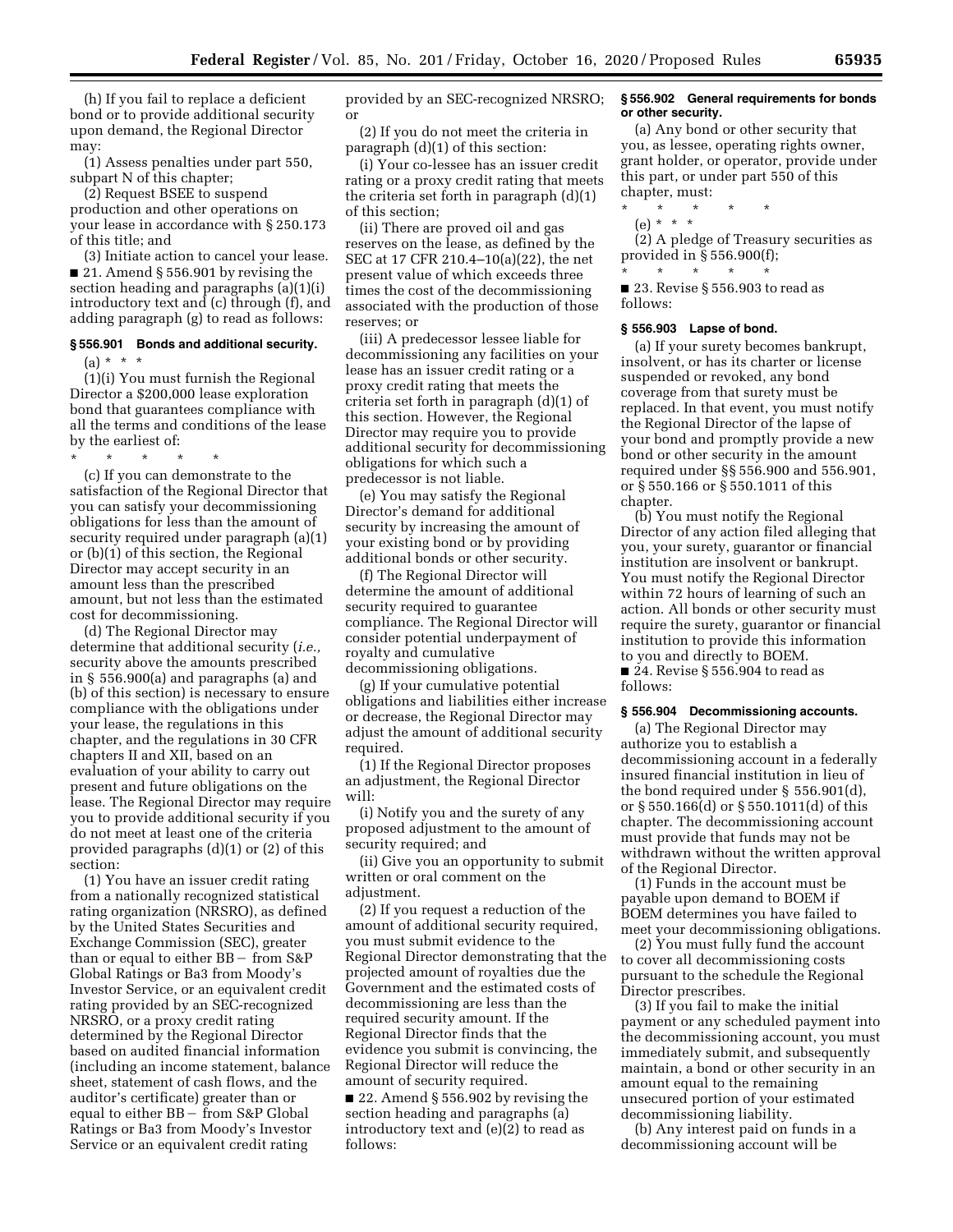treated as other funds in the account unless the Regional Director authorizes in writing the payment of interest to the party who deposits the funds.

(c) The Regional Director may require you to create an overriding royalty or production payment obligation for the benefit of an account established as security for the decommissioning of a lease. The required obligation may be associated with oil and gas or sulfur production from a lease other than the lease secured through the decommissioning account. ■ 25. Revise § 556.905 to read as follows:

### **§ 556.905 Third-party guarantees.**

(a) *When the Regional Director may accept a third-party guarantee.* The Regional Director may accept a thirdparty guarantee instead of an additional bond or other security under § 556.901(d), or § 550.166(d) or § 550.1011(d) of this chapter, if:

(1) The guarantor meets the criteria in paragraph (c) of this section; and

(2) The guarantor submits a thirdparty guarantee agreement containing each of the provisions in paragraph (d) of this section.

(b) *What to do if your guarantor becomes unqualified.* If, during the life of your third-party guarantee, your guarantor no longer meets the criteria of paragraph (c) of this section, you must:

(1) Notify the Regional Director immediately; and

(2) Immediately submit, and subsequently maintain, a bond or other security covering those obligations previously secured by the third-party guarantee.

(c) *Criteria for acceptable guarantees.*  The Regional Director will accept your third-party guarantee if the guarantor has an issuer credit rating or a proxy credit rating that meets the criteria in  $§ 556.901(d)(1).$ 

(d) *Provisions required in all thirdparty guarantees.* Your third-party guarantee must contain each of the following provisions:

(1) If you fail to comply with the terms of any lease or grant covered by the guarantee, or any applicable regulation, your guarantor must either:

(i) Take corrective action that complies with the terms of such lease or grant, or any applicable regulation, to the extent covered by the guarantee; or,

(ii) Be liable under the third-party guarantee agreement, to the extent covered by the guarantee, to provide, within 7 calendar days, sufficient funds for the Regional Director to complete such corrective action.

(2) If your guarantor wishes to terminate the period of liability under its guarantee, it must:

(i) Notify you and the Regional Director at least 90 days before the proposed termination date;

(ii) Obtain the Regional Director's approval for the termination of the period of liability for all or a specified portion of the guarantee; and

(iii) Remain liable for all work and workmanship performed during the period that the guarantee is in effect.

(3) You must provide acceptable replacement security before the termination of the period of liability under your third-party guarantee.

(4) If you or your guarantor request BOEM to cancel your third-party guarantee, BOEM will cancel the guarantee under the same terms and conditions provided for cancellation of additional bonds and return of pledged security in § 556.906(d)(2) and (e).

(5) The guarantor must submit a thirdparty guarantee agreement that meets the following criteria:

(i) The third-party guarantee agreement must be executed by your guarantor and all persons and parties bound by the agreement.

(ii) The third-party guarantee agreement must bind, jointly and severally, each person and party executing the agreement.

(iii) When your guarantor is a corporate entity, two corporate officers who are authorized to bind the corporation must sign the third-party guarantee agreement.

(6) Your guarantor and the other corporate entities bound by the thirdparty guarantee agreement must provide the Regional Director copies of:

(i) The authorization of the signatory corporate officials to bind their respective corporations;

(ii) An affidavit certifying that the agreement is valid under all applicable laws; and

(iii) Each corporation's corporate authorization to execute the third-party guarantee agreement.

(7) If your third-party guarantor or another party bound by the third-party guarantee agreement is a partnership, joint venture, or syndicate, the thirdparty guarantee agreement must:

(i) Bind each partner or party who has a beneficial interest in your guarantor; and

(ii) Provide that, upon demand by the Regional Director under your third-party guarantee, each partner is jointly and severally liable for those obligations secured by the guarantee.

(8) When forfeiture is called for under § 556.907, the third-party guarantee agreement must provide that your guarantor will either:

(i) Bring your lease or grant into compliance; or

(ii) Provide sufficient funds within 7 calendar days, to the extent covered by the guarantee, to permit the Regional Director to complete corrective action.

(9) The third-party guarantee agreement must contain a confession of judgment. It must provide that, if the Regional Director determines that you are in default of the lease or grant covered by the guarantee or any regulation applicable to such lease or grant, the guarantor:

(i) Will not challenge the determination; and

(ii) Will remedy the default to the extent covered by the guarantee.

(10) Each third-party guarantee agreement is deemed to contain all terms and conditions contained in this paragraph (d), even if the guarantor has omitted these terms in the third-party guarantee agreement.

 $\blacksquare$  26. Amend § 556.906 by revising paragraphs (b)(1) through (3), (d) and (e) to read as follows:

### **§ 556.906 Termination of the period of liability and cancellation of a bond.**

\* \* \* \* \*

(b) \* \* \*

(1) The new bond is equal to or greater than the bond that was cancelled, or you provide an alternative form of security, and the Regional Director determines that the alternative form of security provides a level of security equal to or greater than that provided by the bond that was cancelled;

(2) For a base bond submitted under § 556.900(a) or § 556.901(a) or (b), or § 550.166(a) or § 550.1011(a) of this chapter, the surety issuing the new bond agrees to assume all outstanding obligations that accrued during the period of liability that was terminated; and

(3) For additional bonds submitted under § 556.901(d), or § 550.166(d) or § 550.1011(d) of this chapter, the surety issuing the new additional bond agrees to assume that portion of the outstanding obligations that accrued during the period of liability that was terminated and that the Regional Director determines may exceed the coverage of the base bond, and of which the Regional Director notifies the surety providing the new additional bond.

(d) BOEM will cancel the bond for your lease or grant, the surety that issued the bond will continue to be responsible, and the Regional Director may return any pledged security, as shown in the following table:

\* \* \* \* \*